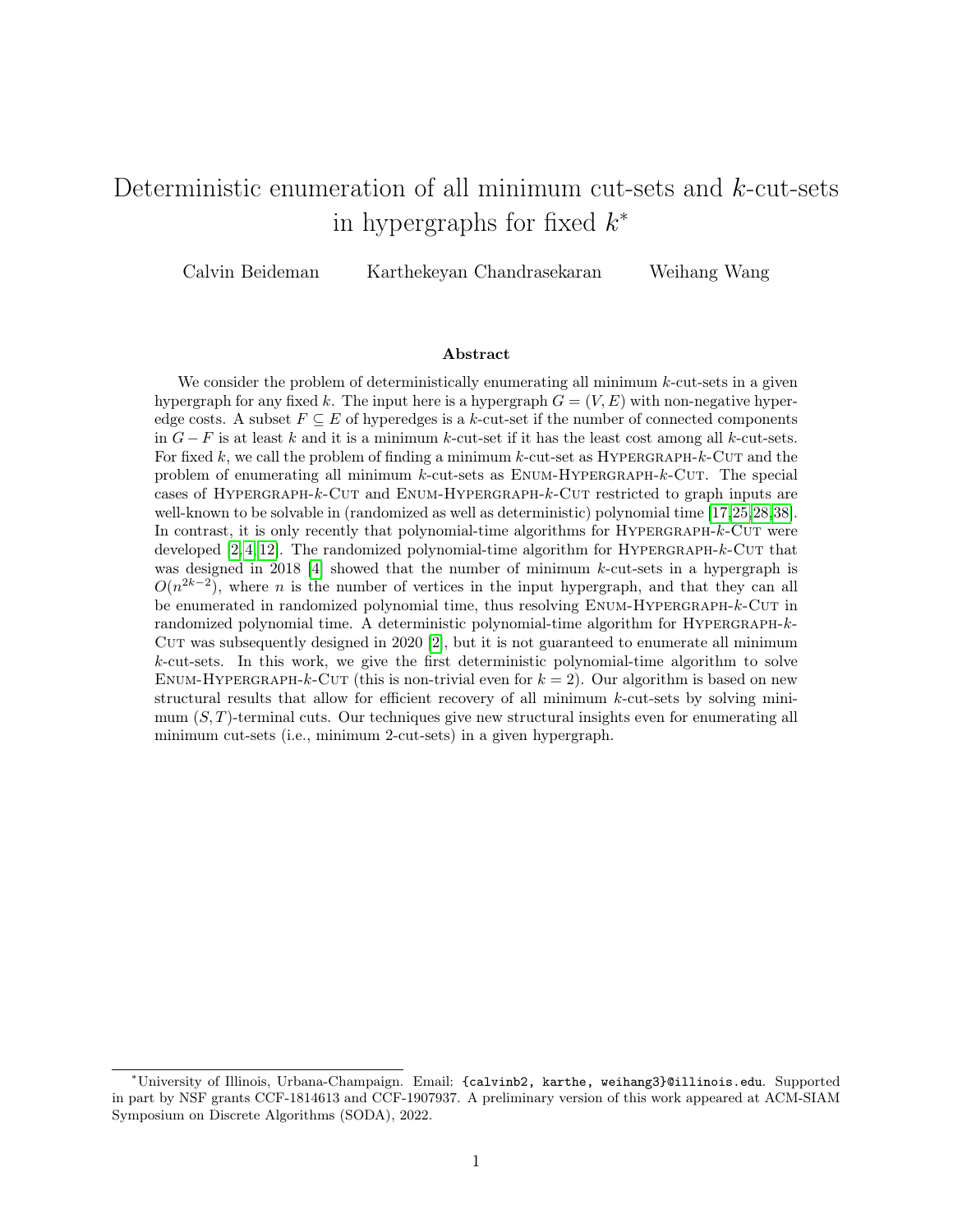## 1 Introduction

A hypergraph  $G = (V, E)$  consists of a finite set V of vertices and a finite set E of hyperedges where each hyperedge  $e \in E$  is a subset of V. We consider the problem of enumerating all optimum solutions to the HYPERGRAPH- $k$ -CUT problem when k is a fixed constant. In HYPERGRAPH- $k$ -CUT, the input consists of a hypergraph  $G = (V, E)$  with non-negative hyperedge-costs  $c : E \to \mathbb{R}_+$  and a positive integer k. The objective is to find a minimum-cost subset of hyperedges whose removal results in at least k connected components. We will call a subset of hyperedges whose removal results in at least k connected components as a  $k$ -cut-set and a minimum-cost k-cut-set as a minimum k*cut-set*; for  $k = 2$ , we will refer to a 2-cut-set as simply a *cut-set* and a minimum-cost cut-set as a minimum cut-set. The central problem of interest to this work is that of enumerating all minimum k-cut-sets in a given hypergraph with non-negative hyperedge-costs—we will denote this problem as ENUM-HYPERGRAPH-k-CUT. Throughout, we will consider k to be a fixed constant integer (e.g.,  $k = 2, 3, 4, \ldots$ ). We will denote HYPERGRAPH-k-CUT and ENUM-HYPERGRAPH-k-CUT for graph inputs as GRAPH-k-CUT and ENUM-GRAPH-k-CUT respectively. We note that the case of  $k = 2$ corresponds to global minimum cut which will be discussed shortly.

Partitioning formulation. There is a fundamental structural difference between HYPERGRAPH-k-CUT and GRAPH-k-CUT (even for  $k = 2$ ), which is especially evident when attempting to enumerate all optimum solutions. In order to illustrate this difference, we discuss an equivalent partitioning formulation of HYPERGRAPH- $k$ -CUT. In this equivalent formulation, the objective is to find a partition of the vertex set V into k non-empty sets  $V_1, V_2, \ldots, V_k$  so as to minimize the cost of hyperedges that cross the partition. A hyperedge  $e \in E$  is said to *cross a partition*  $V_1, V_2, \ldots, V_k$  if it has vertices in at least two parts, that is, there exist distinct  $i, j \in [k]$  such that  $e \cap V_i \neq \emptyset$  and  $e \cap V_j \neq \emptyset$ . We will denote a partition of V into k non-empty parts as a k-partition and a 2-partition as a cut. The cost of a k-partition is the sum of the cost of hyperedges crossing the partition. A k-partition with minimum cost is said to be a *minimum k-partition*. We will denote the cost of a 2-partition as its cut value and a minimum 2-partition as a minimum cut.

By definition, the number of minimum  $k$ -cut-sets is at most the number of minimum  $k$ -partitions. Moreover, for a connected graph, the number of minimum k-partitions is  $O(n^k)$  for constant k, where n is the number of vertices (i.e., the number of minimum  $k$ -partitions is polynomial since k is a constant) [\[18,](#page-29-3) [22,](#page-29-4) [28\]](#page-30-0). However, for a connected<sup>[1](#page-1-0)</sup> hypergraph, the number of minimum kpartitions could be exponential while the number of minimum k-cut-sets is only polynomial. For example, consider the *spanning-hyperedge-example*: this is the *n*-vertex hypergraph  $G = (V, E)$  that consists of only one hyperedge e where  $e = V$  with the cost of the hyperedge e being one. This hypergraph is connected and has only one minimum k-cut-set but  $\Theta(k^n)$  minimum k-partitions (i.e., an exponential number of minimum k-partitions even for  $k = 2$ ). Thus, if we are hoping for polynomial-time algorithms to enumerate all optimum solutions to Hypergraph-k-Cut, then we cannot aim to enumerate all minimum  $k$ -partitions (in contrast to connected graphs). This is the reason for defining  $ENUM-HYPERGRAPH-k-CUT$  as the problem of enumerating all minimum k-cutsets as opposed to enumerating all minimum  $k$ -partitions. For connected graphs, the two definitions are indeed equivalent.

GRAPH-k-CUT for  $k = 2$  is the minimum cut problem in graphs which is well-known to be solvable in polynomial time. Although the minimum cut problem in graphs has been extensively studied, enumerating all minimum cut-sets in a graph in deterministic polynomial time is already non-trivial. Dinitz, Karzanov, and Lomonosov [\[11\]](#page-29-5) constructed a compact representation for all minimum cuts in a connected graph (known as the cactus representation) which showed that the

<span id="page-1-0"></span> ${}^{1}$ A hypergraph is defined to be *connected* if the every cut has at least one hyperedge crossing it.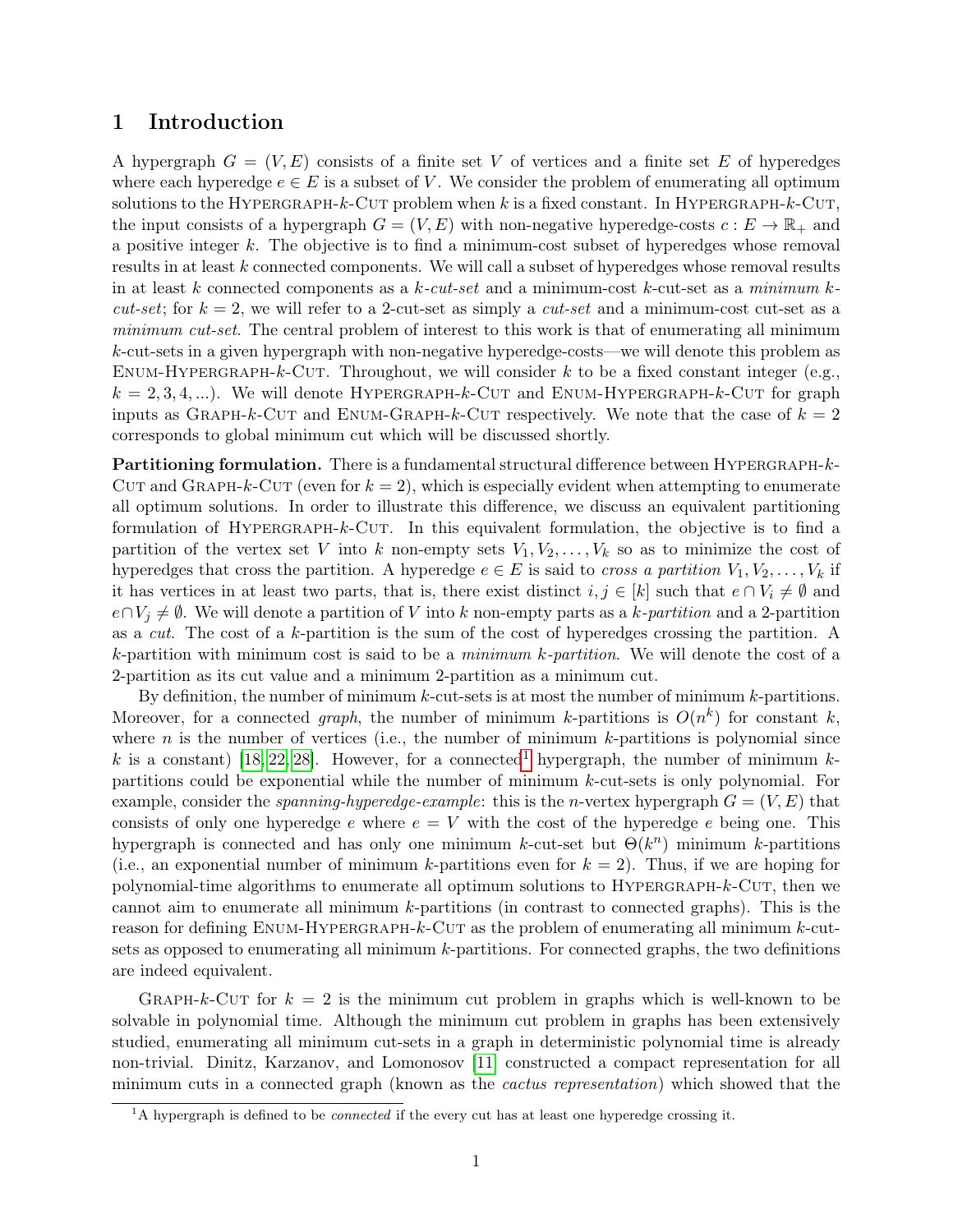number of minimum cuts in a connected graph is at most  $\binom{n}{2}$  $\binom{n}{2}$  and that they can all be enumerated in deterministic polynomial time. For constant  $k \geq 3$ , the number of minimum k-partitions in a connected graph is  $O(n^k)$ —this bound is tight and is a consequence of a recent improved analysis of a random contraction algorithm to solve GRAPH- $k$ -CUT [\[18,](#page-29-3) [22,](#page-29-4) [28\]](#page-30-0); the same random contraction algorithm can also be used to enumerate all minimum k-partitions in connected graphs in randomized polynomial time. Deterministic polynomial-time algorithms to enumerate all minimum k-partitions in connected graphs are also known. We discuss other techniques—both randomized and deterministic—for enumerating minimum cuts and minimum k-partitions in graphs in Section [1.2.](#page-7-0)

HYPERGRAPH-k-CUT is a natural generalization of GRAPH-k-CUT. HYPERGRAPH-k-CUT for  $k = 2$  is the minimum cut problem in hypergraphs which is well-known to be solvable in polynomial time [\[29\]](#page-30-2). Once again, enumerating all minimum cut-sets in a hypergraph in deterministic polynomial-time is already non-trivial. There exists a compact representation of all minimum cut-sets in a hypergraph [\[6\]](#page-28-2)—namely the hypercactus representation—which also implies that the number of minimum cut-sets in a hypergraph is at most  $\binom{n}{2}$  $\binom{n}{2}$  and that they can all be enumerated in deterministic polynomial time. To the best of the authors' knowledge, this is the only known technique for efficient deterministic enumeration of all minimum cut-sets in a hypergraph.

HYPERGRAPH-k-CUT is a special case of SUBMODULAR-k-PARTITION (e.g., see  $[2, 35, 42, 43]$  $[2, 35, 42, 43]$  $[2, 35, 42, 43]$  $[2, 35, 42, 43]$ ). Owing to this connection, the complexity of HYPERGRAPH-k-CUT for any fixed  $k \geq 3$  has been an intriguing open question until recently. A randomized polynomial-time algorithm for HYPERGRAPH $k$ -Cut was designed in 2018 by Chandrasekaran, Xu, and Yu [\[4\]](#page-28-1). The analysis of this algorithm showed that the number of minimum k-cut-sets is  $O(n^{2k-2})$ , where n is the number of vertices in the input hypergraph (i.e., the number of minimum k-cut-sets is polynomial), and that they can all be enumerated in randomized polynomial time (also see [\[12\]](#page-29-2)). Subsequently, Chandrasekaran and Chekuri designed a deterministic polynomial-time algorithm for  $HYPERGRAPH-k-CUT$  in 2020 [\[2\]](#page-28-0). However, their deterministic algorithm is guaranteed to identify only one minimum  $k$ -cut-set and not all. The next natural question is whether all minimum k-cut-sets can be enumerated in deterministic polynomial time—namely, can we solve Enum-Hypergraph-k-Cut in deterministic polynomial time?

As mentioned earlier, the only known technique for ENUM-HYPERGRAPH- $k$ -CUT for  $k = 2$ is via the hypercactus representation which does not seem to generalize to  $k \geq 3$  (in fact, it is unclear if cactus representation generalizes to  $k \geq 3$  even in graphs). Moreover, all deterministic techniques for Enum-Graph-k-Cut address the problem of enumerating all minimum k-partitions in connected graphs—see Section [1.2;](#page-7-0) hence, all these techniques fail for Enum-Hypergraph $k$ -Cut (as seen from the spanning-hyperedge-example). For hypergraphs, we necessarily have to work with minimum k-cut-sets as opposed to minimum k-partitions. Working with minimum  $k$ cut-sets as opposed to minimum  $k$ -partitions in the deterministic setting is a technical challenge that has not been undertaken in any of the previous works (even for graphs). We overcome this technical challenge in this work. We adapt Chandrasekaran and Chekuri's deterministic approach for HYPERGRAPH- $k$ -CUT and augment it with structural results for minimum  $k$ -cut-sets to prove our main result stated below.

<span id="page-2-0"></span>**Theorem 1.1.** There is a deterministic polynomial-time algorithm for  $ENUM-HYPERGRAPH-k-$ CUT for every fixed  $k$ .

Although we chose to highlight the above algorithmic result in this introduction, we emphasize that the structural theorems that form the backbone of the algorithmic result are our main technical contributions (see Theorems [1.2](#page-4-0) and [1.3\)](#page-4-1). We discuss these structural theorems in the technical overview section. By tightening the proof technique of one of our structural theorems for  $k = 2$ ,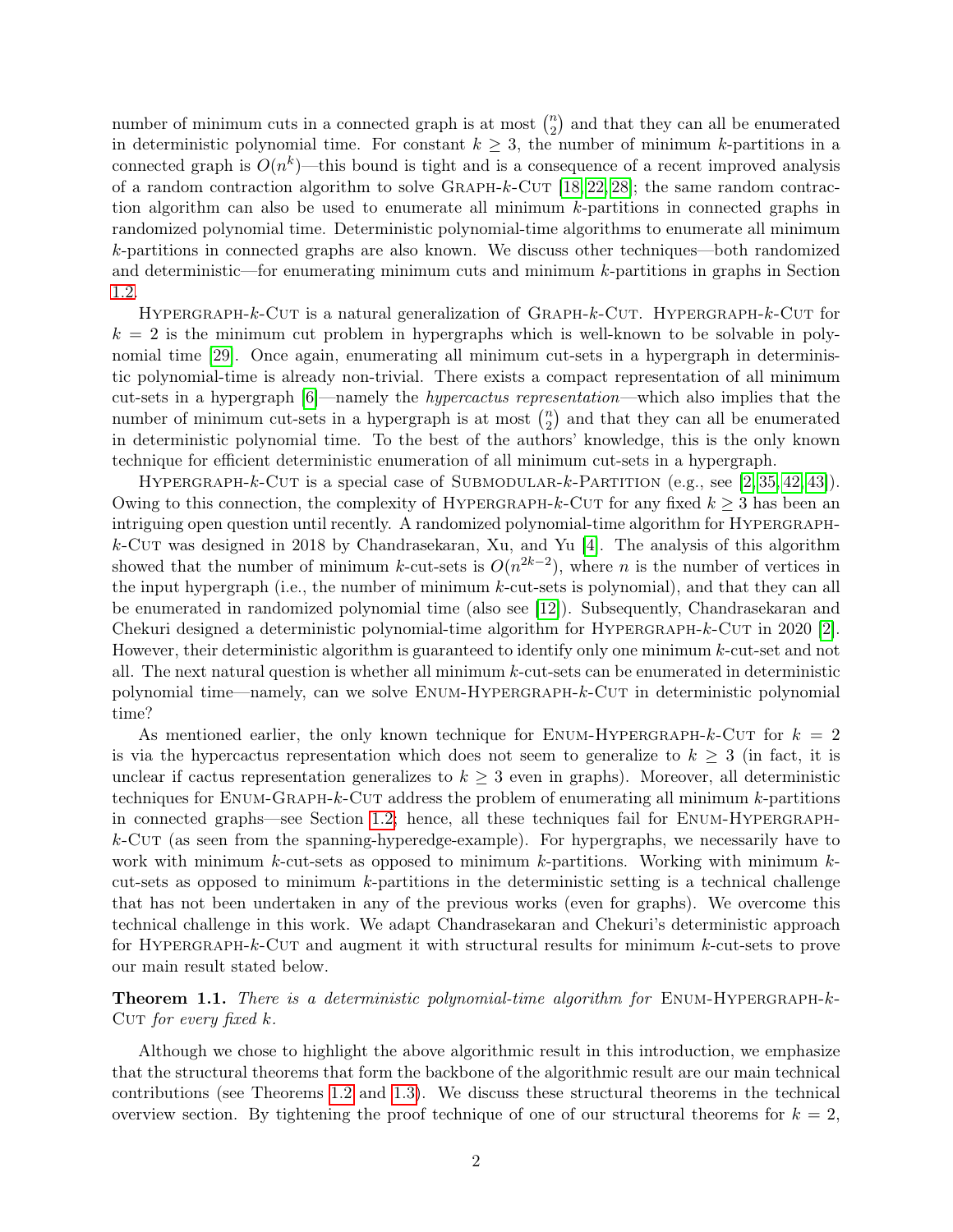we obtain an arguably elegant structural explanation for the number of minimum cut-sets in a hypergraph being at most  $\binom{n}{2}$  $n_2$ <sup>n</sup>)—see Theorem [1.4.](#page-5-0) Theorem [1.4](#page-5-0) leads to an alternative deterministic polynomial-time algorithm to enumerate all minimum cut-sets in a hypergraph (that is relatively simpler than computing a hypercactus representation). We believe that our structural theorems are likely to be of independent interest in the theory of hypergraphs.

#### <span id="page-3-0"></span>1.1 Technical overview and main structural results

We focus on the unit-cost variant of  $EWUM$ -HYPERGRAPH- $k$ -CUT in the rest of this work for the sake of notational simplicity. Throughout, we will allow multigraphs and hence, this is without loss of generality. Our algorithms extend in a straightforward manner to arbitrary hyperedge costs. They rely only on minimum  $(s, t)$ -terminal cut computations and hence, they are strongly polynomial-time algorithms.

A key algorithmic tool will be the use of terminal cuts. We need some notation. Let  $G = (V, E)$ be a hypergraph. Throughout this work, n will denote the number of vertices in G and  $p := \sum_{e \in E} |e|$ will denote the representation size of  $G$ . We will denote a partition of the vertex set into  $h$  nonempty parts by an ordered tuple  $(V_1, \ldots, V_h)$ . For a non-empty proper subset U of vertices, we will use  $\overline{U}$  to denote  $V \setminus U$ ,  $\delta(U)$  to denote the set of hyperedges crossing the 2-partition  $(U,\overline{U})$ , and  $d(U) := |\delta(U)|$ . We recall that  $\delta(U) = \delta(\overline{U})$ , so we will use  $d(U)$  to denote the cost of the cut  $(U,\overline{U})$ . More generally, given a partition  $\mathcal{P} = (V_1, V_2, \ldots, V_h)$ , we denote the set of hyperedges crossing the partition by  $\delta(V_1, V_2, \ldots, V_h)$  (also by  $\delta(\mathcal{P})$  for brevity) and the number of hyperedges crossing the partition by  $\text{cost}(V_1, V_2, \ldots, V_h) := |\delta(V_1, V_2, \ldots, V_h)|$  (also by  $\text{cost}(\mathcal{P})$  for brevity). Let S, T be disjoint non-empty subsets of vertices. A 2-partition  $(U,\overline{U})$  is an  $(S,T)$ -terminal cut if  $S \subseteq U \subseteq V \setminus T$ . Here, the set U is known as the source set and the set  $\overline{U}$  is known as the sink set. A minimum-cost  $(S, T)$ -terminal cut is known as a minimum  $(S, T)$ -terminal cut. Since there could be multiple minimum  $(S, T)$ -terminal cuts, we will be interested in *source minimal* minimum  $(S, T)$ -terminal cuts and *source maximal* minimum  $(S, T)$ -terminal cuts. For every pair of disjoint non-empty subsets  $S$  and  $T$  of vertices, there exists a unique source minimal minimum  $(S, T)$ -terminal cut and it can be found in deterministic polynomial time via standard maxilow algorithms; a similar result holds for source maximal minimum  $(S, T)$ -terminal cuts.

Our algorithm is inspired by the divide and conquer approach introduced by Goldschmidt and Hochbaum for GRAPH- $k$ -CUT [\[17\]](#page-29-0). This approach was generalized by Kamidoi, Yoshida, and Nagamochi to solve ENUM-GRAPH-k-CUT [\[25\]](#page-29-1) and by Chandrasekaran and Chekuri to solve HYPERGRAPH-k-CUT [\[2\]](#page-28-0), both in deterministic polynomial time. The techniques of [\[17\]](#page-29-0) and [\[25\]](#page-29-1) are not applicable to ENUM-HYPERGRAPH-k-CUT since they are tailored to graphs and do not extend to hypergraphs. We describe the details of the divide and conquer approach for Hypergraph-k-Cut due to Chandrasekaran and Chekuri [\[2\]](#page-28-0). The goal here is to identify one part of some fixed minimum k-partiton  $(V_1, V_2, \ldots, V_k)$ , say  $V_1$  without loss of generality, and then recursively find a minimum  $(k-1)$ -partition in the subhypergraph  $G[\overline{V_1}]$ , where  $G[\overline{V_1}]$  is the hypergraph obtained from G by discarding the vertices in  $V_1$  and by discarding all hyperedges that intersect  $V_1$ . Now, how does one find such a part V1? Chandrasekaran and Chekuri proved a key structural theorem for this: Suppose  $(V_1, \ldots, V_k)$  is a  $V_1$ -maximal minimum k-partition—i.e., there is no other minimum k-partition  $(V'_1, \ldots, V'_k)$  such that  $V_1$  is a proper subset of  $V'_1$ . Then, they showed that for every subset  $T \subseteq \overline{V_1}$  such that  $T \cap V_j \neq \emptyset$  for all  $j \in \{2, ..., k\}$ , there exists a subset  $S \subseteq V_1$  of size at most  $2k-2$  such that  $(V_1, \overline{V_1})$  is the source maximal minimum  $(S, T)$ -terminal cut. A consequence of this structural theorem is that if we compute the collection  $\mathcal C$  consisting of the source side of the source maximal minimum  $(S, T)$ -terminal cut for all possible pairs  $(S, T)$  of disjoint subsets of vertices S and T with  $|S| \leq 2k-2$  and  $|T| \leq k-1$ , then the set  $V_1$  will be in this collection C (by applying the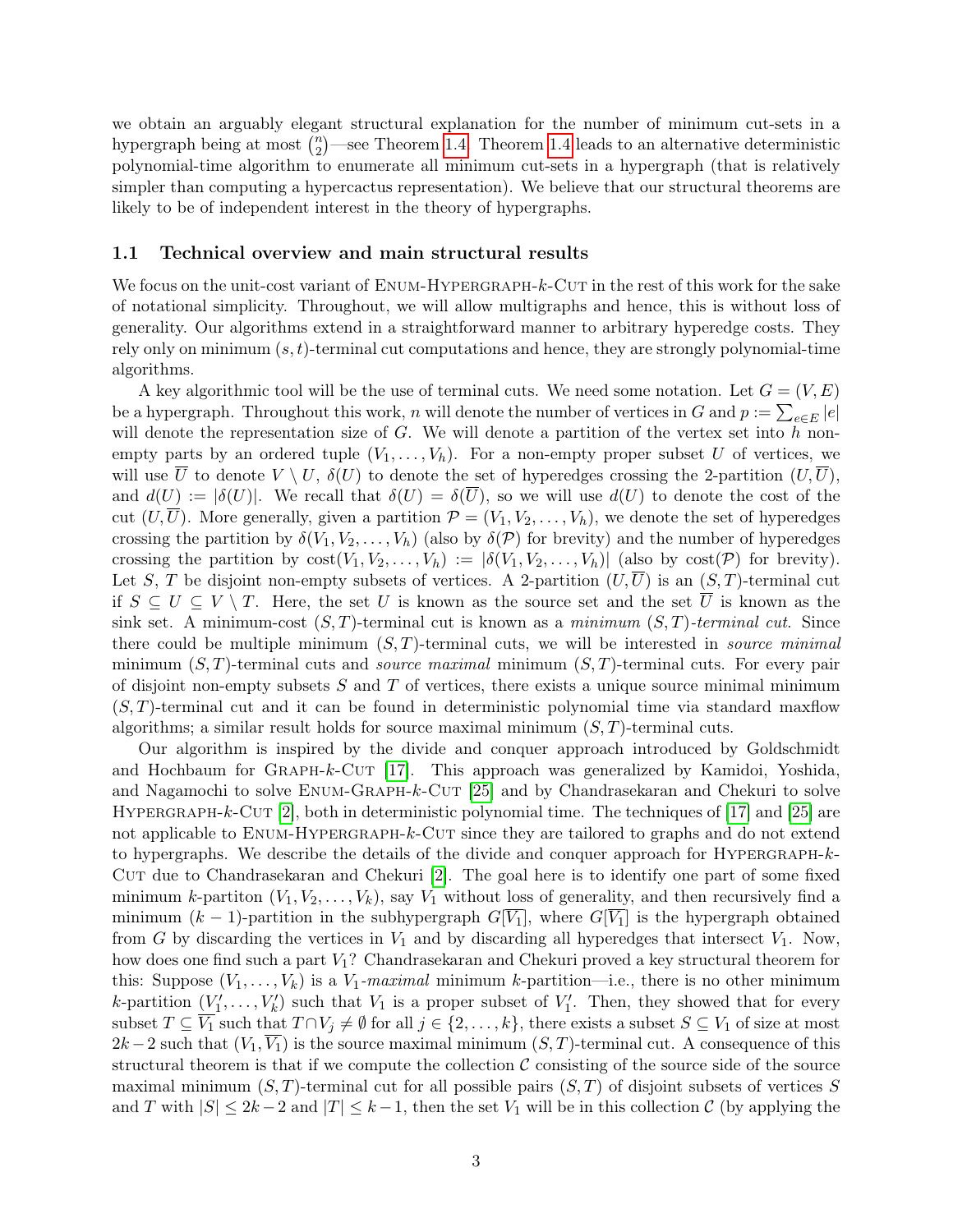structural theorem to a set T of size  $k-1$  with  $|T \cap V_i| = 1$  for all  $j \in \{2, ..., k\}$ . Moreover, the size of the collection C is only  $O(n^{3k-3})$ . Hence, recursing on  $G[\overline{U}]$  for each set U in the collection C will identify a minimum k-partition within a total run-time of  $n^{O(k^2)}$  source maximal minimum  $(S, T)$ -terminal cut computations.

The limitation of the structural theorem of Chandrasekaran and Chekuri [\[2\]](#page-28-0) is that it aims to recover a minimum  $k$ -partition and in particular, a  $V_1$ -maximal minimum  $k$ -partition. For the purposes of enumerating all minimum  $k$ -cut-sets, this is insufficient as we have seen from the spanninghyperedge-example. In particular, their structural theorem cannot be used to even enumerate all minimum cut-sets in a hypergraph. We prove two structural theorems that will help in enumerating minimum k-cut-sets. We describe these structural theorems now.

Our goal is to deterministically enumerate a polynomial-sized family  $\mathcal F$  of k-cut-sets such that  $\mathcal F$ contains all minimum k-cut-sets. Let F be an arbitrary minimum k-cut-set. Since F is a minimum k-cut-set, there exists a minimum k-partition  $(V_1, \ldots, V_k)$  such that  $F = \delta(V_1, \ldots, V_k)$ . We note that  $d(V_1) \leq |F|$  by definition of the hypergraph cut function  $d: 2^V \to \mathbb{R}$ . We distinguish two cases:

**Case 1.** Suppose  $d(V_1) < |F|$ . In order to identify minimum k-cut-sets F that have this property, we show the following structural theorem.

<span id="page-4-0"></span>**Theorem 1.2.** Let  $G = (V, E)$  be a hypergraph and let  $OPT_k$  be the value of a minimum k-cut-set in G for some integer  $k \geq 2$ . Suppose  $(U,\overline{U})$  is a 2-partition of V with  $d(U) < OPT_k$ . Then, for every pair of vertices  $s \in U$  and  $t \in \overline{U}$ , there exist subsets  $S \subseteq U \setminus \{s\}$  and  $T \subseteq \overline{U} \setminus \{t\}$  with  $|S| \leq 2k-3$  and  $|T| \leq 2k-3$  such that  $(U,\overline{U})$  is the unique minimum  $(S \cup \{s\}, T \cup \{t\})$ -terminal cut in G.

The advantage of this structural theorem is that it allows for a recursive approach to enumerate a polynomial-sized family of minimum k-cut-sets containing F under the assumption that  $d(V_1)$  $|F| = OPT_k$  (similar to the approach of Chandrasekaran and Chekuri).

The drawback of this structural theorem is that it only addresses the case of  $d(V_1) < |F|$ . It is possible that the minimum k-cut-set F satisfies  $d(V_1) = |F|$ . For example, consider the problem of enumerating all minimum cut-sets in a hypergraph (i.e.,  $ENUM-HYPERGRAPH-k-CUT$  for  $k = 2$ )— Theorem [1.2](#page-4-0) does not help in this case since there will be no cut  $(U,\overline{U})$  with  $d(U) <$  OPT<sub>2</sub>. This motivates the second case.

**Case 2.** Suppose  $d(V_1) = |F|$ . In this case, we need to enumerate a polynomial-sized family of k-cutsets containing F, but we cannot hope to enumerate all minimum k-partitions  $(V'_1, \ldots, V'_k)$  for which  $F = \delta(V_1', \ldots, V_k')$  (e.g., again consider the spanning-hyperedge-example for  $k = 2$  for which the unique minimum cut-set F has  $|F| = d(V_1)$  for exponentially many minimum cuts  $(V_1, V_2)$  and hence, we cannot hope to enumerate all minimum cuts). We observe that if  $d(V_1) = |F|$ , then the set F of hyperedges should be equal to the set of hyperedges crossing  $(V_1, V_1)$ , i.e.,  $\delta(V_1) = F = \delta(V_1, \ldots, V_k)$ . We show the following structural theorem to exploit this observation.

<span id="page-4-1"></span>**Theorem 1.3.** Let  $G = (V, E)$  be a hypergraph,  $k \geq 2$  be an integer, and  $\mathcal{P} = (V_1, \ldots, V_k)$  be a minimum k-partition such that  $\delta(V_1) = \delta(\mathcal{P})$ . Then, for all subsets  $T \subseteq \overline{V_1}$  such that  $T \cap V_j \neq \emptyset$ for all  $j \in \{2, 3, \ldots, k\}$ , there exists a subset  $S \subseteq V_1$  with  $|S| \leq 2k-1$  such that the source minimal minimum  $(S, T)$ -terminal cut  $(A, A)$  satisfies  $\delta(A) = \delta(V_1)$  and  $A \subseteq V_1$ .

We recall that for fixed disjoint subsets  $S, T \subseteq V$ , the source minimal minimum  $(S, T)$ -terminal cut is unique. We emphasize the main feature of Theorem [1.3:](#page-4-1) it aims to recover only the hyperedges crossing the cut  $(V_1, \overline{V_1})$  but not the cut  $(V_1, \overline{V_1})$  itself. It shows the existence of a small-sized witness which allows us to recover  $\delta(V_1)$ —namely a pair  $(S, T)$  with  $|S|, |T| = O(k)$  for which  $\delta(V_1)$  is the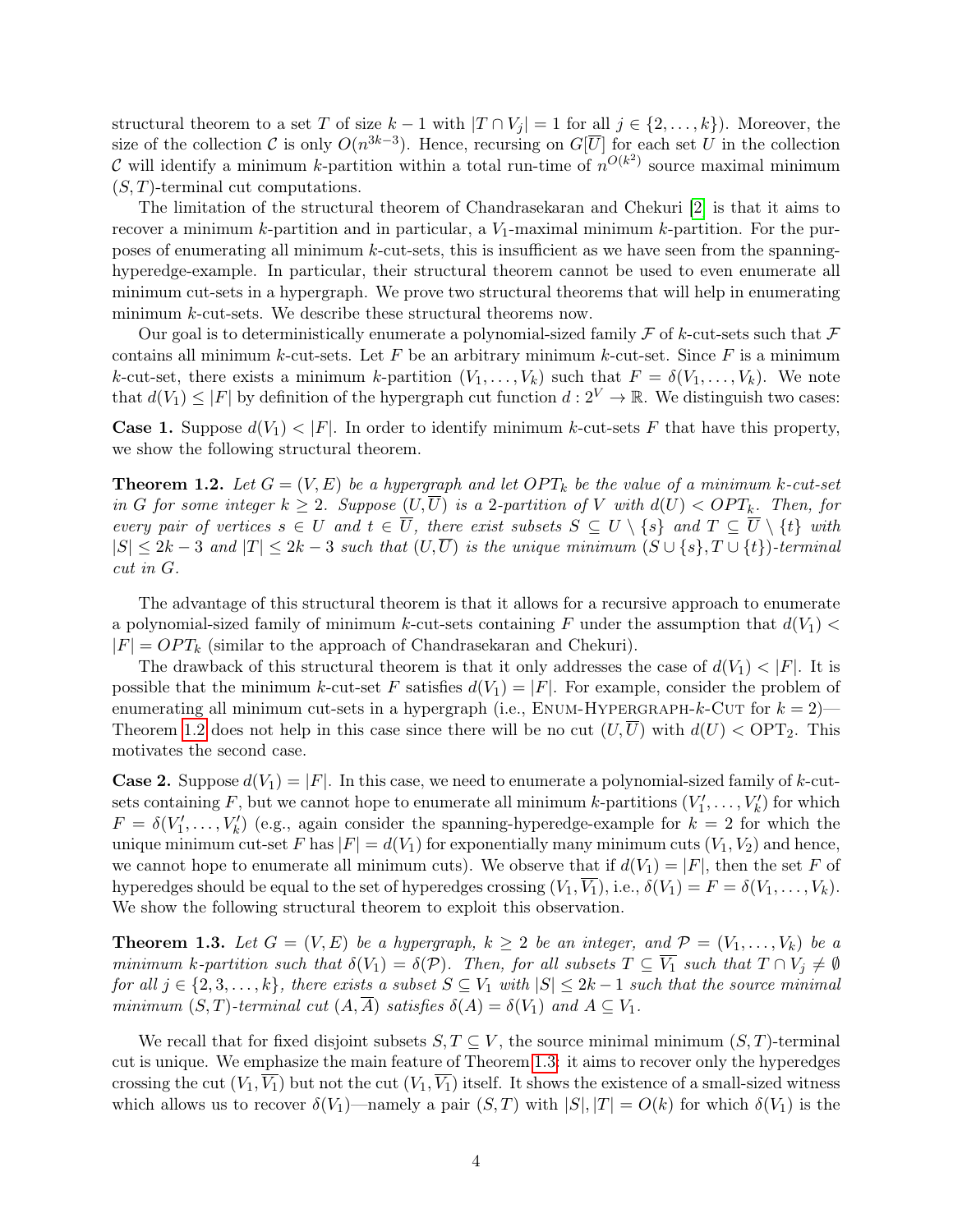cut-set of the source minimal minimum  $(S, T)$ -terminal cut. In this sense, Theorem [1.3](#page-4-1) addresses the drawback of Theorem [1.2.](#page-4-0)

Theorems [1.2](#page-4-0) and [1.3](#page-4-1) can be used to design a recursive algorithm that enumerates all minimum k-cut-sets in deterministic polynomial time (along the lines of the algorithm of Chandrasekaran and Chekuri described above). Here, we describe a more straightforward non-recursive deterministic polynomial-time algorithm. For each pair of subsets of vertices  $S, T$  of size at most  $2k - 1$ , we compute the source minimal minimum  $(S, T)$ -terminal cut  $V_{S,T}$ ; if  $G - \delta(V_{S,T})$  has at least k connected components, then we add  $\delta(V_{S,T})$  to the candidate family F; otherwise, we add  $V_{S,T}$  to the collection C. Next, we consider all possible k-partitions  $(U_1, \ldots, U_k)$  of the vertex set where all sets  $U_1, \ldots, U_k$  are in the collection C and add the set  $\delta(U_1, \ldots, U_k)$  of hyperedges to the family F. We now sketch the argument to show that the family  $\mathcal F$  contains the (arbitrary) minimum k-cut-set F. Recall that there exists a minimum k-partition  $(V_1, \ldots, V_k)$  such that F is the set of hyperedges crossing this k-partition, i.e.,  $F = \delta(V_1, \ldots, V_k)$ . We have two possibilities: (1) if  $d(V_i) < |F|$  for every  $i \in [k]$ , then by Theorem [1.2,](#page-4-0) every set  $V_i$  is in the collection C (by applying Theorem [1.2](#page-4-0) to  $(U = V_i, \overline{U} = \overline{V_i})$  and arbitrary vertices  $s \in V_i, t \in \overline{V_i}$ , and hence  $F \in \mathcal{F}$ ; (2) if  $d(V_i) = |F|$ for some  $i \in [k]$ , then by Theorem [1.3,](#page-4-1) one of the sets  $V_{S,T}$  has  $\delta(V_{S,T}) = \delta(V_i) = F$  and hence, once again  $F \in \mathcal{F}$ . We can prune the family  $\mathcal F$  to return the subfamily of minimum k-cut-sets in it. The size of the collection C is  $O(n^{4k-2})$  and the size of the family F is  $O(n^{4k^2})$ . The run-time is  $O(n^{4k-2})T(n,p) + O(n^{4k^2})$ , where  $T(n,p)$  is the time complexity for computing the source minimal minimum  $(s, t)$ -terminal cut in a *n*-vertex hypergraph of size *p*.

Additional consequence of Theorem [1.3.](#page-4-1) Theorem [1.3](#page-4-1) is the technical novelty of this work. We emphasize another structural consequence of Theorem [1.3](#page-4-1) by using it to bound the number of minimum cut-sets in a hypergraph. Let t be an arbitrary vertex in the hypergraph  $G = (V, E)$ . Consider the sets

$$
\mathcal{H} := \{ U \subseteq V \setminus \{t\} : (U, \overline{U}) \text{ is a minimum cut in } G \} \text{ and}
$$

$$
\mathcal{M} := \{ \delta(U) : U \in \mathcal{H} \}.
$$

We note that  $M$  is the family of all minimum cut-sets in the hypergraph. By applying Theorem [1.3](#page-4-1) for  $k = 2$  and  $T = \{t\}$ , we obtain that for every set  $U \in \mathcal{H}$ , there exists a subset  $S \subseteq U$  with  $|S| \leq 3$  such that the source minimal minimum  $(S, \{t\})$ -terminal cut  $(A, \overline{A})$  satisfies  $\delta(A) = \delta(U)$ . Consequently, the size of the set  $\mathcal M$  is at most the number of possible ways to choose a non-empty subset  $S \subseteq V \setminus \{t\}$  of size at most 3 which is  $\binom{n-1}{1}$  $\binom{-1}{1} + \binom{n-1}{2}$  $\binom{-1}{2} + \binom{n-1}{3}$  $\binom{-1}{3} = O(n^3)$ , where  $n := |V|$ . Thus, we have concluded that the number of minimum cut-sets in a *n*-vertex hypergraph is  $O(n^3)$ .

We recall that the number of minimum cut-sets in a  $n$ -vertex hypergraph is known to be at most  $\binom{n}{2}$  $\binom{n}{2}$  [\[6,](#page-28-2)[15\]](#page-29-6). So, the  $O(n^3)$  upper bound on the number of minimum cut-sets that we obtained above based on Theorem [1.3](#page-4-1) appears to be weak. We show the following strengthening of Theorem [1.3](#page-4-1) for  $k = 2$  to get the tighter bound.

<span id="page-5-0"></span>**Theorem 1.4.** Let  $G = (V, E)$  be a hypergraph and  $\mathcal{P} = (V_1, V_2)$  be a minimum cut. Then, for all non-empty subsets  $T \subseteq V_2$ , there exists a subset  $S \subseteq V_1$  with  $|S| \leq 2$  such that the source minimal minimum  $(S,T)$ -terminal cut  $(A,\overline{A})$  satisfies  $\delta(A) = \delta(V_1)$  and  $A \subseteq V_1$ .

By applying Theorem [1.4](#page-5-0) for  $T = \{t\}$ , we obtain that for every set  $U \in \mathcal{H}$ , there exists a subset  $S \subseteq U$  with  $|S| \leq 2$  such that the source minimal minimum  $(S, \{t\})$ -terminal cut  $(A, \overline{A})$  satisfies  $\delta(A) = \delta(U)$ . Hence, the size of the set M is at most the number of possible ways to choose a non-empty subset  $S \subseteq V \setminus \{t\}$  of size at most 2 which is  $\binom{n-1}{1}$  $\binom{-1}{1} + \binom{n-1}{2}$  $\binom{-1}{2} = \binom{n}{2}$  $n \choose 2$ . Thus, we have obtained a structural explanation (based on Theorem [1.4\)](#page-5-0) for the number of minimum cut-sets in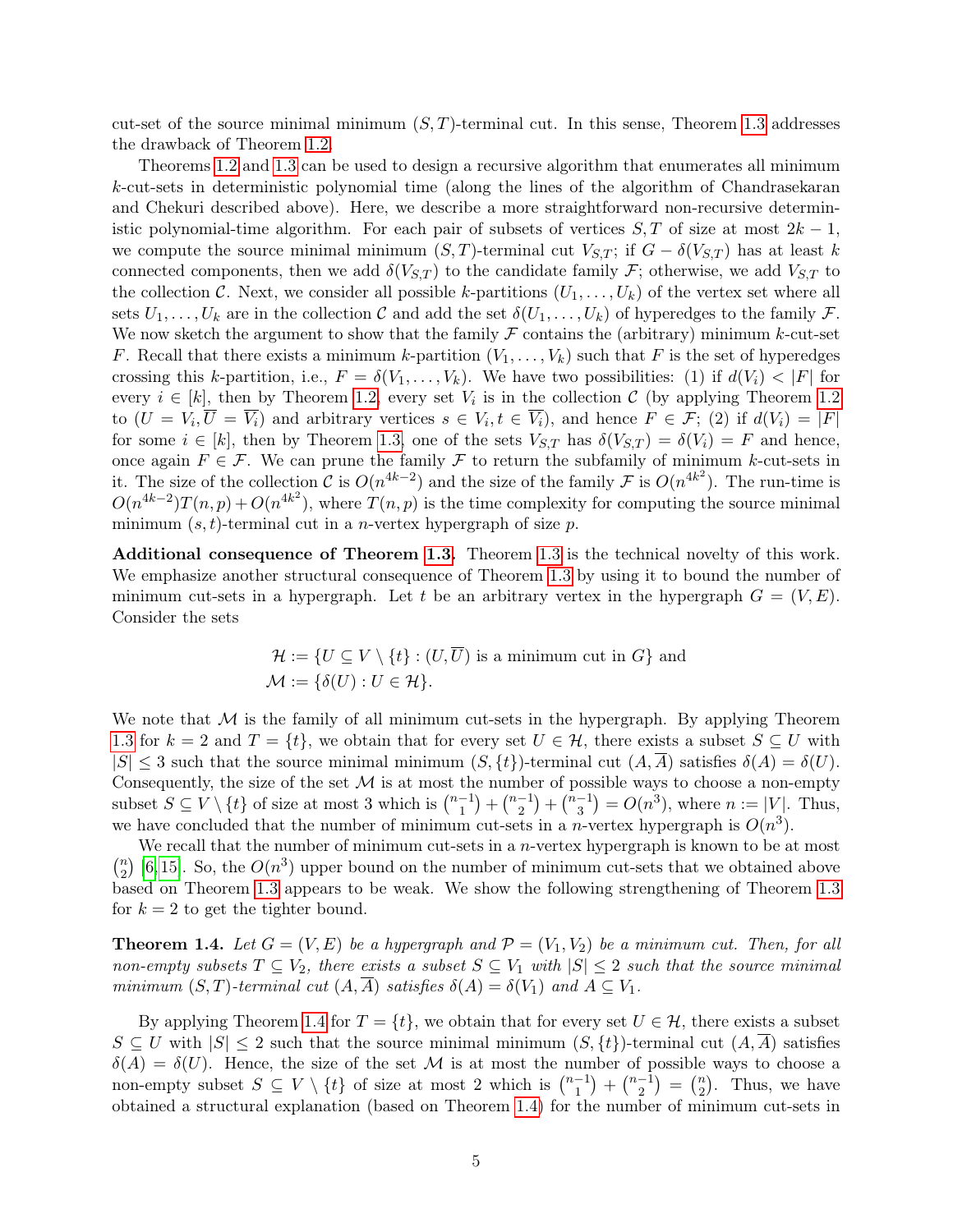a hypergraph being at most  $\binom{n}{2}$  $\binom{n}{2}$ . Theorem [1.4](#page-5-0) can also be used to enumerate all minimum cut-sets in a given hypergraph using  $\binom{5}{2}$  $\binom{n}{2}$  source minimal minimum  $(S, T)$ -terminal cut computations.

Theorem [1.4](#page-5-0) should be compared with a similar-looking structural theorem for graphs that was shown by Goemans and Ramakrishnan [\[16\]](#page-29-7). Goemans and Ramakrishnan showed that (Theorem 15 in [\[16\]](#page-29-7)) if G is a connected graph, then for every set  $U \in \mathcal{H}$ , there exists a subset  $S \subseteq V_1$ with  $|S| \leq 2$  such that  $(U,\overline{U})$  is the source minimal minimum  $(S, \{t\})$ -terminal cut. This leads to a structural explanation for the number of minimum cuts in a connected graph being at most  $\binom{n}{2}$  $_{2}^{n}$ ). Our Theorem [1.4](#page-5-0) can be seen as a counterpart of Goemans and Ramakrishnan's result for hypergraphs, but it differs from their result in two aspects: (1) their result does not hold for hypergraphs—the number of minimum cuts in a connected hypergraph could be exponential as we have seen from the spanning-hyperedge-example and (2) the proof of their result is based on the submodular triple inequality which holds only for the graph cut function but fails for the hypergraph cut function. So, our Theorem [1.4](#page-5-0) is more general as it handles minimum cut-sets in hypergraphs and moreover, needs a different proof technique compared to [\[16\]](#page-29-7). We mention that Goemans and Ramakrishnan's result for connected graphs was our inspiration for Theorem [1.4,](#page-5-0) which in turn, was our starting point for Theorem [1.3.](#page-4-1)

We conclude this section with a table summarizing known techniques for solving enumeration problems in graphs and hypergraphs in polynomial time (see Table [1\)](#page-6-0). We refer the reader to Section [1.2](#page-7-0) for a more elaborate discussion of related work.

<span id="page-6-0"></span>

| <b>Techniques</b>     | Graph    | Hypergraph       | $Graph-k-cut$    | $Hypergraph-k-cut$          |
|-----------------------|----------|------------------|------------------|-----------------------------|
|                       | Min-Cut  | Min-Cut          |                  |                             |
| Random Contraction    | [26, 28] | [4, 12, 15]      | [18, 21, 22, 28] | [4, 12]                     |
| Cactus Representation | $[11]$   | $[6 - 8]$        |                  |                             |
| Min $(S,T)$ -cuts     | $[16]$   | Our Work         | [25, 40]         | Our Work                    |
|                       |          | (Theorem $1.4$ ) |                  | (Theorems $1.2$ and $1.3$ ) |
| Edge Splitting        | [24, 33] |                  |                  |                             |
| Tree Packing          | [27]     |                  | [5, 38]          |                             |

Table 1: Summary of known techniques to solve enumeration problems in graphs and hypergraphs in polynomial time. The random contraction technique leads to a randomized algorithm while techniques listed in the rest of the rows lead to deterministic algorithms. Entries with a question mark indicate that we do not *yet* know if the technique leads to a polynomial time algorithm for the corresponding enumeration problem.

**Organization.** We discuss special cases of ENUM-HYPERGRAPH-k-CUT that have been addressed in the literature in Section [1.2.](#page-7-0) In Section [1.3,](#page-9-0) we recall properties of the hypergraph cut function that will be useful to prove our structural theorems. This section contains a strengthening of a partition uncrossing theorem from [\[2\]](#page-28-0) whose proof appears in Appendix [A.](#page-31-0) In Section [2,](#page-9-1) we formally describe and analyze the deterministic polynomial-time algorithm for ENUM-HYPERGRAPH-k-CUT that utilizes our two structural theorems (Theorems [1.2](#page-4-0) and [1.3\)](#page-4-1). We prove Theorems [1.2](#page-4-0) and [1.3](#page-4-1) in Sections [3](#page-11-0) and [4](#page-13-0) respectively. We prove the strengthening of Theorem [1.3](#page-4-1) for  $k = 2$ —namely Theorem [1.4—](#page-5-0)in Section [5.](#page-18-0) We give an alternative proof of Theorem [1.4](#page-5-0) based on a novel threecut-set lemma in Section [6.](#page-22-0) We conclude with a few open problems in Section [7.](#page-27-0)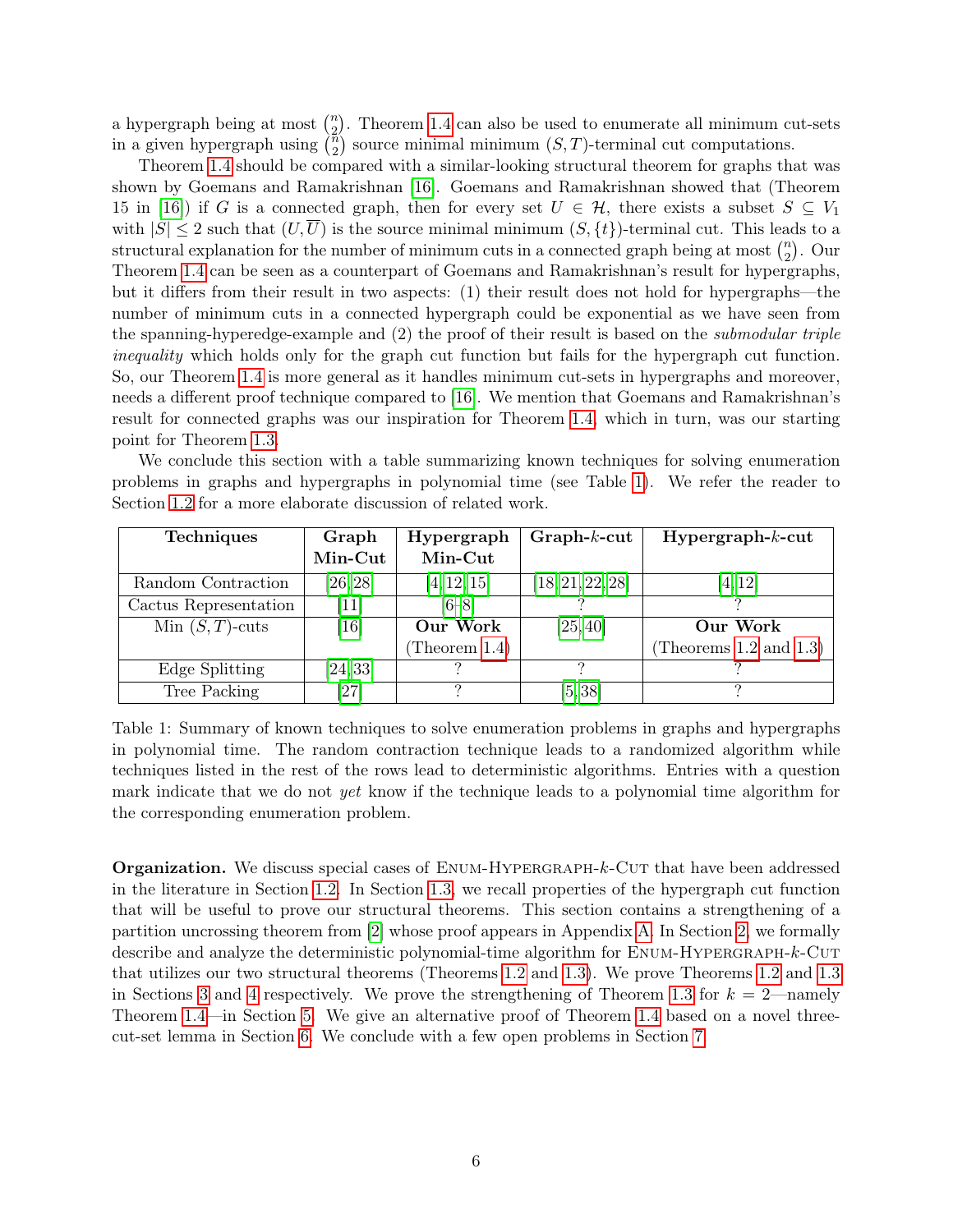#### <span id="page-7-0"></span>1.2 Related work

In this section, we discuss known techniques for the enumeration problem in the special case of  $k = 2$  and the special case of graphs along with challenges involved in adapting these techniques to hypergraphs for  $k \geq 3$ .

ENUM-GRAPH-k-CUT for  $k = 2$ . GRAPH-k-CUT for  $k = 2$  is the global minimum cut problem (denoted Graph-MinCut) which has been extensively studied. However, efficient deterministic enumeration of all minimum cut-sets in a given connected graph is already non-trivial. Dinitz, Karzanov, and Lomonosov [\[11\]](#page-29-5) showed that the number of minimum cuts in a connected graph is at  $\mu$  most  $\binom{n}{2}$  $\binom{n}{2}$ , where *n* is the number of vertices in the input graph, and they can all be enumerated in deterministic polynomial time. In particular, they designed a compact data structure, namely a cactus graph, to represent all minimum cuts in a connected graph. The upper bound of  $\binom{n}{2}$  $n \choose 2$  on the number of minimum cuts in a connected graph is tight as illustrated by the cycle-graph on  $n$  vertices. Using the seminal random contraction technique, Karger [\[26\]](#page-29-8) showed a stronger result that the number of  $\alpha$ -approximate minimum cuts in a connected graph is  $O(n^{2\alpha})$  and they can all be enumerated in randomized polynomial time for constant  $\alpha$ . Karger's tree packing technique [\[27\]](#page-30-8) also leads to a deterministic polynomial-time algorithm to enumerate all  $\alpha$ -approximate minimum cuts in a connected graph for constant  $\alpha$ . Nagamochi, Nishimura, and Ibaraki [\[33\]](#page-30-7) tightened Karger's bound for a particular value of  $\alpha$  via the edge splitting operation: the number of  $(4/3 - \epsilon)$ -approximate minimum cuts in a connected graph is at most  $\binom{n}{2}$  $n_2$  for any  $\epsilon > 0$ . This fact was also shown by Goemans and Ramakrishnan [\[16\]](#page-29-7) via a structural result (see discussion after Theorem [1.4](#page-5-0) above). Henzinger and Williamson [\[24\]](#page-29-10) extended Nagamochi, Nishimura, and Ibaraki's edge splitting technique to show that the number of  $(3/2 - \epsilon)$ -approximate minimum cuts in a connected graph is  $O(n^2)$  for any  $\epsilon > 0$ . The results of Nagamochi, Nishimura, and Ibaraki, Goemans and Ramakrishnan, and Henzinger and Williamson are all constructive and deterministic (i.e., lead to deterministic polynomial-time algorithms to enumerate the respective approximate minimum cuts) and they bound the number of minimum cuts in a connected graph (as opposed to minimum cut-sets).

Polynomial-delay algorithms. An alternative line of work aims to enumerate all cuts in hypergraphs in non-decreasing order of cut value with polynomial time delay between outputs. Such algorithms are known as polynomial-delay algorithms in the literature. Polynomial-delay algorithms have been designed based on polynomial-time solvability of minimum  $(s, t)$ -terminal cut and using the Lawler-Murty schema [\[1,](#page-28-5)[23,](#page-29-11)[32,](#page-30-9)[39\]](#page-30-10). Since we know that the number of minimum cuts in a connected graph is polynomial, the existence of a polynomial-delay algorithm immediately implies a polynomial-time algorithm to solve  $ENUM-GRAPH-k-CUT$  for  $k = 2$ . This approach does not extend to ENUM-HYPERGRAPH-k-CUT for  $k = 2$  since the number of minimum cuts in a hypergraph can be exponential (e.g., recall the spanning-hyperedge-example).

ENUM-HYPERGRAPH-k-CUT for  $k = 2$ . HYPERGRAPH-k-CUT for  $k = 2$  is the global minimum cut problem (denoted HYPERGRAPH-MINCUT) which has also been extensively studied. We note that the number of minimum cuts in a connected hypergraph could be exponential (e.g., consider the spanning-hyperedge-example). But, how about the number of minimum cut-sets? The number of minimum cut-sets in a hypergraph is at most  $\binom{n}{2}$  $n_2$ ) via decomposition theorems of Cunningham and Edmonds [\[9\]](#page-28-6), Fujishige [\[13\]](#page-29-12), and Cunningham [\[8\]](#page-28-3) on submodular functions. Cheng [\[7\]](#page-28-7) designed an explicit *hypercactus representation* for all minimum cut-sets in a hypergraph. Chekuri and Xu [\[6\]](#page-28-2) designed a faster deterministic polynomial-time algorithm to obtain a hypercactus representation (along with all minimum cut-sets) of a given hypergraph. Ghaffari, Karger, and Panigrahi [\[15\]](#page-29-6) (also see  $[4, 12]$  $[4, 12]$ ) introduced a random contraction technique to solve HYPERGRAPH-MINCUT which also implied that the number of minimum cut-sets in a hypergraph is at most  $\binom{n}{2}$  $n_2$ ) and that they can all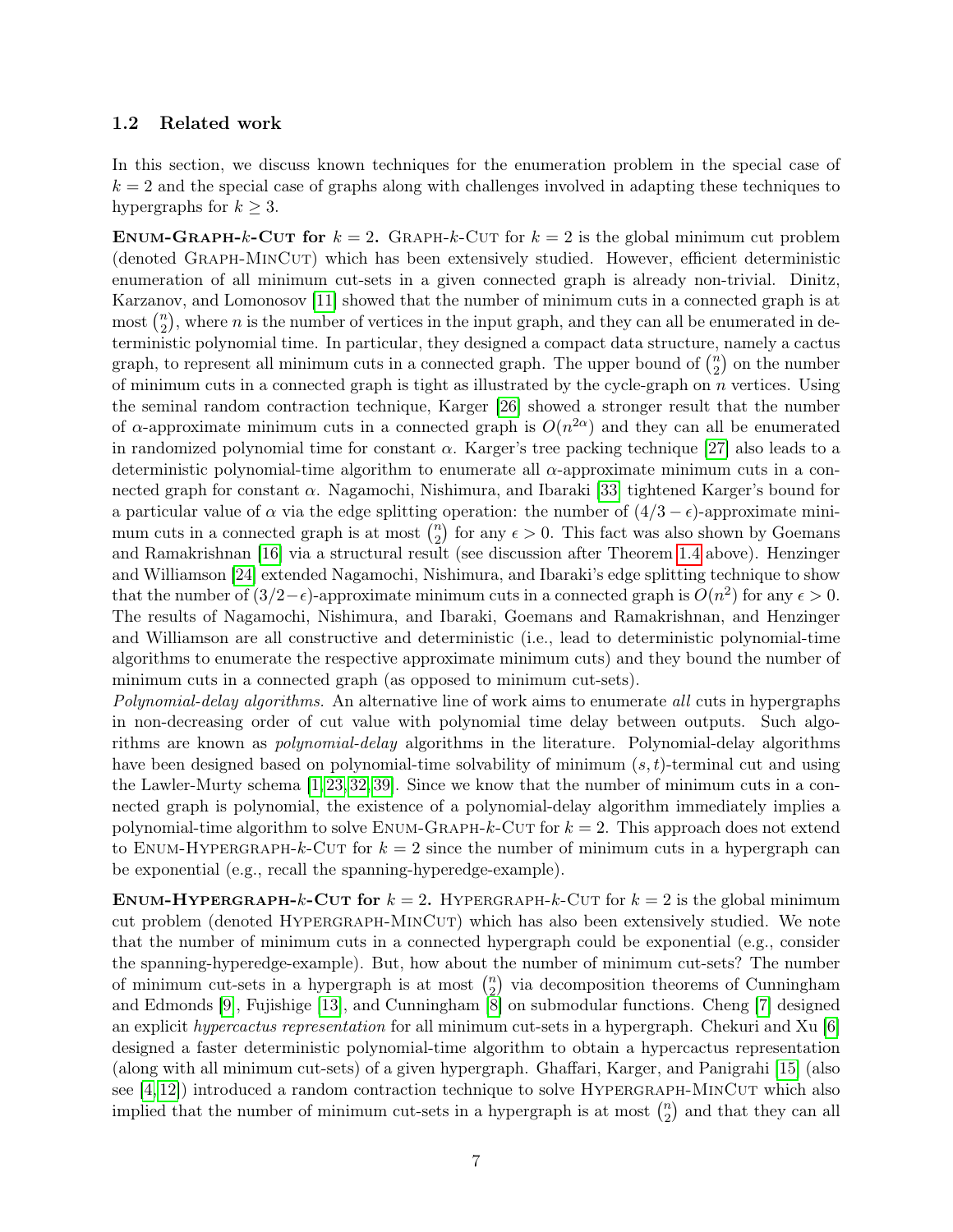be enumerated in randomized polynomial time.

We mention that in contrast to graphs, the number of constant-approximate minimum cut-sets in a hypergraph can be exponential. In fact, the number of  $(1 + \epsilon)$ -approximate minimum cut-sets in a connected hypergraph can be exponential<sup>[2](#page-8-0)</sup> for any  $\epsilon \in (0,1)$ . Moreover, the techniques of Nagamochi, Nishimura, and Ibaraki, Goemans and Ramakrishnan, and Henzinger and Williamson even when restricted to minimum cuts (as opposed to approximate minimum cuts) cannot extend to hypergraphs: This is because, their techniques are tailored to enumerate all minimum cuts in a connected graph as opposed to all minimum cut-sets; we have already seen that the spanninghyperedge-example has exponential number of minimum cuts and hence, all of them cannot be enumerated in polynomial time.

*Multiterminal variants for k-cut:* We mention that  $\text{GRAPH-}k\text{-}\text{CUT}$  and  $\text{HyperGRAPH-}k\text{-}\text{CUT}$  have natural variants involving separating specified terminal vertices  $s_1, s_2, \ldots, s_k$ . These variants are NP-hard for  $k \geq 3$  even in graphs and hence, these variants are not viable lines of attack for GRAPH $k$ -CUT and HYPERGRAPH- $k$ -CUT. We refer the reader to [\[2\]](#page-28-0) for a discussion of approximation algorithms for these variants.

ENUM-GRAPH-k-CUT. GRAPH-k-CUT for  $k \geq 3$  has a rich literature with substantial recent work [\[5,](#page-28-4) [17](#page-29-0)[–22,](#page-29-4) [25,](#page-29-1) [28,](#page-30-0) [30,](#page-30-11) [31,](#page-30-12) [36–](#page-30-13)[38\]](#page-30-1). Goldschmidt and Hochbaum (1988) [\[17\]](#page-29-0) initiated the study on GRAPH- $k$ -CUT by showing that it is NP-hard when k is part of the input and that it is polynomialtime solvable when k is any fixed constant (polynomial-time solvability is not obvious even for  $k = 3$ ). Recall that we consider k to be a fixed constant throughout this work. Goldschmidt and Hochbaum introduced a divide-and-conquer approach for Graph-k-Cut which resulted in a deterministic polynomial-time algorithm. However, their result did not guarantee any bound on the number of minimum k-partitions or minimum k-cut-sets in connected graphs. Karger and Stein [\[28\]](#page-30-0) gave a randomized polynomial-time algorithm for GRAPH-k-CUT via the random contraction technique. In addition, they showed that the number of minimum k-partitions in a connected graph is  $O(n^{2k-2})$ and they can all be enumerated in randomized polynomial time. The bound on the number of minimum k-partitions in a connected graph has recently been improved to  $O(n^k)$  [\[18,](#page-29-3) [22\]](#page-29-4). We mention that the upper bound of  $O(n^k)$  on the number of minimum k-partitions in a connected graph is tight as illustrated by the cycle-graph on n vertices.

There are two known approaches to solve ENUM-GRAPH-k-CUT in deterministic polynomial time: (1) Thorup [\[38\]](#page-30-1) showed that the tree packing approach can be used to obtain a polynomialtime algorithm for GRAPH- $k$ -CUT; this approach also extends to solve ENUM-GRAPH- $k$ -CUT (also see [\[5\]](#page-28-4)). (2) Kamidoi, Yoshida, and Nagamochi [\[25\]](#page-29-1) extended Goldschmidt and Hochbaum's divide and conquer approach to solve  $ENUM-GRAPH-k-CUT$  (also see [\[40\]](#page-30-6)).

HYPERGRAPH-k-CUT. The complexity of HYPERGRAPH-k-CUT was open since the work of Goldschmidt and Hochbaum for GRAPH-k-CUT (1988) [\[17\]](#page-29-0) until recently. Although certain special cases of HYPERGRAPH-k-CUT were known to be solvable in polynomial time  $[14, 41]$  $[14, 41]$ , considerable progress on Hypergraph-k-Cut happened only in the last 3 years. Chandrasekaran, Xu, and Yu (2018) [\[4\]](#page-28-1) designed the first randomized polynomial-time algorithm for HYPERGRAPH- $k$ -CUT; their Monte Carlo algorithm runs in  $\tilde{O}(pn^{2k-1})$  time where  $p = \sum_{e \in E} |e|$  is the representation size of the input hypergraph. Fox, Panigrahi, and Zhang [\[12\]](#page-29-2) improved the randomized run-time to  $\tilde{O}(mn^{2k-2})$ , where m is the number of hyperedges in the input hypergraph. Both these randomized algorithms are based on random contraction of hyperedges and are inspired partly by earlier work in [\[15\]](#page-29-6) for HYPERGRAPH-MINCUT. These randomized algorithms also imply that the number of

<span id="page-8-0"></span><sup>&</sup>lt;sup>2</sup>Consider the *n*-vertex hypergraph  $G = (V, E)$  where E consists of all size-2 hyperedges each of cost  $\delta = \epsilon \left(\binom{n}{2} - \frac{1}{2}\right)$  $(1+\epsilon)(n-1)^{-1}$  and a hyperedge  $e = V$  of cost 1. The cost of a minimum cut is  $\lambda := 1 + \delta(n-1)$ . The cost of every cut is at most  $1 + \delta{n \choose 2} \leq (1 + \epsilon)\lambda$ .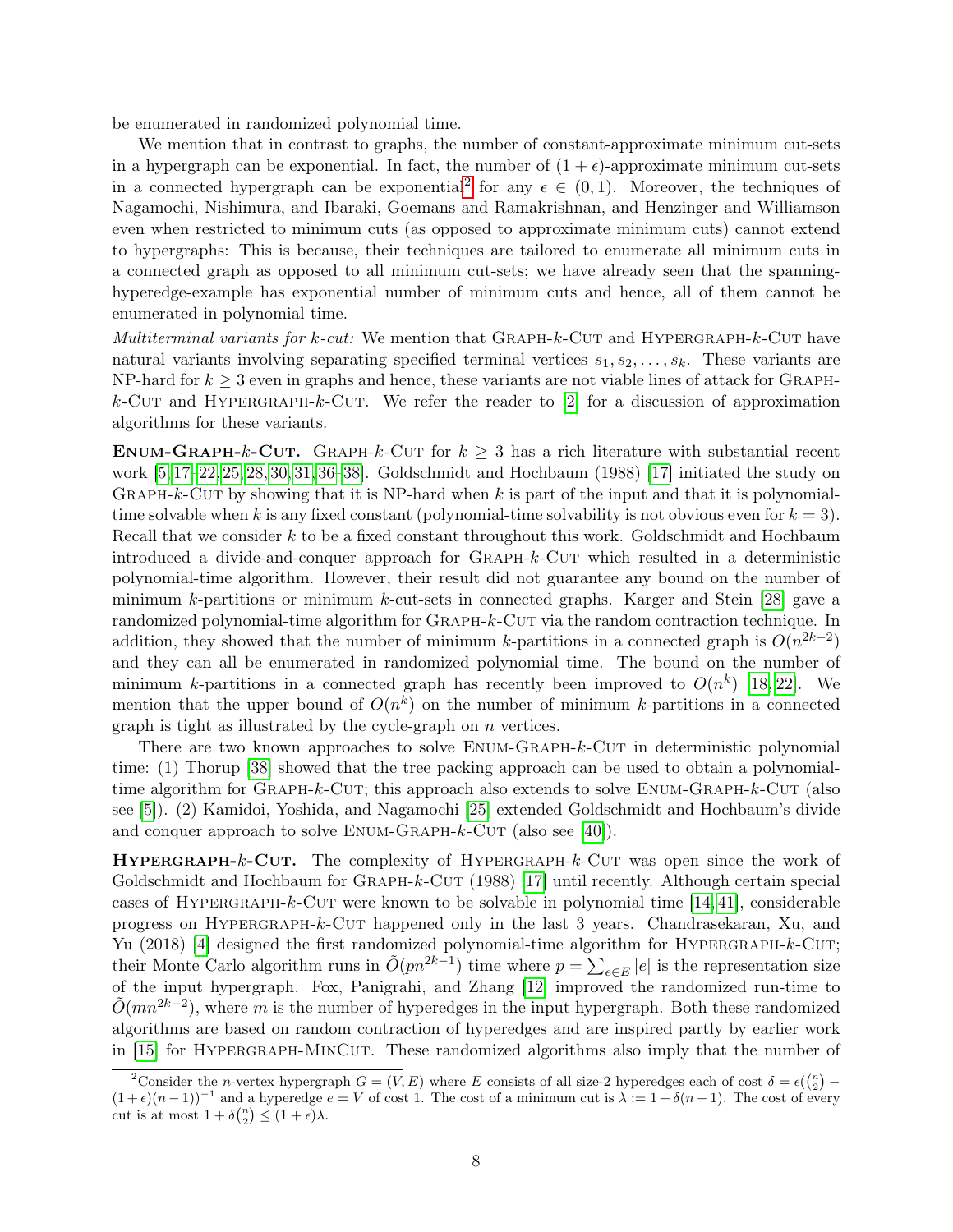minimum k-cut-sets is  $O(n^{2k-2})$  and that all of them can be enumerated in randomized polynomial time. Chandrasekaran and Chekuri (2020) [\[2\]](#page-28-0) designed a deterministic polynomial-time algorithm for HYPERGRAPH-k-CUT via a divide and conquer approach. We emphasize that their algorithm finds a minimum  $k$ -partition and did not have the tools to find all minimum  $k$ -cut-sets.

A polynomial bound on the number of minimum k-cut-sets along with the existence of a randomized polynomial-time algorithm to enumerate all of them raises the possibility of a deterministic algorithm for ENUM-HYPERGRAPH-k-CUT. As we mentioned earlier, there are two deterministic approaches for  $ENUM-GRAPH-k-CUT$  tree packing and divide-and-conquer. The tree packing approach does not seem to extend to hypergraphs (even for Hypergraph-MinCut). This leaves the divide-and-conquer approach. Notably, this approach also led to the first deterministic algorithm for Hypergraph-k-Cut in the work of Chandrasekaran and Chekuri [\[2\]](#page-28-0). As mentioned earlier, we adapt Chandrasekaran and Chekuri's divide-and-conquer approach and augment it with structural results for minimum k-cut-sets to prove our main result stated in Theorem [1.1.](#page-2-0)

#### <span id="page-9-0"></span>1.3 Preliminaries

Let  $G = (V, E)$  be a hypergraph. Throughout, we will follow the notation mentioned in the second paragraph of Section [1.1.](#page-3-0) We will repeatedly rely on the fact that the hypergraph cut function  $d: 2^V \to \mathbb{R}_+$  is symmetric and submodular. We recall that a set function  $f: 2^V \to \mathbb{R}$  is symmetric if  $f(U) = f(\overline{U})$  for all  $U \subseteq V$  and is submodular if  $f(A) + f(B) \ge f(A \cap B) + f(A \cup B)$  for all subsets  $A, B \subseteq V$ .

We will need a partition uncrossing theorem that is a strengthening of a result from [\[2\]](#page-28-0). We state the strengthened version below. See Figure [1](#page-10-0) for an illustration of the sets that appear in the statement of Theorem [1.5.](#page-9-2) We emphasize that the second conclusion in the statement of Theorem [1.5](#page-9-2) is the strengthening. The proof of the second conclusion is similar to the proof of the first conclusion which appears in [\[2\]](#page-28-0)—we present a proof of both conclusions for the sake of completeness in Appendix [A.](#page-31-0)

<span id="page-9-2"></span>**Theorem 1.5.** Let  $G = (V, E)$  be a hypergraph,  $k \geq 2$  be an integer and  $\emptyset \neq R \subsetneq U \subsetneq V$ . Let  $S = \{u_1, \ldots, u_p\} \subseteq U \setminus R$  for  $p \geq 2k-2$ . Let  $(\overline{A_i}, A_i)$  be a minimum  $((S \cup R) \setminus \{u_i\}, \overline{U})$ -terminal cut. Suppose that  $u_i \in A_i \setminus (\cup_{j\in [p]\setminus\{i\}} A_j)$  for every  $i \in [p]$ . Then, the following two hold:

1. There exists a k-partition  $(P_1, \ldots, P_k)$  of V with  $\overline{U} \subsetneq P_k$  such that

$$
cost(P_1, ..., P_k) \leq \frac{1}{2} \min \{ d(A_i) + d(A_j) : i, j \in [p], i \neq j \}.
$$

2. Moreover, if there exists a hyperedge  $e \in E$  such that e intersects  $W := \bigcup_{1 \leq i < j \leq p} (A_i \cap A_j)$ , e intersects  $Z := \bigcap_{i \in [p]} \overline{A_i}$ , and e is contained in  $W \cup Z$ , then the inequality in the previous conclusion is strict.

## <span id="page-9-1"></span>2 Enumeration Algorithm

We will use Theorems [1.2](#page-4-0) and [1.3](#page-4-1) to design a deterministic polynomial-time algorithm for ENUM-HYPERGRAPH- $k$ -CUT in this section. We describe the formal algorithm in Figure [2.](#page-10-1) It enumerates  $n^{O(k)}$  source minimal minimum  $(S, T)$ -terminal cuts and considers the cut-set crossing each cut in this collection. If the removal of the cut-set leads to at least  $k$  connected components, then it adds such a cut-set to the candidate family  $\mathcal{F}$ ; otherwise, it adds the source set of the cut into a candidate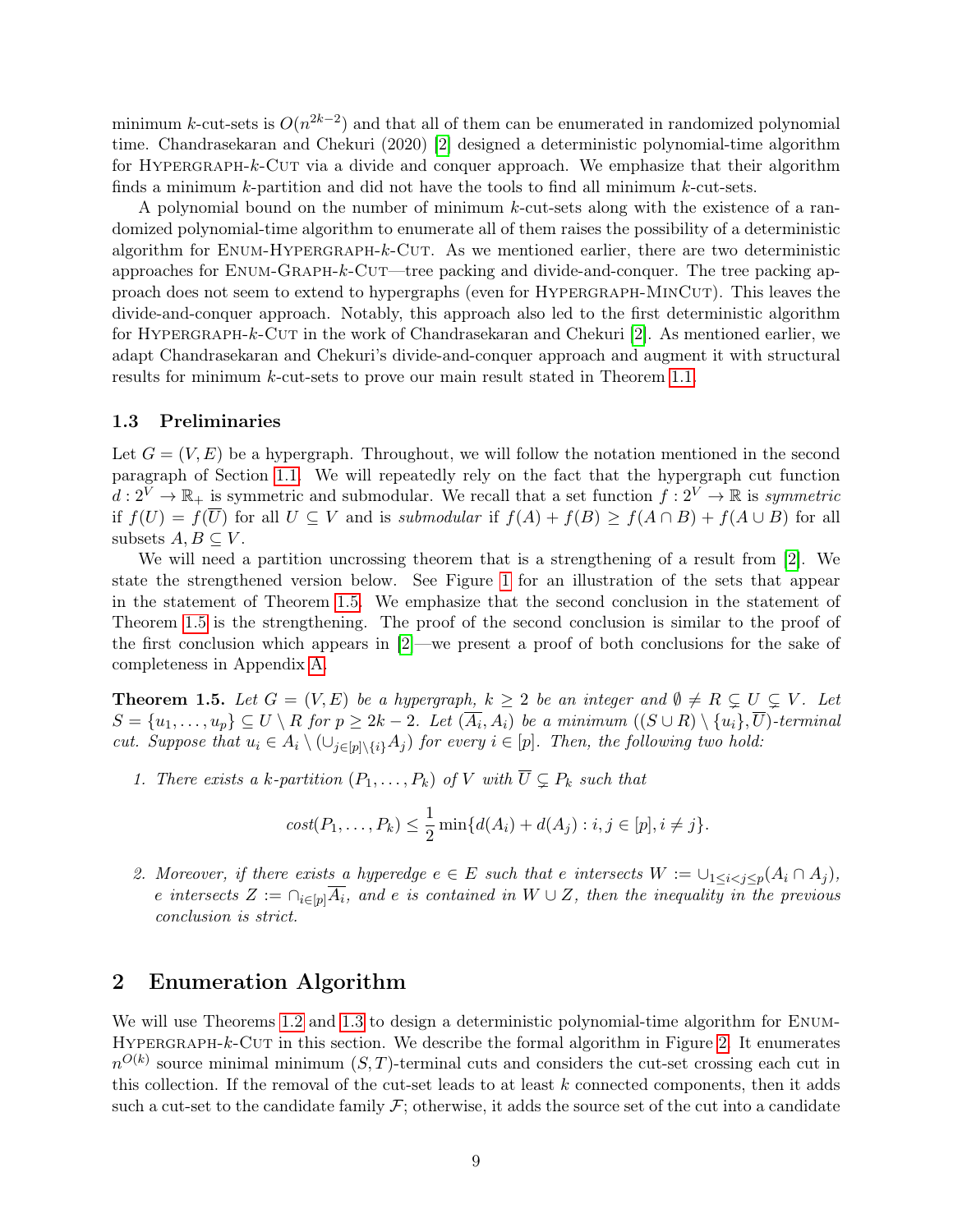<span id="page-10-0"></span>

Figure 1: Illustration of the sets that appear in the statement of Theorem [1.5.](#page-9-2)

collection  $\mathcal{C}$ . Next, the algorithm considers all possible k-partitions that can be formed using the sets in the collection C and adds the set of hyperedges crossing the k-partition to the family  $\mathcal F$ . Finally, it prunes the family  $\mathcal F$  to return all minimum k-cut-sets in it. The run-time guarantee and the cardinality of the family of k-cut-sets returned by the algorithm are given in Theorem [2.1.](#page-10-2) Theorem [1.1](#page-2-0) follows from Theorem [2.1](#page-10-2) by observing that the source minimal minimum  $(S, T)$ -terminal cut in a hypergraph can be computed in deterministic polynomial time—e.g., it can be computed in a *n*-vertex hypergraph of size p in  $O(np)$  time [\[6\]](#page-28-2).

```
Algorithm Enum-Cuts(G = (V, E), k)Input: Hypergraph G = (V, E) and an integer k \geq 2Output: Family of all minimum k-cut-sets in G
Initialize \mathcal{C} \leftarrow \emptyset, \mathcal{F} \leftarrow \emptysetFor each pair (S, T) such that S, T \subseteq V with S \cap T = \emptyset and |S|, |T| \leq 2k - 1Compute the source minimal minimum (S, T)-terminal cut (U, \overline{U})If G - \delta(U) has at least k connected components
             \mathcal{F} \leftarrow \mathcal{F} \cup \{\delta(U)\}\Else
             \mathcal{C} \leftarrow \mathcal{C} \cup \{U\}For each k-partition (U_1, \ldots, U_k) of V with U_1, \ldots, U_k \in \mathcal{C}\mathcal{F} \leftarrow \mathcal{F} \cup \{\delta(U_1,\ldots,U_k)\}\Among all k-cut-sets in the family \mathcal F, return the subfamily of cheapest ones
```
Figure 2: Algorithm to enumerate hypergraph minimum k-cut-sets

<span id="page-10-2"></span>**Theorem 2.1.** Let  $G = (V, E)$  be a n-vertex hypergraph of size p and let k be an integer. Then, Algorithm Enum-Cuts $(G, k)$  in Figure [2](#page-10-1) returns the family of all minimum k-cut-sets in G and it can be implemented to run in  $O(n^{4k-2})T(n,p) + O(n^{4k^2-2k}p)$  time, where  $T(n,p)$  denotes the time complexity for computing the source minimal minimum  $(s, t)$ -terminal cut in a n-vertex hypergraph of size p. Moreover, the cardinality of the family returned by the algorithm is  $O(n^{2k(2k-1)})$ .

*Proof.* We begin by showing correctness. The last step of the algorithm considers only  $k$ -cut-sets in the family  $\mathcal F$ , so the algorithm returns a subfamily of k-cut-sets. We only have to show that every minimum k-cut-set is in the family  $\mathcal{F}$ ; this will also guarantee that every k-cut-set in the returned subfamily is indeed a minimum k-cut-set.

Let  $F \subseteq E$  be a minimum k-cut-set in G and let  $(V_1, \ldots, V_k)$  be a minimum k-partition such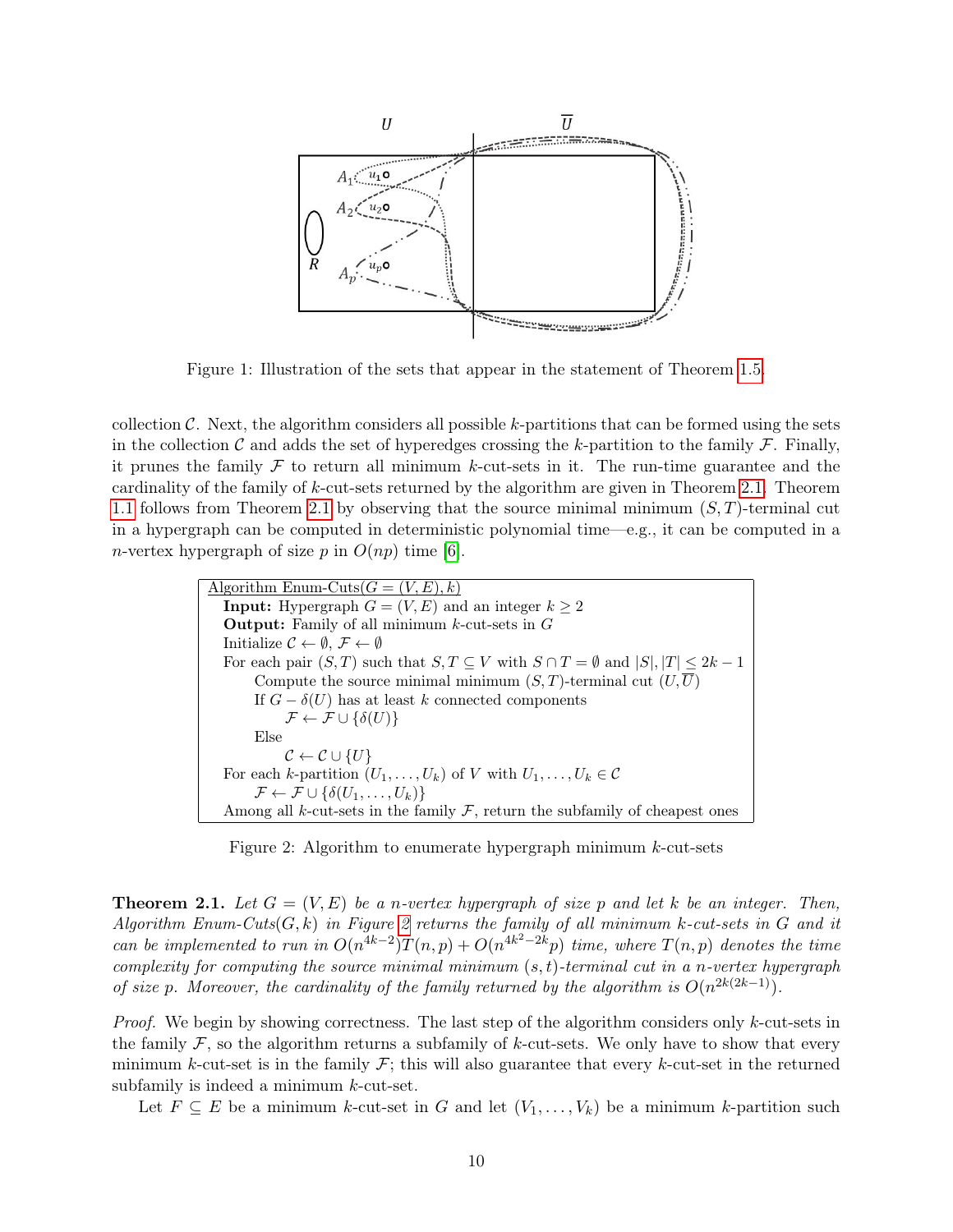that  $F = \delta(V_1, \ldots, V_k)$ . We will show that F is in the family F. We know that  $d(V_i) \leq OPT_k$  for every  $i \in [k]$ . We distinguish two cases:

1. Suppose  $d(V_i) < OPT_k$  for every  $i \in [k]$ .

Consider an arbitrary part  $V_i$  where  $i \in [k]$ . By Theorem [1.2,](#page-4-0) there exist disjoint subsets  $S, T \subseteq V$  with  $|S|, |T| \leq 2k - 2$  such that  $(V_i, V_i)$  is the unique minimum  $(S, T)$ -terminal cut. Hence, the set  $V_i$  is in the collection C. Consequently, all parts  $V_1, \ldots, V_k$  are in the collection C. Hence, the set  $F = \delta(V_1, \ldots, V_k)$  is added to the family F in the second for-loop.

2. Suppose there exists  $i \in [k]$  such that  $d(V_i) = OPT_k$ .

In this case, we have  $\delta(V_i) = F = \delta(V_1, \ldots, V_k)$ . By Theorem [1.3,](#page-4-1) there exist disjoint subsets  $S, T \subseteq V$  with  $|S|, |T| \leq 2k - 1$  such that the source minimal minimum  $(S, T)$ -terminal cut  $(A,\overline{A})$  satisfies  $\delta(A)=\delta(V_i)=F$ . Therefore, the set F is added to the family F in the first for-loop.

Thus, in both cases, we have shown that the set F is contained in the family  $\mathcal F$ . Since the algorithm returns the subfamily of hyperedge sets in  $\mathcal F$  that correspond to minimum k-cut-sets, the set F is in the family returned by the algorithm.

Next, we bound the run time and the number of minimum  $k$ -cut-sets returned by the algorithm. The first for-loop can be implemented using  $O(n^{4k-2})$  source minimal minimum  $(s,t)$ terminal cut computations. Moreover, the size of the collection C is  $O(n^{4k-2})$ . The number of tuples  $(U_1,\ldots,U_k) \in \mathcal{C}^k$  is  $O(n^{4k^2-2k})$ . Verifying if a tuple  $(U_1,\ldots,U_k)$  forms a k-partition takes  $O(n)$  time. For a tuple which forms a k-partition, computing the hyperedges crossing that partition takes  $O(p)$  time. Thus, the second for-loop can be implemented to run in time  $O(n^{4k^2-2k}p)$ . The size of the family F is  $O(n^{4k^2-2k})$ . Each k-cut-set in F has representation size at most p. Hence, computing the size of each  $k$ -cut-set in  $\mathcal F$  and returning the cheapest ones can be implemented to run in time  $O(n^{4k^2-2k}p)$ . Thus, the overall run-time is  $O(n^{4k-2})T(n,p) + O(n^{4k^2-2k}p)$ .  $\Box$ 

### <span id="page-11-0"></span>3 Proof of Theorem [1.2](#page-4-0)

We prove Theorem [1.2](#page-4-0) in this section. We will use the following theorem to prove Theorem [1.2.](#page-4-0)

<span id="page-11-2"></span>**Theorem 3.1.** Let  $G = (V, E)$  be a hypergraph and let  $OPT_k$  be the value of a minimum k-cut-set in G for some integer  $k \geq 2$ . Suppose  $(U,\overline{U})$  is a 2-partition of V with  $d(U) < OPT_k$ . Then, for every vertex  $s \in U$ , there exists a subset  $S \subseteq U \backslash \{s\}$  with  $|S| \leq 2k-3$  such that  $(U,\overline{U})$  is the unique minimum  $(S \cup \{s\}, \overline{U})$ -terminal cut.

*Proof.* Let  $s \in U$ . Consider the collection

$$
\mathcal{C} := \{ Q \subseteq V \setminus \{s\} : \overline{U} \subsetneq Q, d(Q) \leq d(U) \}.
$$

Let S be an inclusion-wise minimal subset of  $U \setminus \{s\}$  such that  $S \cap Q \neq \emptyset$  for all  $Q \in \mathcal{C}$ , i.e., the set S is completely contained in  $U\backslash\{s\}$  and is a minimal transversal of C. Proposition [3.1](#page-11-1) and Lemma [3.1](#page-12-0) complete the proof of Theorem [3.1](#page-11-2) for this choice of S.  $\Box$ 

<span id="page-11-1"></span>**Proposition 3.1.** The 2-partition  $(U,\overline{U})$  is the unique minimum  $(S \cup \{s\}, \overline{U})$ -terminal cut.

*Proof.* For the sake of contradiction, suppose  $(Y, \overline{Y})$  is a minimum  $(S \cup \{s\}, \overline{U})$ -terminal cut with  $Y \neq U$ . This implies that  $S \cup \{s\} \subseteq Y$  and  $\overline{U} \subseteq \overline{Y}$ . Moreover, we have  $d(\overline{Y}) \leq d(\overline{U})$  because  $(U,\overline{U})$ is a  $(S \cup \{s\}, \overline{U})$ -terminal cut. Consequently, the set  $\overline{Y}$  is in the collection C. Since S is a transversal of the collection C, we have that  $S \cap \overline{Y} \neq \emptyset$ . This contradicts the fact that S is contained in Y.  $\Box$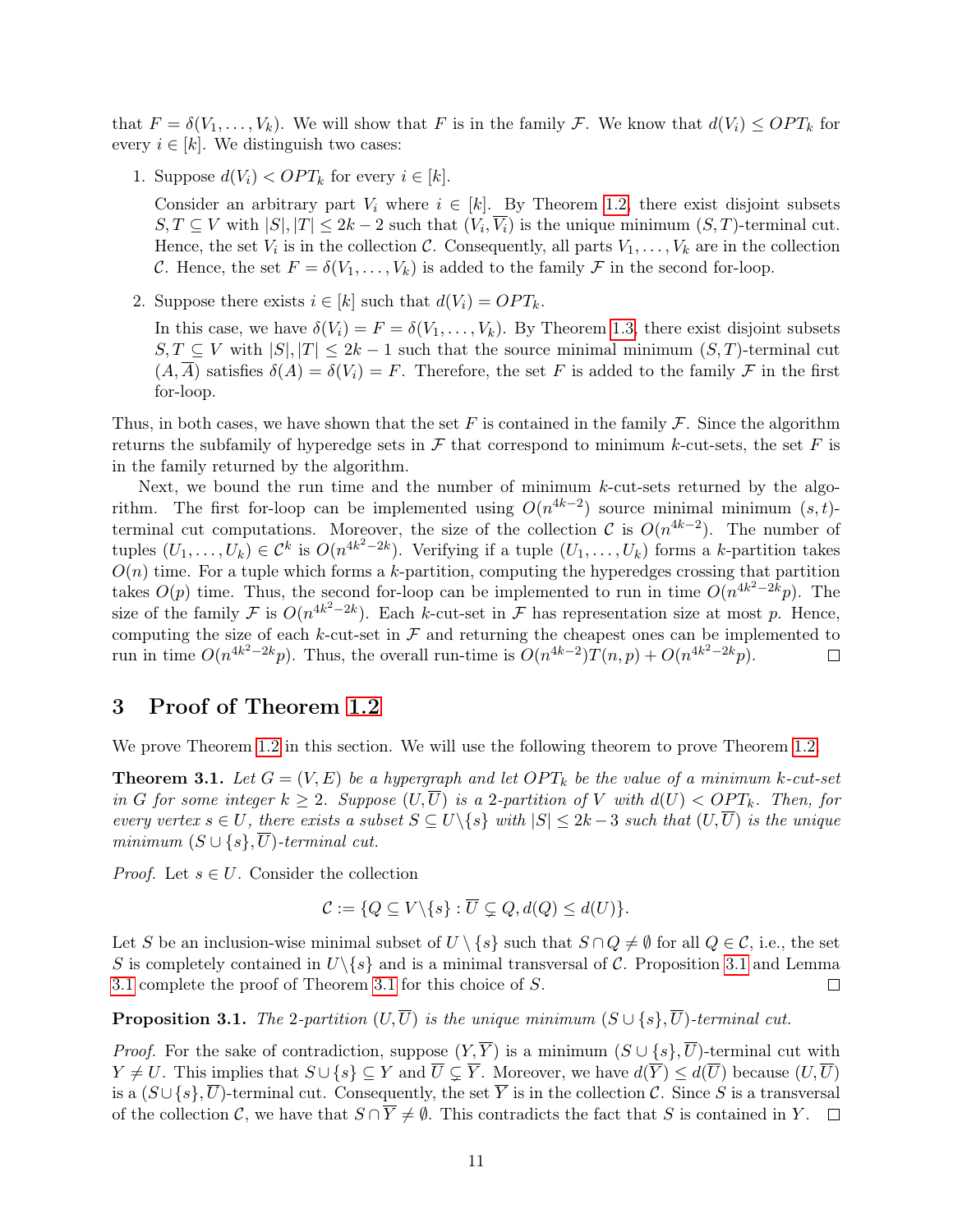#### <span id="page-12-0"></span>**Lemma 3.1.** The size of the subset S is at most  $2k - 3$ .

*Proof.* For the sake of contradiction, suppose  $|S| \geq 2k - 2$ . Our proof strategy is to show the existence of a k-partition with cost smaller than  $OPT_k$ , thus contradicting the definition of  $OPT_k$ . Let  $S := \{u_1, u_2, \ldots, u_p\}$  for some  $p \geq 2k - 2$ . For each  $i \in [p]$ , let  $(\overline{A_i}, A_i)$  be the source minimal minimum  $((S \cup \{s\})\setminus \{u_i\}, U)$ -terminal cut. The following claim will allow us to show that the cuts  $(A_i, A_i)$  satisfy the hypothesis of Theorem [1.5.](#page-9-2)

<span id="page-12-1"></span>**Claim 3.1.** For every  $i \in [p]$ , we have  $d(A_i) \leq d(U)$  and  $u_i \in A_i$ .

*Proof.* Let  $i \in [p]$ . Since S is a minimal transversal of the collection C, there exists a set  $B_i \in \mathcal{C}$ such that  $B_i \cap S = \{u_i\}$ . Hence,  $(\overline{B_i}, B_i)$  is a  $((S \cup \{s\})\setminus \{u_i\}, \overline{U})$ -terminal cut. Therefore,

$$
d(A_i) \leq d(B_i) \leq d(U).
$$

We will show that  $A_i$  is in the collection C. By definition,  $A_i \subseteq V \setminus \{s\}$  and  $\overline{U} \subseteq A_i$ . If  $A_i = \overline{U}$ , then the above inequalities are equations implying that  $(B_i, \overline{B_i})$  is a minimum ((S ∪  $\{s\}\right)\setminus\{u_i\},\overline{U}\right)$ -terminal cut, and consequently,  $(B_i, \overline{B_i})$  contradicts source minimality of the minimum  $((S \cup \{s\})\setminus\{u_i\},\overline{U})$ -terminal cut  $(A_i,\overline{A_i})$ . Therefore,  $\overline{U} \subsetneq A_i$ . Hence,  $A_i$  is in the collection C.

We recall that the set S is a transversal for the collection C and moreover, none of the elements of  $S \setminus \{u_i\}$  are in  $A_i$  by definition of  $A_i$ . Therefore, the vertex  $u_i$  must be in  $A_i$ .  $\Box$ 

Using Claim [3.1,](#page-12-1) we observe that the sets U,  $R := \{s\}$ , S, and the partitions  $(\overline{A_i}, A_i)$  for  $i \in [p]$ satisfy the conditions of Theorem [1.5.](#page-9-2) By the first conclusion of Theorem [1.5](#page-9-2) and Claim [3.1,](#page-12-1) we obtain a k-partition  $(P_1, \ldots, P_k)$  of V such that

cost
$$
(P_1, ..., P_k) \leq \frac{1}{2} \min\{d(A_i) + d(A_j) : i, j \in [p], i \neq j\} \leq d(U) < OPT_k.
$$

The last inequality above is by the assumption in the theorem statement. Thus, we have obtained a k-partition whose cost is smaller than  $OPT_k$ , a contradiction.

 $\Box$ 

Applying Theorem [3.1](#page-11-2) to  $(\overline{U}, U)$  yields the following corollary.

<span id="page-12-2"></span>**Corollary 3.1.** Let  $G = (V, E)$  be a hypergraph and let  $OPT_k$  be the value of a minimum k-cut-set in G for some integer  $k \geq 2$ . Suppose  $(U,\overline{U})$  is a 2-partition of V with  $d(U) < OPT_k$ . Then, for every vertex  $t \in \overline{U}$ , there exists a subset  $T \subseteq \overline{U} \backslash \{t\}$  with  $|T| \leq 2k-3$  such that  $(U,\overline{U})$  is the unique minimum  $(U, T \cup \{t\})$ -terminal cut.

We now restate Theorem [1.2](#page-4-0) and prove it using Theorem [3.1](#page-11-2) and Corollary [3.1.](#page-12-2)

**Theorem 1.2.** Let  $G = (V, E)$  be a hypergraph and let  $OPT_k$  be the value of a minimum k-cut-set in G for some integer  $k \geq 2$ . Suppose  $(U,\overline{U})$  is a 2-partition of V with  $d(U) < OPT_k$ . Then, for every pair of vertices  $s \in U$  and  $t \in \overline{U}$ , there exist subsets  $S \subseteq U \setminus \{s\}$  and  $T \subseteq \overline{U} \setminus \{t\}$  with  $|S| \leq 2k-3$  and  $|T| \leq 2k-3$  such that  $(U,\overline{U})$  is the unique minimum  $(S \cup \{s\}, T \cup \{t\})$ -terminal cut in G.

*Proof.* Let  $s \in U$  and  $t \in \overline{U}$ . By Theorem [3.1,](#page-11-2) there exists a subset  $S \subseteq U\backslash\{s\}$  such that  $|S| \leq 2k-3$ and  $(U,\overline{U})$  is the unique minimum  $(S \cup \{s\}, \overline{U})$ -terminal cut. By Corollary [3.1,](#page-12-2) there exists a subset  $T \subseteq \overline{U}$  such that  $|T| \leq 2k-3$  and  $(U,\overline{U})$  is the unique minimum  $(U,T \cup \{t\})$ -terminal cut. We now show that  $(U,\overline{U})$  is the unique minimum  $(S \cup \{s\}, T \cup \{t\})$ -terminal cut.

We now show that  $(U,\overline{U})$  is the unique minimum  $(S \cup \{s\}, T \cup \{t\})$ -terminal cut. Let  $(Y,\overline{Y})$  be a minimum  $(S \cup \{s\}, T \cup \{t\})$ -terminal cut. Suppose  $Y \neq U$ . We have the following observations: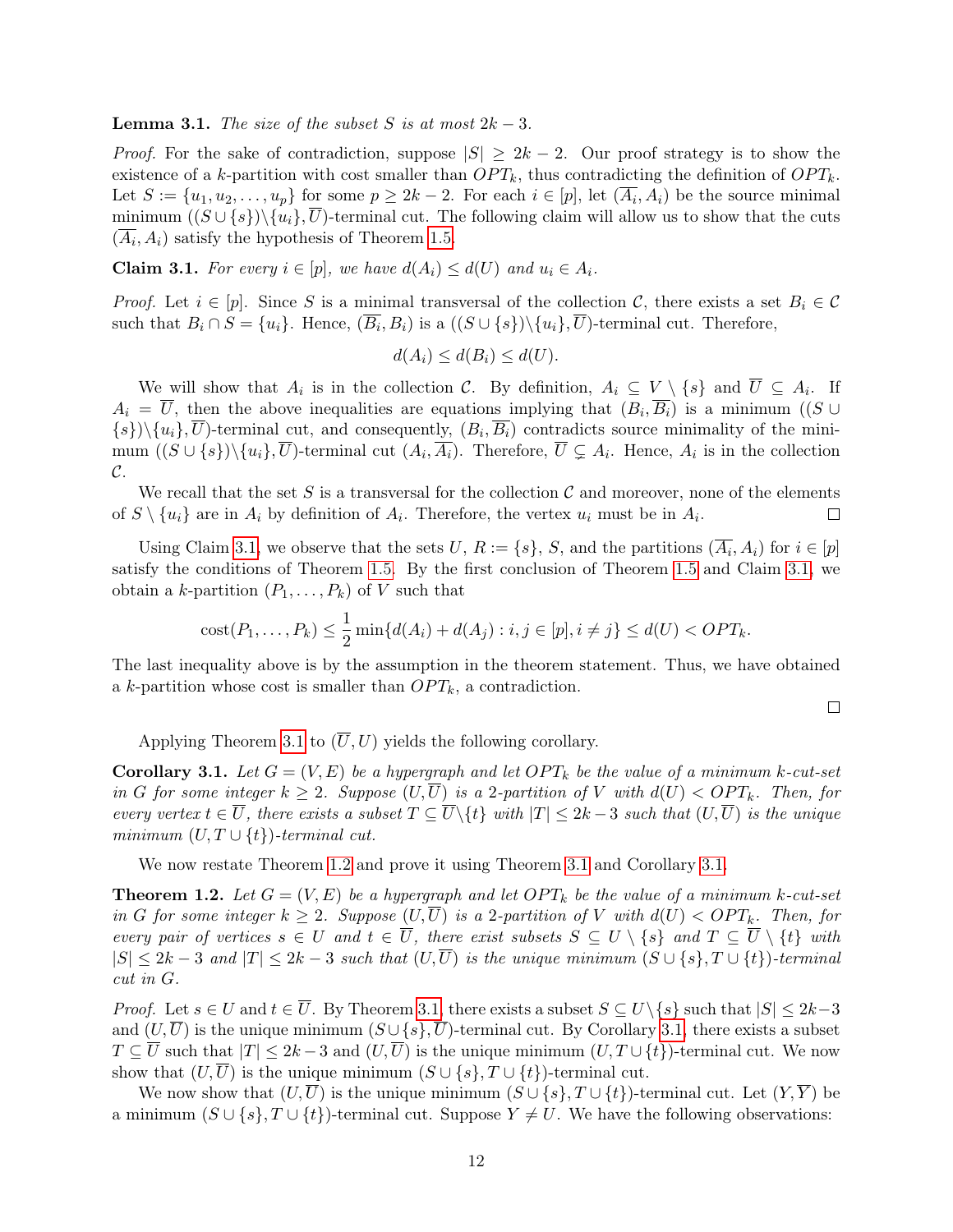- 1. Since  $(U,\overline{U})$  is a  $(S \cup \{s\}, T \cup \{t\})$ -terminal cut, we have that  $d(U) \geq d(Y)$ .
- 2. Since  $(U \cap Y, \overline{U \cap Y})$  is a  $(S \cup \{s\}, \overline{U})$ -terminal cut, we have that  $d(U \cap Y) \geq d(U)$ .
- 3. Since  $(U \cup Y, \overline{U \cup Y})$  is a  $(U, T \cup \{t\})$ -terminal cut, we have that  $d(U \cup Y) \geq d(U)$ .

Moreover, since  $Y \neq U$ , we have that either  $U \cap Y \neq U$  or  $U \cup Y \neq U$ . Since  $(U, \overline{U})$  is the unique minimum  $(S \cup \{s\}, \overline{U})$ -terminal cut and also the unique minimum  $(U, T \cup \{t\})$ -terminal cut, it follows that either  $d(U \cap Y) > d(U)$  or  $d(U \cup Y) > d(U)$ . These observations in conjunction with the submodularity of the hypergraph cut function imply that

$$
2d(U) \ge d(U) + d(Y) \ge d(U \cap Y) + d(U \cup Y) > 2d(U),
$$

a contradiction. Hence,  $Y = U$ .

## <span id="page-13-0"></span>4 Proof of Theorem [1.3](#page-4-1)

We prove Theorem [1.3](#page-4-1) in this section. We begin with the following useful containment lemma. Variants of this containment lemma have appeared in the literature before under slightly different hypothesis (e.g., see [\[2,](#page-28-0) [10,](#page-28-8) [17,](#page-29-0) [35\]](#page-30-3)).

<span id="page-13-1"></span>**Lemma 4.1.** Let  $G = (V, E)$  be a hypergraph,  $k \geq 2$  be an integer,  $\mathcal{P} = (V_1, \ldots, V_k)$  be a minimum k-partition such that  $\delta(\mathcal{P}) = \delta(V_1)$ , and  $S \subseteq V_1$ ,  $T \subseteq \overline{V_1}$  such that  $T \cap V_j \neq \emptyset$  for all  $j \in \{2, 3, ..., k\}$ . Suppose that  $(U,\overline{U})$  is the source minimal minimum  $(S,T)$ -terminal cut. Then,  $U \subseteq V_1$  and  $(U,\overline{U})$ is a minimum  $(S, \overline{V_1})$ -terminal cut.

<span id="page-13-2"></span>*Proof.* We note that  $S \subseteq U \cap V_1$ , so  $(U \cap V_1, \overline{U \cap V_1})$  is a  $(S, T)$ -terminal cut. Thus, we have



$$
d(U \cap V_1) \ge d(U). \tag{1}
$$

Figure 3: Uncrossing in the proof of Lemma [4.1.](#page-13-1)

Now consider  $\mathcal{P}' = (W_1 := U \cup V_1, W_2 := V_2 \setminus U, \ldots, W_k := V_k \setminus U)$  (see Figure [3\)](#page-13-2). For each  $i \in \{2, 3, \ldots, k\}$ , we have  $\emptyset \neq T \cap V_i \subseteq V_i \setminus U$ , so  $\mathcal{P}'$  is a k-partition. Since  $\delta(\mathcal{P}) = \delta(V_1)$ , every hyperedge which crosses  $P$  must intersect  $V_1$ . Consequently, every hyperedge which crosses  $P'$  must intersect  $U \cup V_1$ . Therefore

<span id="page-13-4"></span>
$$
d(U \cup V_1) = \text{cost}(\mathcal{P}') \ge \text{cost}(\mathcal{P}) = d(V_1). \tag{2}
$$

By submodularity of the hypergraph cut function and inequalities [\(1\)](#page-13-3) and [\(2\)](#page-13-4), we have that

 $d(U) + d(V_1) \geq d(U \cap V_1) + d(U \cup V_1) \geq d(U) + d(V_1).$ 

<span id="page-13-3"></span>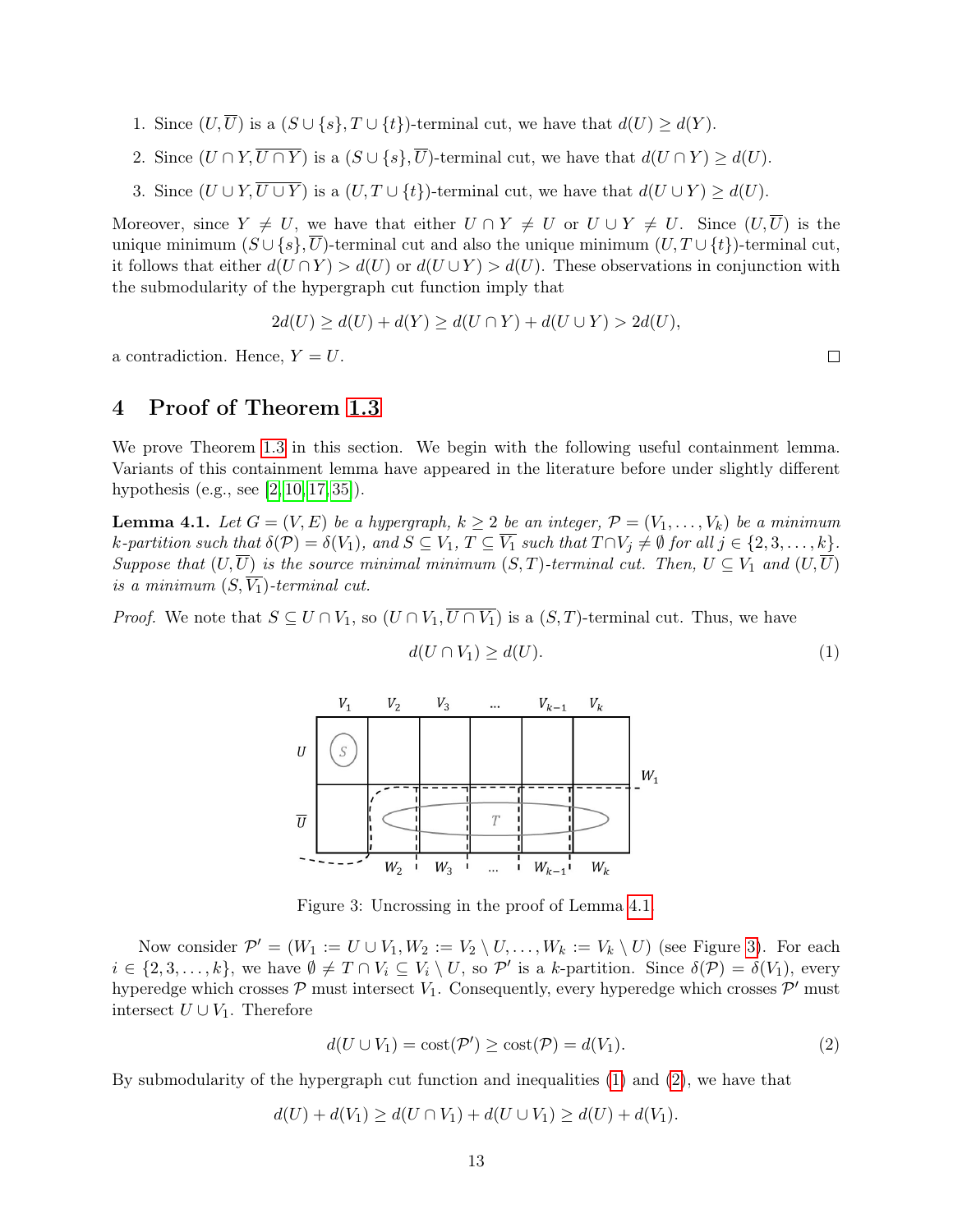Therefore, inequality [\(1\)](#page-13-3) is in fact an equation and hence,  $(U \cap V_1, \overline{U \cap V_1})$  is a minimum  $(S, T)$ terminal cut. If  $U \setminus V_1 \neq \emptyset$ , then  $(U \cap V_1, \overline{U \cap V_1})$  contradicts source minimality of the minimum  $(S, T)$ -terminal cut  $(U, U)$ . Hence,  $U \setminus V_1 = \emptyset$  and consequently,  $U \subseteq V_1$ .

Since  $U \subseteq V_1$ , we have that  $(U,\overline{U})$  is a  $(S,\overline{V_1})$ -terminal cut. Furthermore, since  $T \subseteq \overline{V_1}$ , every  $(S, \overline{V_1})$ -terminal cut is also a  $(S, T)$ -terminal cut. Therefore, every  $(S, \overline{V_1})$ -terminal cut must have weight at least  $d(U)$ , and hence  $(U,\overline{U})$  is a minimum  $(S,\overline{V_1})$ -terminal cut.  $\Box$ 

We now restate and prove Theorem [1.3.](#page-4-1)

**Theorem 1.3.** Let  $G = (V, E)$  be a hypergraph,  $k \geq 2$  be an integer, and  $\mathcal{P} = (V_1, \ldots, V_k)$  be a minimum k-partition such that  $\delta(V_1) = \delta(\mathcal{P})$ . Then, for all subsets  $T \subseteq \overline{V_1}$  such that  $T \cap V_j \neq \emptyset$ for all  $j \in \{2, 3, \ldots, k\}$ , there exists a subset  $S \subseteq V_1$  with  $|S| \leq 2k-1$  such that the source minimal minimum  $(S, T)$ -terminal cut  $(A, \overline{A})$  satisfies  $\delta(A) = \delta(V_1)$  and  $A \subseteq V_1$ .

*Proof.* Let us fix an arbitrary  $T \subseteq \overline{V_1}$  such that  $T \cap V_j \neq \emptyset$  for all  $j \in \{2, ..., k\}$ . For a subset  $X \subseteq V_1$ , we denote the source minimal minimum  $(X, T)$ -terminal cut by  $(H_X, \overline{H_X})$ . By Lemma [4.1,](#page-13-1) for all  $X \subseteq V_1$  we have that  $H_X \subseteq V_1$  and  $d(H_X) \leq d(V_1)$ . If  $|V_1| \leq 2k-1$ , then choosing  $S = V_1$ proves the theorem. So, we will assume henceforth that  $|V_1| > 2k - 1$ . We will show that there exists a subset  $S \subseteq V_1$  with  $|S| \leq 2k-1$  such that the source minimal minimum  $(S, T)$ -terminal cut  $(H_S, H_S)$  satisfies  $\delta(H_S) = \delta(V_1)$ . This suffices since we have that  $H_S \subseteq V_1$  for all subsets  $S \subseteq V_1$ (by Lemma [4.1\)](#page-13-1).

For the sake of contradiction, suppose that for every  $S \subseteq V_1$  with  $|S| \leq 2k-1$ , the source minimal minimum  $(S, T)$ -terminal cut  $(H_S, H_S)$  does not satisfy  $\delta(H_S) = \delta(V_1)$ . Our proof strategy is to obtain a cheaper k-partition than  $(V_1, \ldots, V_k)$ , thereby contradicting the optimality of  $(V_1, \ldots, V_k)$ .

Let  $S \subseteq V_1$  be a set of size  $2k-1$  such that  $H_S$  is maximal—i.e., there does not exist  $S' \subseteq V_1$ of size  $2k-1$  such that  $H_{S'} \supsetneq H_S$ . Let  $S := \{u_1, u_2, \ldots, u_{2k-1}\}$ . By assumption, we have that  $\delta(H_S) \neq \delta(V_1)$ , but since  $(V_1, \overline{V_1})$  is a  $(S, T)$ -terminal cut, we have that  $d(H_S) \leq d(V_1)$ . Therefore,  $\delta(V_1) \setminus \delta(H_S)$  is non-empty. Let us fix a hyperedge  $e \in \delta(V_1) \setminus \delta(H_S)$ . Let  $u_{2k} \in e \cap V_1$ . Let  $C := S \cup \{u_{2k}\} = \{u_1, \ldots, u_{2k-1}, u_{2k}\}.$  For notational convenience we will use  $C - u_i$  to denote  $C \setminus \{u_i\}$  and  $C - u_i - u_j$  to denote  $C \setminus \{u_i, u_j\}$  for all  $i, j \in [2k]$ . The choice of the hyperedge e is crucial to our proof—its properties will be used much later in our proof. We summarize the properties of the hyperedge e here.

<span id="page-14-0"></span>Observation 4.1. The hyperedge e has the following properties:

- 1.  $e \cap \overline{V_1} \neq \emptyset$ ,
- 2.  $u_{2k} \in e$ , and
- 3.  $e \subset \overline{H_S}$ .

Our strategy to arrive at a cheaper k-partition than  $(V_1, \ldots, V_k)$  is to apply the second conclusion of Theorem [1.5.](#page-9-2) The next few claims will set us up to obtain sets that satisfy the hypothesis of Theorem [1.5.](#page-9-2)

<span id="page-14-2"></span>**Claim 4.1.** For every  $i \in [2k]$ , we have  $u_i \notin H_{C-u_i}$ .

*Proof.* If  $i = 2k$ , then by Observation [4.1](#page-14-0) we have  $u_{2k} \in e$  and  $e \subseteq \overline{H_S}$  so  $u_{2k} \notin H_S = H_{C-u_{2k}}$ . Suppose  $i \in [2k-1]$ . Our proof will rely on the choice of S.

Suppose for contradiction that  $u_i \in H_{C-u_i}$  for some  $i \in [2k-1]$ . Then, we have that  $S \subseteq H_{C-u_i}$ , so  $(H_{C-u_i} \cap H_S, H_{C-u_i} \cap H_S)$  is a  $(S, T)$ -terminal cut. Therefore,

<span id="page-14-1"></span>
$$
d(H_{C-u_i} \cap H_S) \ge d(H_S). \tag{3}
$$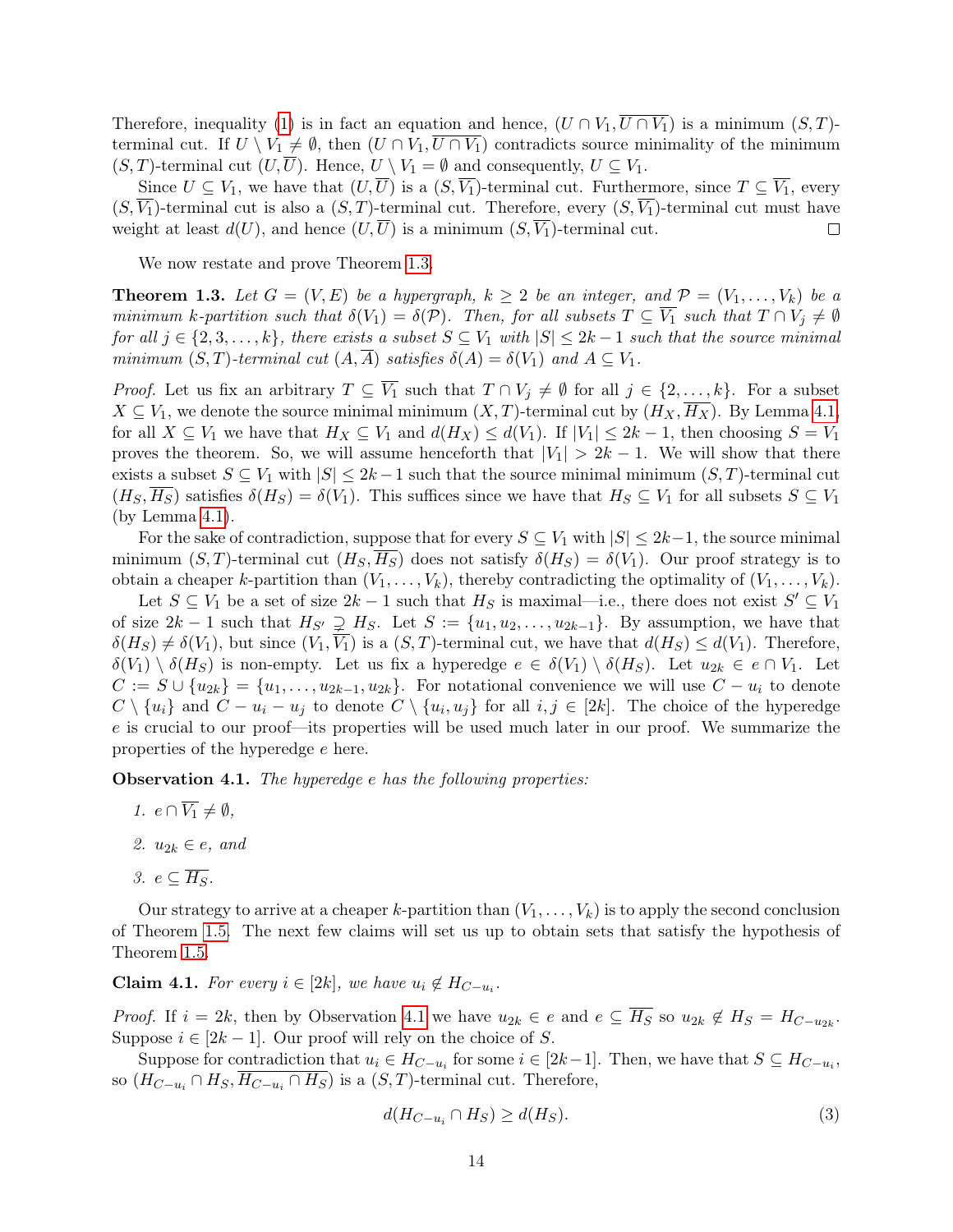Also, since  $(H_{C-u_i} \cup H_S, H_{C-u_i} \cup H_S)$  is a  $(C - u_i, T)$ -terminal cut, we have that

<span id="page-15-0"></span>
$$
d(H_{C-u_i} \cup H_S) \ge d(H_{C-u_i}).\tag{4}
$$

By submodularity of the hypergraph cut function and inequalities [\(3\)](#page-14-1) and [\(4\)](#page-15-0), we have that

$$
d(H_S) + d(H_{C-u_i}) \ge d(H_{C-u_i} \cap H_S) + d(H_{C-u_i} \cup H_S) \ge d(H_S) + d(H_{C-u_i}).
$$

Therefore, inequality [\(3\)](#page-14-1) is an equation, and consequently,  $(H_{C-u_i} \cap H_S, \overline{H_{C-u_i} \cap H_S})$  is a minimum  $(S, T)$ -terminal cut. If  $H_{C-u_i} \cap H_S \subsetneq H_S$ , then  $(H_{C-u_i} \cap H_S, \overline{H_{C-u_i} \cap H_S})$  contradicts source minimality of the minimum  $(S, T)$ -terminal cut  $(H_S, \overline{H_S})$ . Therefore  $H_{C-u_i} \cap H_S = H_S$  and hence,  $H_S \subseteq H_{C-u_i}$ . Also, the vertex  $u_{2k}$  is in  $C - u_i$  but not in  $H_S$  and hence,  $H_S \subsetneq H_{C-u_i}$ . However,  $|C - u_i| = 2k - 1$ . Therefore, the set  $C - u_i$  contradicts the choice of S.  $\Box$ 

The following claim will help in showing that  $u_i, u_j \notin H_{C-u_i-u_j}$ , which in turn, will be used to show that the hypothesis of Theorem [1.5](#page-9-2) is satisfied by suitably chosen sets.

<span id="page-15-3"></span>**Claim 4.2.** For every  $i, j \in [2k]$ , we have  $H_{C-u_i-u_j} \subseteq H_{C-u_i}$ .

*Proof.* We may assume that  $i \neq j$ . We note that  $(H_{C-u_i-u_j} \cap H_{C-u_i}, \overline{H_{C-u_i-u_j} \cap H_{C-u_i}})$  is a  $(C - u_i - u_j, T)$ -terminal cut. Therefore

<span id="page-15-1"></span>
$$
d(H_{C-u_i-u_j} \cap H_{C-u_i}) \ge d(H_{C-u_i-u_j}).
$$
\n(5)

Also,  $(H_{C-u_i-u_j} \cup H_{C-u_i}, H_{C-u_i-u_j} \cup H_{C-u_i})$  is a  $(C-u_i, T)$ -terminal cut. Therefore

<span id="page-15-2"></span>
$$
d(H_{C-u_i-u_j} \cup H_{C-u_i}) \ge d(H_{C-u_i}).\tag{6}
$$

By submodularity of the hypergraph cut function and inequalities [\(5\)](#page-15-1) and [\(6\)](#page-15-2), we have that

$$
d(H_{C-u_i-u_j}) + d(H_{C-u_i}) \ge d(H_{C-u_i-u_j} \cap H_{C-u_i}) + d(H_{C-u_i-u_j} \cup H_{C-u_i})
$$
  
\n
$$
\ge d(H_{C-u_i-u_j}) + d(H_{C-u_i}).
$$

Therefore, inequality [\(5\)](#page-15-1) is an equation, and consequently,  $(H_{C-u_i-u_j} \cap H_{C-u_i}, \overline{H_{C-u_i-u_j}} \cap H_{C-u_i})$ is a minimum  $(C - u_i - u_j, T)$ -terminal cut. If  $H_{C-u_i-u_j} \setminus H_{C-u_i} \neq \emptyset$ , then  $(H_{C-u_i-u_j} \cap H_{C-u_i}, \overline{H_{C-u_i-u_j} \cap H_{C-u_i}})$  contradicts source minimality of the minimum  $(C-u_i-u_j)$  $u_j$ , T)-terminal cut  $(H_{C-u_i-u_j}, H_{C-u_i-u_j})$ . Hence,  $H_{C-u_i-u_j} \setminus H_{C-u_i} = \emptyset$  and consequently,  $H_{C-u_i-u_j} \subseteq$  $H_{C-u_i}$ .

Claim [4.2](#page-15-3) implies the following Corollary.

<span id="page-15-4"></span>**Corollary 4.1.** For every  $i \in [2k]$ , we have  $u_i, u_j \notin H_{C-u_i-u_j}$ .

*Proof.* By Claim [4.1,](#page-14-2) we have that  $u_i \notin H_{C-u_i}$  and  $u_j \notin H_{C-u_j}$ . Therefore,  $u_i, u_j \notin H_{C-u_i} \cap H_{C-u_j}$ . By Claim [4.2,](#page-15-3)  $H_{C-u_i-u_j} \subseteq H_{C-u_i}$  and  $H_{C-u_i-u_j} \subseteq H_{C-u_j}$ . Therefore,  $H_{C-u_i-u_j} \subseteq H_{C-u_i} \cap H_{C-u_j}$ , and thus,  $u_i, u_j \notin H_{C-u_i-u_j}$ .

The next claim will help in controlling the cost of the k-partition that we will obtain by applying Theorem [1.5.](#page-9-2)

<span id="page-15-5"></span>**Claim 4.3.** For every  $i, j \in [2k]$ , we have  $d(H_{C-u_i}) = d(V_1) = d(H_{C-u_i-u_j})$ .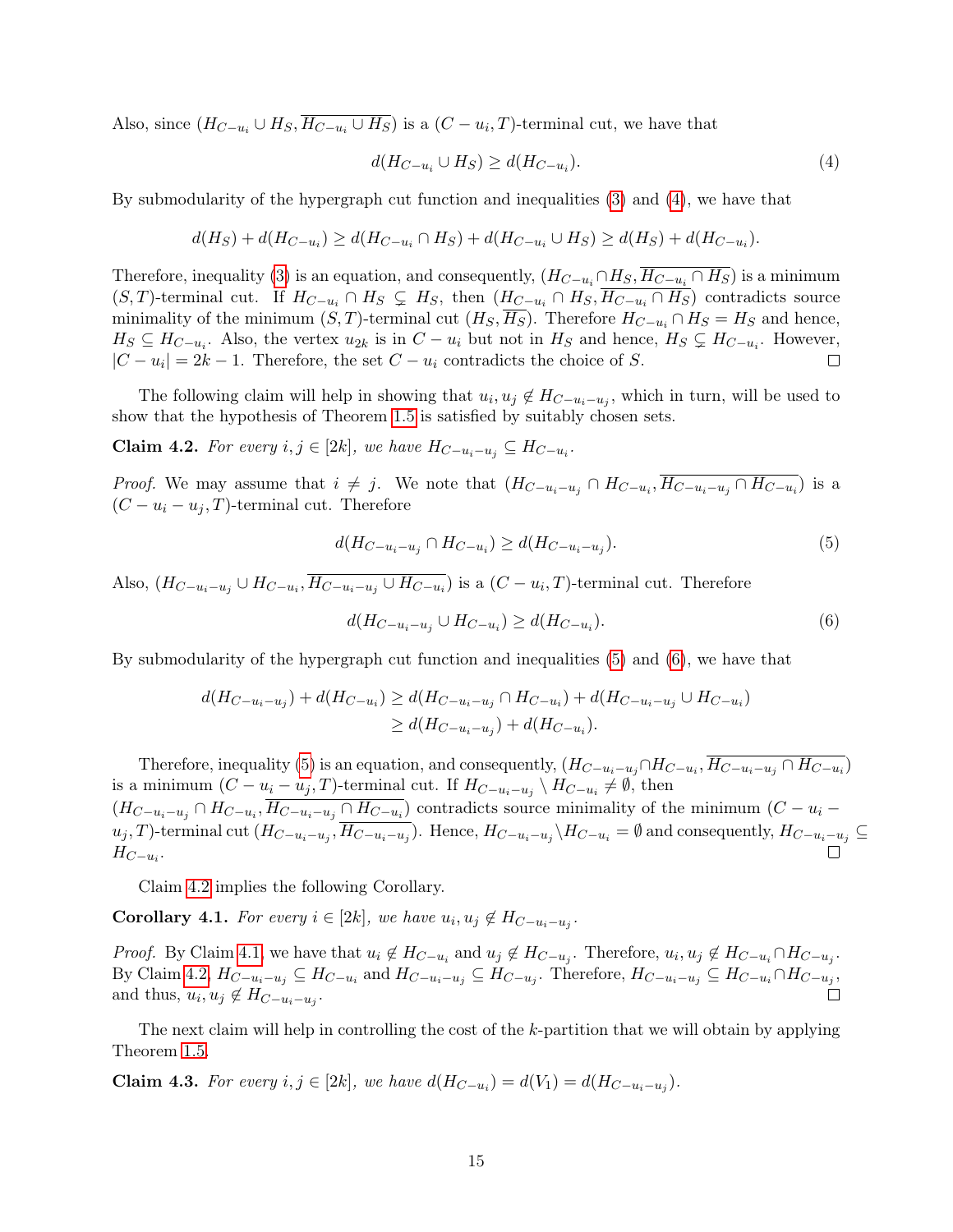*Proof.* Let  $a, b \in [2k]$ . Since  $(V_1, V_1)$  is a  $(C - u_a, T)$ -terminal cut, we have that  $d(H_{C-u_a}) \leq d(V_1)$ . Since  $(H_{C-u_a}, H_{C-u_a})$  is a  $(C-u_a-u_b, T)$ -terminal cut, we have that  $d(H_{C-u_a-u_b}) \le d(H_{C-u_a}) \le$  $d(V_1)$ . Thus, in order to prove the claim, it suffices to show that  $d(H_{C-u_a-u_b}) \ge d(V_1)$ .

Suppose for contradiction that  $d(H_{C-u_a-u_b}) < d(V_1)$ . Let  $\ell \in [2k] \setminus \{a, b\}$  be an arbitrary element (which exists since  $k \ge 2$ ). Let  $R := \{u_\ell\}$ ,  $U := V_1$ ,  $S' := C - u_a - u_\ell$ , and  $A_i := \overline{H_{C-u_a-u_i}}$ for every  $i \in [2k] \setminus \{a,\ell\}$ . We note that  $|S'| = 2k - 2$ . By Lemma [4.1,](#page-13-1) we have that  $(\overline{A_i}, A_i)$  is a minimum  $(C - u_a - u_i, \overline{V_1})$ -terminal cut for every  $i \in [2k] \setminus \{a, \ell\}$ . Moreover, by Corollary [4.1,](#page-15-4) we have that  $u_i \in A_i \setminus (\cup_{j\in [2k]\setminus\{a,i,\ell\}} A_j)$  for every  $i \in [2k] \setminus \{a,\ell\}$ . Hence, the sets U, R, and S', and the cuts  $(\overline{A_i}, A_i)$  for  $i \in [2k] \setminus \{a, \ell\}$  satisfy the conditions of Theorem [1.5.](#page-9-2) Therefore, by the first conclusion of Theorem [1.5,](#page-9-2) there exists a k-partition  $\mathcal{P}'$  with

cost
$$
(\mathcal{P}') \leq \frac{1}{2} \min\{d(H_{C-u_a-u_i}) + d(H_{C-u_a-u_j}) : i, j \in [2k] \setminus \{a, \ell\}\}.
$$

By assumption,  $d(H_{C-u_a-u_b}) < d(V_1)$  and  $b \in [2k] \setminus \{a, \ell\}$ , so  $\min\{d(H_{C-u_a-u_i}) : i \in [2k] \setminus \{a, \ell\}\}$  $d(V_1)$ . Since  $(V_1, \overline{V_1})$  is a  $(C - u_a - u_i, T)$ -terminal cut, we have that  $d(H_{C-u_a-u_i}) \le d(V_1)$  for every  $i \in [2k] \setminus \{a,\ell\}.$  Therefore,

$$
\frac{1}{2}\min\{d(H_{C-u_a-u_i})+d(H_{C-u_a-u_j})\colon i,j\in[2k]\setminus\{a,\ell\}\}
$$

Thus, we have that  $cost(\mathcal{P}') < cost(\mathcal{P})$ , which is a contradiction, since  $\mathcal P$  is a minimum k-partition.  $\Box$ 

The next two claims will help in arguing properties about the hyperedge  $e$  which will allow us to use the second conclusion of Theorem [1.5.](#page-9-2) In particular, we will need Claim [4.5.](#page-17-0) The following claim will help in proving Claim [4.5.](#page-17-0)

<span id="page-16-2"></span>Claim 4.4. For every  $i, j \in [2k]$ , we have

$$
d(H_{C-u_i} \cap H_{C-u_j}) = d(V_1) = d(H_{C-u_i} \cup H_{C-u_j}).
$$

<span id="page-16-0"></span>*Proof.* Since  $(H_{C-u_i} \cap H_{C-u_j}, \overline{H_{C-u_i} \cap H_{C-u_j}})$  is a  $(C-u_i-u_j, T)$ -terminal cut, we have that  $d(H_{C-u_i} \cap H_{C-u_j}) \ge d(H_{C-u_i-u_j})$ . By Claim [4.3,](#page-15-5) we have that  $d(H_{C-u_i-u_j}) = d(V_1) = d(H_{C-u_i})$ . Therefore,

$$
d(H_{C-u_i} \cap H_{C-u_j}) \ge d(H_{C-u_i}).
$$
\n(7)

Since  $(H_{C-u_i} \cup H_{C-u_j}, H_{C-u_i} \cup H_{C-u_j})$  is a  $(C-u_j, T)$ -terminal cut, we have that

$$
d(H_{C-u_i} \cup H_{C-u_j}) \ge d(H_{C-u_j}).\tag{8}
$$

By submodularity of the hypergraph cut function and inequalities [\(7\)](#page-16-0) and [\(8\)](#page-16-1), we have that

$$
d(H_{C-u_i}) + d(H_{C-u_j}) \ge d(H_{C-u_i} \cap H_{C-u_j}) + d(H_{C-u_i} \cup H_{C-u_j}) \ge d(H_{C-u_i}) + d(H_{C-u_j}).
$$

Therefore, inequalities [\(7\)](#page-16-0) and [\(8\)](#page-16-1) are equations. Thus, by Claim [4.3,](#page-15-5) we have that

$$
d(H_{C-u_i} \cap H_{C-u_j}) = d(H_{C-u_i}) = d(V_1),
$$

and

$$
d(H_{C-u_i} \cup H_{C-u_j}) = d(H_{C-u_j}) = d(V_1).
$$

<span id="page-16-1"></span> $\Box$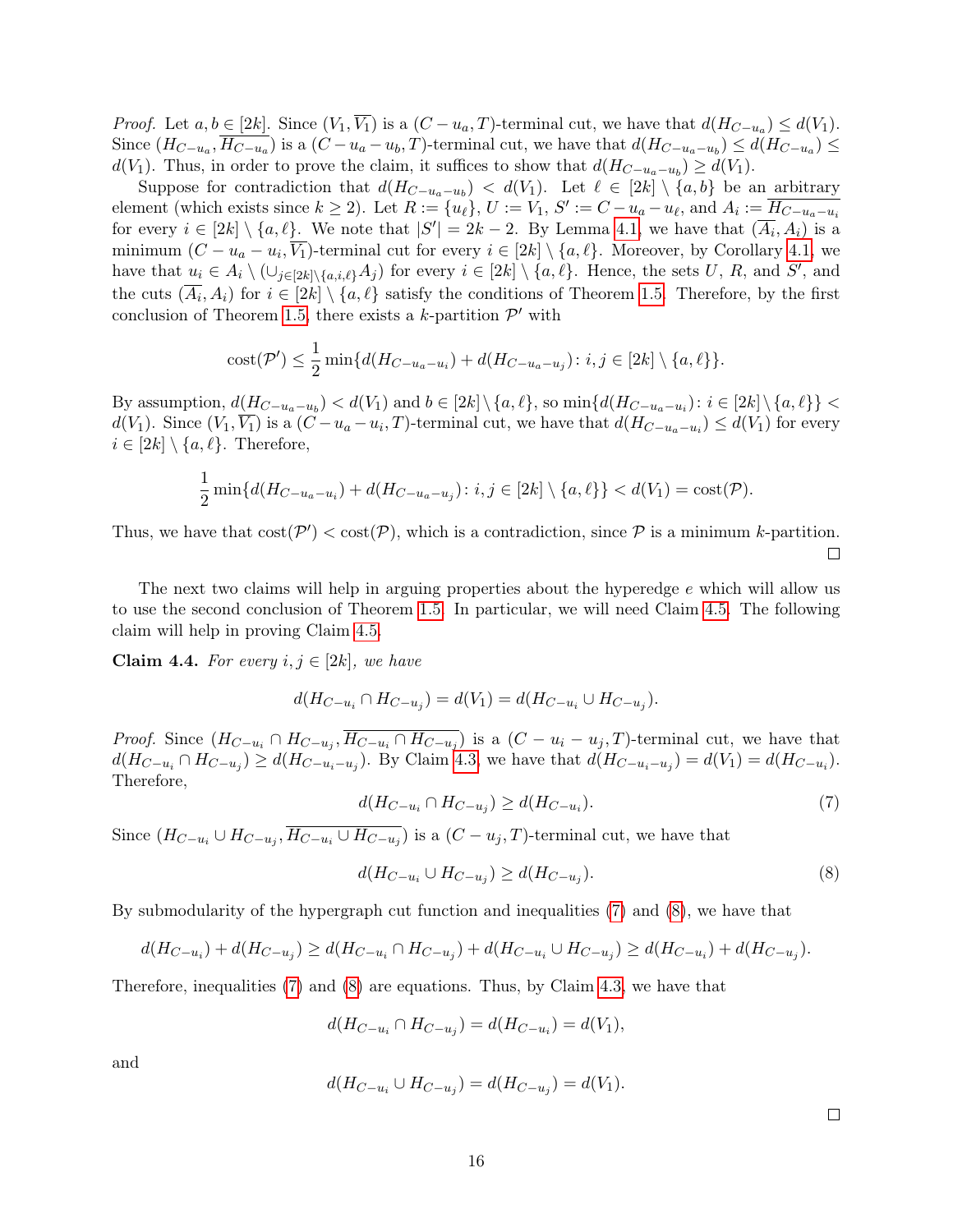<span id="page-17-0"></span>**Claim 4.5.** For every  $i, j, \ell \in [2k]$  with  $i \neq j$ , we have  $H_{C-u_{\ell}} \subseteq H_{C-u_i} \cup H_{C-u_j}$ .

*Proof.* If  $\ell = i$  or  $\ell = j$  the claim is immediate. Thus, we assume that  $\ell \notin \{i, j\}$ . Let  $Q := H_{C-u_{\ell}} \setminus$  $(H_{C-u_i} \cup H_{C-u_j})$ . We need to show that  $Q = \emptyset$ . We will show that  $(H_{C-u_{\ell}} \setminus Q, H_{C-u_{\ell}} \setminus Q)$  is a minimum  $(C - u_{\ell}, T)$ -terminal cut. Consequently, Q must be empty (otherwise,  $H_{C-u_{\ell}} \setminus Q \subsetneq H_{C-u_{\ell}}$ and hence,  $(H_{C-u_{\ell}} \setminus Q, H_{C-u_{\ell}} \setminus Q)$  contradicts source minimality of the minimum  $(C - u_{\ell}, T)$ terminal cut  $(H_{C-u_{\ell}}, H_{C-u_{\ell}})).$ 

We now show that  $(H_{C-u_{\ell}} \setminus Q, H_{C-u_{\ell}} \setminus Q)$  is a minimum  $(C - u_{\ell}, T)$ -terminal cut. Since  $H_{C-u_{\ell}}\setminus Q=H_{C-u_{\ell}}\cap (H_{C-u_i}\cup H_{C-u_j})$ , we have that  $C-u_i-u_j-u_{\ell}\subseteq H_{C-u_{\ell}}\setminus Q$ . We also know that  $u_i$  and  $u_j$  are contained in both  $H_{C-u_i}$  and  $H_{C-u_i} \cup H_{C-u_j}$ . Therefore,  $C - u_\ell \subseteq H_{C-u_\ell} \setminus Q$ . Thus,  $(H_{C-u_{\ell}} \setminus Q, H_{C-u_{\ell}} \setminus Q)$  is a  $(C - u_{\ell}, T)$ -terminal cut. Therefore,

<span id="page-17-1"></span>
$$
d(H_{C-u_{\ell}} \cap (H_{C-u_i} \cup H_{C-u_j})) = d(H_{C-u_{\ell}} \setminus Q) \ge d(H_{C-u_{\ell}}). \tag{9}
$$

We also have that  $(H_{C-u_\ell} \cup (H_{C-u_i} \cup H_{C-u_j}), H_{C-u_\ell} \cup (H_{C-u_i} \cup H_{C-u_j}))$  is a  $(C-u_i, T)$ -terminal cut. Therefore,  $d(H_{C-u_i} \cup (H_{C-u_i} \cup H_{C-u_j})) \geq d(H_{C-u_i})$ . By Claims [4.3](#page-15-5) and [4.4,](#page-16-2) we have that  $d(H_{C-u_i}) = d(V_1) = d(H_{C-u_i} \cup H_{C-u_j})$ . Therefore,

<span id="page-17-2"></span>
$$
d(H_{C-u_{\ell}} \cup (H_{C-u_i} \cup H_{C-u_j})) \ge d(H_{C-u_i} \cup H_{C-u_j}).
$$
\n(10)

By submodularity of the hypergraph cut function and inequalities [\(9\)](#page-17-1) and [\(10\)](#page-17-2), we have that

$$
d(H_{C-u_{\ell}}) + d(H_{C-u_{i}} \cup H_{C-u_{j}}) \ge d(H_{C-u_{\ell}} \cap (H_{C-u_{i}} \cup H_{C-u_{j}})) + d(H_{C-u_{\ell}} \cup (H_{C-u_{i}} \cup H_{C-u_{j}}))
$$
  

$$
\ge d(H_{C-u_{\ell}}) + d(H_{C-u_{i}} \cup H_{C-u_{j}}).
$$

Therefore, inequalities [\(9\)](#page-17-1) and [\(10\)](#page-17-2) are equations, so  $(H_{C-u_{\ell}} \setminus Q, H_{C-u_{\ell}} \setminus Q)$  is a minimum  $(C$  $u_{\ell}, T$ -terminal cut.  $\Box$ 

Let  $R := \{u_{2k}\}, U := V_1$ , and let  $(\overline{A_i}, A_i) := (H_{C-u_i}, \overline{H_{C-u_i}})$  for every  $i \in [2k-1]$ . By Lemma [4.1,](#page-13-1) we have that  $(\overline{A_i}, A_i)$  is a minimum  $(C - u_i, \overline{V_1})$ -terminal cut for every  $i \in [2k-1]$ . Moreover, by Claim [4.1,](#page-14-2) we have that  $u_i \in A_i \setminus (\cup_{j\in [2k-1]\setminus \{i\}} A_j)$ . Hence, the sets U, R, and S, and the cuts  $(\overline{A_i}, A_i)$  for  $i \in [2k-1]$  satisfy the conditions of Theorem [1.5.](#page-9-2) We will use the second conclusion of Theorem [1.5.](#page-9-2) We now show that the hyperedge  $e$  that we fixed at the beginning of the proof satisfies the conditions mentioned in the second conclusion of Theorem [1.5.](#page-9-2) We will use Claim [4.5](#page-17-0) to prove this. Let  $W := \bigcup_{1 \leq i < j \leq 2k-1} (A_i \cap A_j)$  and  $Z := \bigcap_{i \in [2k-1]} \overline{A_i}$  as in the statement of Theorem [1.5.](#page-9-2)

<span id="page-17-3"></span>Claim 4.6. The hyperedge e satisfies the following conditions:

- 1.  $e \cap W \neq \emptyset$ ,
- 2.  $e \cap Z \neq \emptyset$ , and
- 3.  $e ⊆ W ∪ Z$ .
- *Proof.* 1. By Lemma [4.1,](#page-13-1) for every  $i \in [2k-1]$  we have  $V_1 \subseteq A_i$ , and therefore  $V_1 \subseteq W$ . Thus, by Observation [4.1,](#page-14-0) we have that  $\emptyset \neq e \cap \overline{V_1} \subseteq e \cap W$ .
	- 2. By definition, for every  $i \in [2k-1]$ , we have  $u_{2k} \in H_{C-u_i} = A_i$ , and therefore  $u_{2k} \in Z$ . Thus, by Observation [4.1,](#page-14-0) we have that  $e \cap Z \neq \emptyset$ .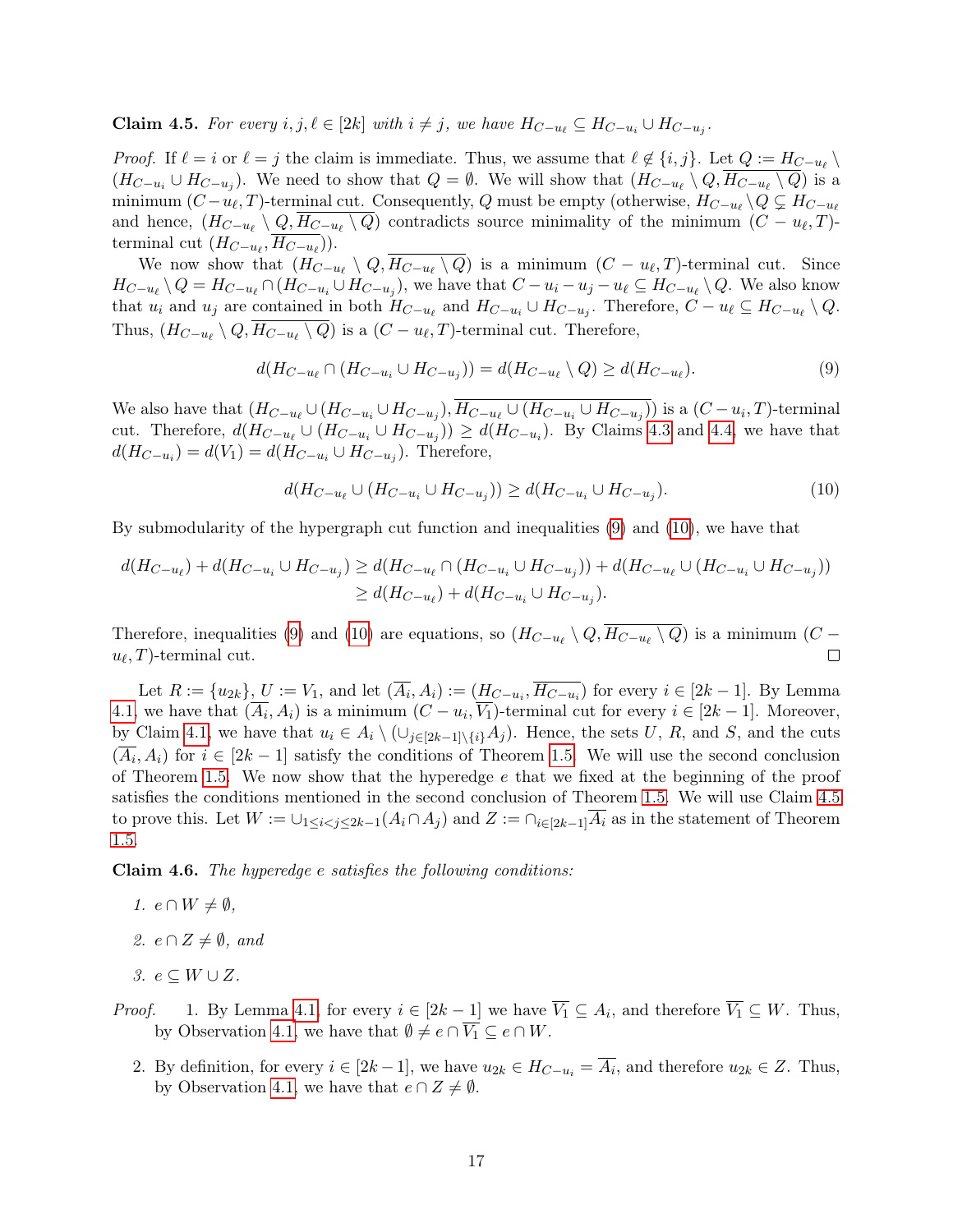3. For every  $i \in [2k-1]$ , let  $Y_i := A_i \setminus W$ . We note that  $(Y_1, \ldots, Y_{2k-1}, W, Z)$  is a partition of V. Therefore, in order to show that  $e \subseteq W \cup Z$ , it suffices to show that  $e \cap Y_i = \emptyset$  for every  $i \in [2k-1]$ . By Observation [4.1,](#page-14-0) we know that  $e \subseteq \overline{H_S}$ . We will show that  $\overline{H_S} \cap Y_i = \emptyset$  for every  $i \in [2k-1]$  which implies that  $e \cap Y_i = \emptyset$  for every  $i \in [2k-1]$ . Let us fix an index  $i \in [2k-1]$ . We note that

$$
Y_i = A_i \setminus W = A_i \setminus \left( \bigcup_{1 \le a < b \le 2k - 1} (A_a \cap A_b) \right) = A_i \setminus \left( \bigcup_{1 \le a < b \le 2k - 1} ((A_a \cap A_b) \cap A_i) \right)
$$
\n
$$
= A_i \setminus \left( \bigcup_{j \in [2k - 1] \setminus \{i\}} (A_j \cap A_i) \right) = A_i \setminus \left( \bigcup_{j \in [2k - 1] \setminus \{i\}} A_j \right) = A_i \cap \left( \bigcup_{j \in [2k - 1] \setminus \{i\}} A_j \right)
$$
\n
$$
= A_i \cap \left( \bigcap_{j \in [2k - 1] \setminus \{i\}} \overline{A_j} \right) = \left( \bigcap_{j \in [2k - 1] \setminus \{i\}} \overline{A_j} \right) \setminus \overline{A_i}.
$$

Therefore,

$$
Y_i \cap \overline{H_S} = \left( \left( \bigcap_{j \in [2k-1] \setminus \{i\}} \overline{A_j} \right) \setminus \overline{A_i} \right) \cap \overline{H_S} = \left( \left( \bigcap_{j \in [2k-1] \setminus \{i\}} \overline{A_j} \right) \setminus \overline{A_i} \right) \setminus H_S
$$
  
= 
$$
\left( \bigcap_{j \in [2k-1] \setminus \{i\}} H_{C-u_j} \right) \setminus (H_{C-u_i} \cup H_{C-u_{2k}}).
$$

By Claim [4.5,](#page-17-0) we have that  $H_{C-u_j} \subseteq H_{C-u_i} \cup H_{C-u_{2k}}$  for every  $j \in [2k-1] \setminus \{i\}$ . Therefore,  $H_{C-u_j} \setminus (H_{C-u_i} \cup H_{C-u_{2k}}) = \emptyset$  for every  $j \in [2k-1] \setminus \{i\}$ , and hence,

$$
\left(\bigcap_{j\in[2k-1]\setminus\{i\}}H_{C-u_j}\right)\setminus (H_{C-u_i}\cup H_{C-u_{2k}})=\emptyset.
$$

Thus, we have  $Y_i \cap \overline{H_S} = \emptyset$ .

By Claim [4.6,](#page-17-3) the hyperedge e satisfies the conditions of the second conclusion of Theorem [1.5.](#page-9-2) Therefore, by Theorem [1.5,](#page-9-2) there exists a k-partition  $\mathcal{P}'$  with

$$
\begin{aligned} \text{cost}(\mathcal{P}') &< \frac{1}{2} \min\{d(A_i) + d(A_j) : i, j \in [2k - 1], i \neq j\} \\ &= d(V_1) \quad \text{(By Claim 4.3)} \\ &= \text{cost}(\mathcal{P}). \quad \text{(By assumption of the theorem)} \end{aligned}
$$

Thus, we have obtained a k-partition  $\mathcal{P}'$  with  $\text{cost}(\mathcal{P}') < \text{cost}(\mathcal{P})$ , which is a contradiction since  $\mathcal P$ is a minimum  $k$ -partition.  $\Box$ 

# <span id="page-18-0"></span>5 Stronger Structural Theorem for  $k = 2$

We prove the stronger version of Theorem [1.3](#page-4-1) for  $k = 2$ —namely Theorem [1.4—](#page-5-0)in this section. We were able to prove Theorem [1.4](#page-5-0) via two more techniques that are different from the one presented

 $\Box$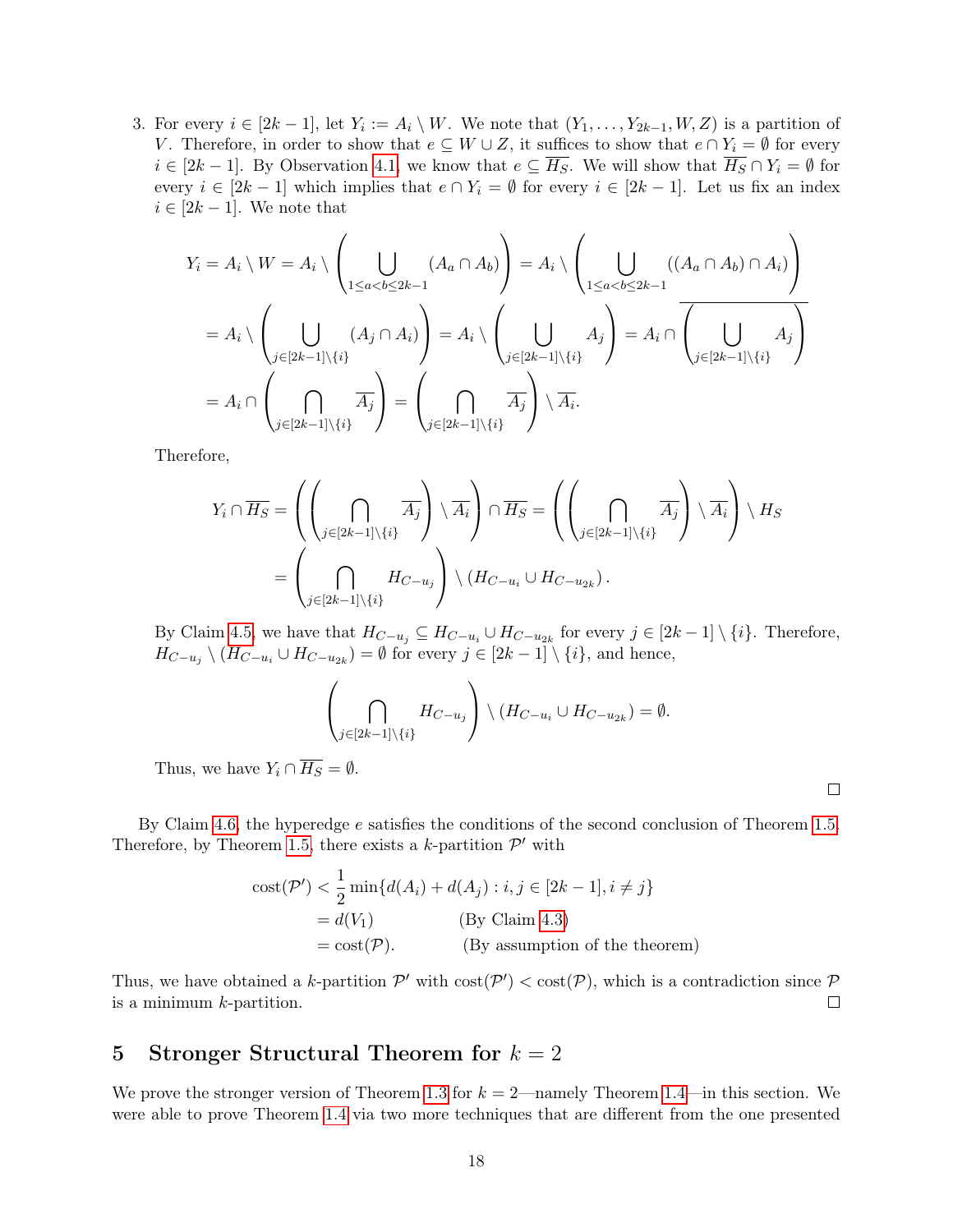in this section—one technique is via a novel three-cut-set-lemma while the second technique is via the *canonical decomposition of hypergraphs*  $[6, 8, 9, 13]$  $[6, 8, 9, 13]$  $[6, 8, 9, 13]$  $[6, 8, 9, 13]$ . It is unclear how to generalize both these techniques to  $k \geq 3$ . Here, we present a proof of Theorem [1.4](#page-5-0) that closely resembles the proof of Theorem [1.3.](#page-4-1) We give an alternative proof of this theorem based on the three-cut-set-lemma in Section [6.](#page-22-0)

We will again use the containment lemma (Lemma [4.1\)](#page-13-1) in our proof. We mention how we obtain the stronger statement relative to Theorem [1.3](#page-4-1) in the proof below. We restate and prove Theorem [1.4](#page-5-0) now.

**Theorem 1.4.** Let  $G = (V, E)$  be a hypergraph and  $\mathcal{P} = (V_1, V_2)$  be a minimum cut. Then, for all non-empty subsets  $T \subseteq V_2$ , there exists a subset  $S \subseteq V_1$  with  $|S| \leq 2$  such that the source minimal minimum  $(S, T)$ -terminal cut  $(A, A)$  satisfies  $\delta(A) = \delta(V_1)$  and  $A \subseteq V_1$ .

*Proof.* Let us fix an arbitrary non-empty subset  $T \subseteq \overline{V_1} = V_2$ . For a subset  $X \subseteq V_1$ , we denote the source minimal minimum  $(X, T)$ -terminal cut by  $(H_X, \overline{H_X})$ . By Lemma [4.1,](#page-13-1) for all  $X \subseteq V_1$  we have that  $H_X \subseteq V_1$ . If  $|V_1| \leq 2$ , then choosing  $S = V_1$  proves the theorem. So, we will assume henceforth that  $|V_1| \geq 3$ . We will show that there exists a subset  $S \subseteq V_1$  with  $|S| \leq 2$  such that the source minimal minimum  $(S, T)$ -terminal cut  $(H_S, \overline{H_S})$  satisfies  $\delta(H_S) = \delta(V_1)$ . This suffices since we have that  $H_S \subseteq V_1$  for all subsets  $S \subseteq V_1$  (by Lemma [4.1\)](#page-13-1).

We begin with the following useful claim. We note that Claim [5.1](#page-19-0) crucially relies on the fact that  $V_1$  is a part of a minimum cut (i.e, it crucially relies on  $k = 2$ )—it does not hold if  $V_1$  is a part of a minimum k-partition for  $k \geq 3$ .

<span id="page-19-0"></span>**Claim 5.1.** For every  $X \subseteq V_1$ , we have that  $d(H_X) = d(V_1)$ .

*Proof.* Since  $X \subseteq V_1$  and  $T \subseteq V_2$ , we have that  $(V_1, V_2)$  is a  $(X, T)$ -terminal cut. Since  $(H_X, \overline{H_X})$ is a minimum  $(X, T)$ -terminal cut, we have that  $d(H_X) \leq d(V_1)$ . Since  $(H_X, H_X)$  is a cut, and  $(V_1, V_2)$  is a minimum cut, we have that  $d(H_X) \ge d(V_1)$ . Thus,  $d(H_X) = d(V_1)$ .  $\Box$ 

For the sake of contradiction, suppose that for every  $S \subseteq V_1$  with  $|S| \leq 2$ , the source minimal minimum  $(S, T)$ -terminal cut  $(H_S, H_S)$  does not satisfy  $\delta(H_S) = \delta(V_1)$ . Our proof strategy is to obtain a cheaper cut than  $(V_1, V_2)$ , thereby contradicting the optimality of  $(V_1, V_2)$ .

Let  $S \subseteq V_1$  be a set of size 2 such that  $H_S$  is maximal—i.e., there does not exist  $S' \subseteq V_1$  of size 2 such that  $H_{S'} \supsetneq H_S$ . In contrast to the proof of Theorem [1.3,](#page-4-1) where subsets S of size 3 had to be considered, here we only consider subsets  $S$  of size 2. We will see that this suffices to arrive at a contradiction. Let  $S := \{u_1, u_2\}$ . By assumption, we have that  $\delta(H_S) \neq \delta(V_1)$ , but by Claim [5.1,](#page-19-0) we have that  $d(H_S) = d(V_1)$ . Therefore,  $\delta(V_1) \setminus \delta(H_S)$  is non-empty. Let  $e \in \delta(V_1) \setminus \delta(H_S)$ . Let  $u_3 \in e \cap V_1$ . Let  $C := \{u_1, u_2, u_3\}$ . For notational convenience we will use  $C - u_i$  to denote  $C \setminus \{u_i\}$ and  $C - u_i - u_j$  to denote  $C \setminus \{u_i, u_j\}$  for all  $i, j \in [3]$ . The choice of the hyperedge e is crucial to our proof—its properties will be used much later in our proof. We summarize the properties of the hyperedge e here.

<span id="page-19-1"></span>**Observation 5.1.** The hyperedge e has the following properties:

- 1.  $e \cap V_2 \neq \emptyset$
- 2.  $u_3 \in e$ , and
- 3.  $e \subset \overline{H_S}$ ,

Our strategy to arrive at a cheaper cut than  $(V_1, V_2)$  is to apply the second conclusion of Theorem [1.5.](#page-9-2) The next few claims will set us up to obtain sets that satisfy the hypothesis of Theorem [1.5.](#page-9-2)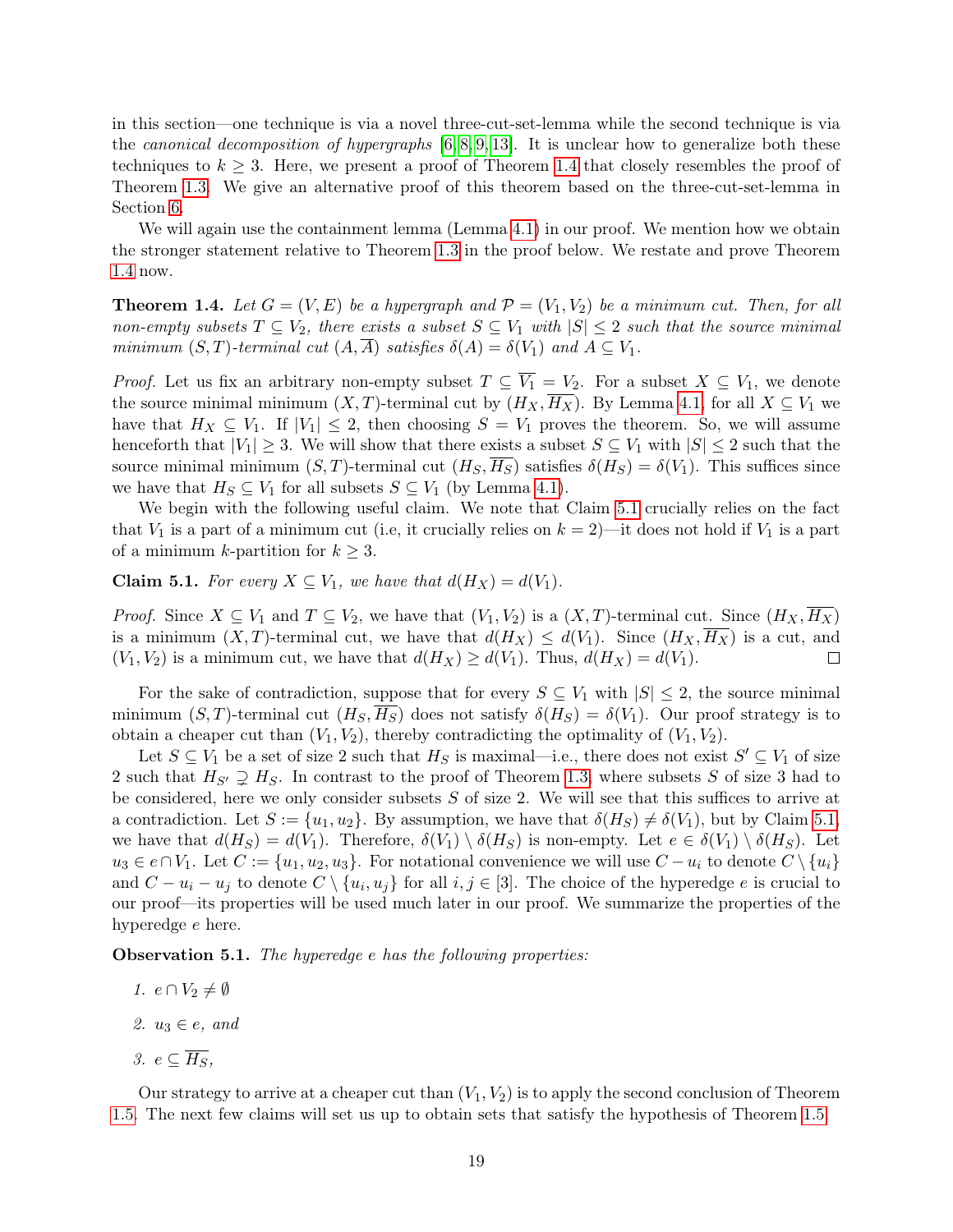<span id="page-20-5"></span>**Claim 5.2.** For every  $i \in [3]$ , we have  $u_i \notin H_{C-u_i}$ .

*Proof.* By Observation [5.1](#page-19-1) we have  $u_3 \in e$  and  $e \subseteq H_S$ , so  $u_3 \notin H_S = H_{C-u_3}$ . Suppose  $i \in [2]$ . Our proof will rely on the choice of S.

Suppose for contradiction that  $u_i \in H_{C-u_i}$  for some  $i \in [2]$ . Then we have that  $S \subseteq H_{C-u_i}$ , so  $(H_{C-u_i} \cap H_S, \overline{H_{C-u_i} \cap H_S})$  is a  $(S, T)$ -terminal cut. Therefore,

<span id="page-20-1"></span><span id="page-20-0"></span>
$$
d(H_{C-u_i} \cap H_S) \ge d(H_S). \tag{11}
$$

Also, since  $(H_{C-u_i} \cup H_S, H_{C-u_i} \cup H_S)$  is a  $(C - u_i, T)$ -terminal cut, we have that

$$
d(H_{C-u_i} \cup H_S) \ge d(H_{C-u_i}).\tag{12}
$$

By submodularity of the hypergraph cut function and inequalities [\(11\)](#page-20-0) and [\(12\)](#page-20-1), we have that

$$
d(H_S) + d(H_{C-u_i}) \ge d(H_{C-u_i} \cap H_S) + d(H_{C-u_i} \cup H_S) \ge d(H_S) + d(H_{C-u_i}).
$$

Therefore, inequality [\(11\)](#page-20-0) is an equation, and consequently,  $(H_{C-u_i} \cap H_S, \overline{H_{C-u_i} \cap H_S})$  is a minimum  $(S, T)$ -terminal cut. If  $H_{C-u_i} \cap H_S \subsetneq H_S$ , then this contradicts the source minimality of the minimum  $(S, T)$ -terminal cut  $(H_S, H_S)$ . Therefore,  $H_{C-u_i} \cap H_S = H_S$  and hence,  $H_S \subseteq H_{C-u_i}$ . Also, the vertex  $u_3$  is in  $C - u_i$  but not in  $H_S$  and hence,  $H_S \subsetneq H_{C-u_i}$ . However,  $|C - u_i| = 2$ . Therefore, the set  $C - u_i$  contradicts the choice of S.  $\Box$ 

The next two claims will help in arguing properties about the hyperedge e which will allow us to use the second conclusion of Theorem [1.5.](#page-9-2) In particular, we will need Claim [5.4.](#page-21-0) The following claim will help in proving Claim [5.4.](#page-21-0) We note the similarity of Claims [5.3](#page-20-2) and [5.4](#page-21-0) in this proof to Claims [4.4](#page-16-2) and [4.5](#page-17-0) in the proof of Theorem [1.3.](#page-4-1) In order to prove Claims [4.4](#page-16-2) and [4.5,](#page-17-0) we needed the size of C to be 2k. Here, we are able to prove Claims [5.3](#page-20-2) and [5.4](#page-21-0) with the size of C being  $2k-1$ (for  $k = 2$ ). We do this by exploiting Claim [5.1](#page-19-0) shown earlier (which holds only for  $k = 2$ ).

<span id="page-20-2"></span>Claim 5.3. For every  $i, j \in [3]$ , we have

$$
d(H_{C-u_i} \cap H_{C-u_j}) = d(V_1) = d(H_{C-u_i} \cup H_{C-u_j}).
$$

<span id="page-20-3"></span>*Proof.* Since  $(H_{C-u_i} \cap H_{C-u_j}, \overline{H_{C-u_i} \cap H_{C-u_j}})$  is a  $(C-u_i-u_j, T)$ -terminal cut, we have that  $d(H_{C-u_i} \cap H_{C-u_j}) \ge d(H_{C-u_i-u_j})$ . By Claim [5.1,](#page-19-0) we have that  $d(H_{C-u_i-u_j}) = d(V_1) = d(H_{C-u_i})$ . Therefore,

$$
d(H_{C-u_i} \cap H_{C-u_j}) \ge d(H_{C-u_i}).
$$
\n(13)

Since  $(H_{C-u_i} \cup H_{C-u_j}, \overline{H_{C-u_i} \cup H_{C-u_j}})$  is a  $(C-u_j, T)$ -terminal cut, we have that

$$
d(H_{C-u_i} \cup H_{C-u_j}) \ge d(H_{C-u_j}).\tag{14}
$$

By submodularity of the hypergraph cut function and inequalities [\(13\)](#page-20-3) and [\(14\)](#page-20-4), we have that

$$
d(H_{C-u_i}) + d(H_{C-u_j}) \ge d(H_{C-u_i} \cap H_{C-u_j}) + d(H_{C-u_i} \cup H_{C-u_j}) \ge d(H_{C-u_i}) + d(H_{C-u_j}).
$$

Therefore, inequalities [\(7\)](#page-16-0) and [\(8\)](#page-16-1) are equations. Thus, by Claim [5.1](#page-19-0) we have that

$$
d(H_{C-u_i} \cap H_{C-u_j}) = d(H_{C-u_i}) = d(V_1),
$$

and

$$
d(H_{C-u_i} \cup H_{C-u_j}) = d(H_{C-u_j}) = d(V_1).
$$

<span id="page-20-4"></span> $\Box$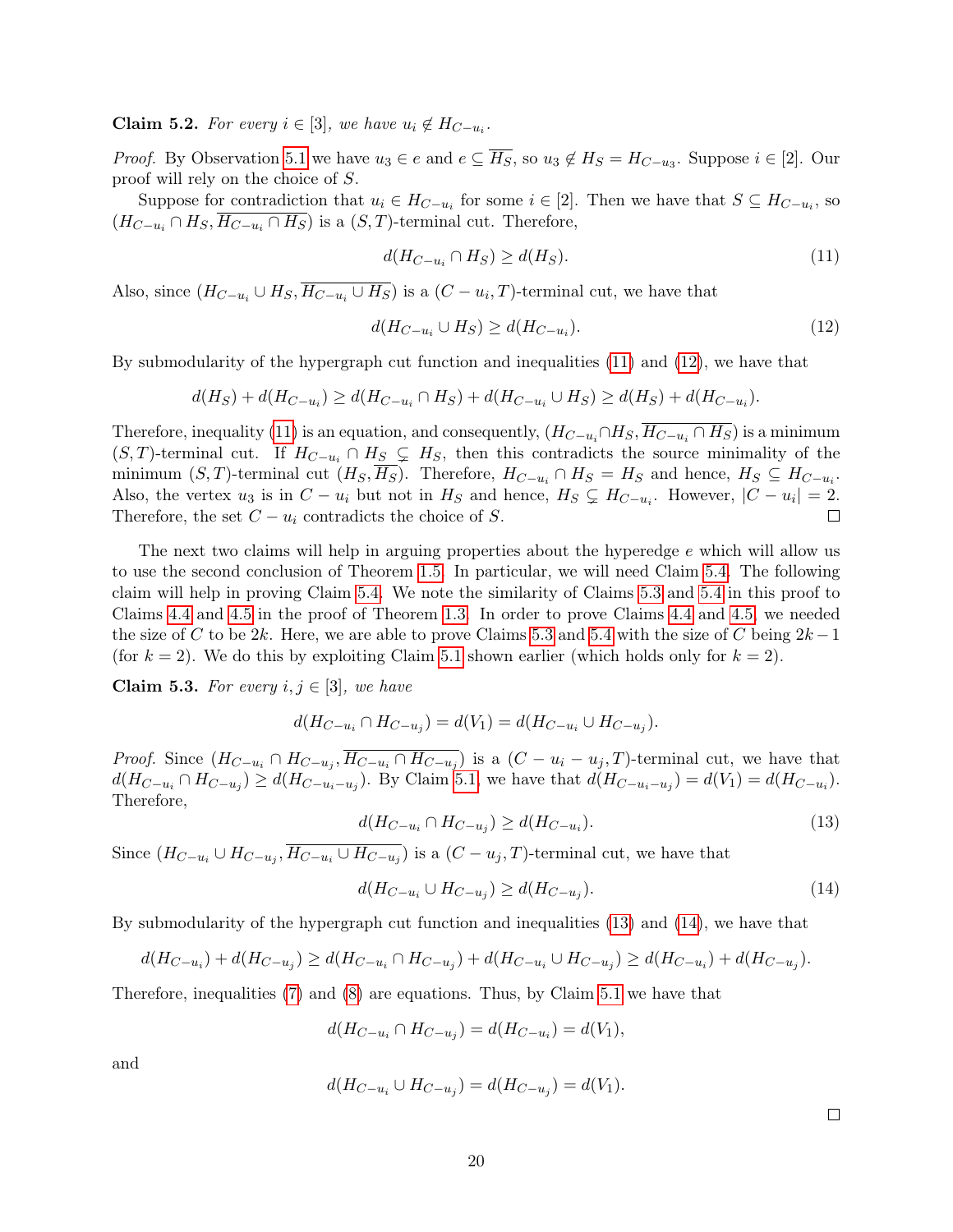The next claim follows from Claim [5.3](#page-20-2) similar to the proof of Claim [4.5](#page-17-0) from Claim [4.4](#page-16-2) earlier. We include the proof for the sake of completeness.

<span id="page-21-0"></span>**Claim 5.4.** For every  $i, j, \ell \in [3]$  with  $i \neq j$ , we have  $H_{C-u_{\ell}} \subseteq H_{C-u_i} \cup H_{C-u_j}$ .

*Proof.* If  $\ell = i$  or  $\ell = j$  the claim is immediate. Thus, we assume that  $\ell \neq i, j$ . Let  $Q := H_{C - u_{\ell}} \setminus$  $(H_{C-u_i} \cup H_{C-u_j})$ . We need to show that  $Q = \emptyset$ . We will show that  $(H_{C-u_{\ell}} \setminus Q, H_{C-u_{\ell}} \setminus Q)$  is a minimum  $(C - u_{\ell}, T)$ -terminal cut. Consequently, Q must be empty (otherwise,  $H_{C-u_{\ell}} \setminus Q \subsetneq H_{C-u_{\ell}}$ and hence,  $(H_{C-u_{\ell}} \setminus Q, H_{C-u_{\ell}} \setminus Q)$  contradicts source minimality of the minimum  $(C - u_{\ell}, T)$ terminal cut  $(H_{C-u_{\ell}}, H_{C-u_{\ell}})).$ 

We now show that  $(H_{C-u_{\ell}} \setminus Q, H_{C-u_{\ell}} \setminus Q)$  is a minimum  $(C - u_{\ell}, T)$ -terminal cut. Since  $H_{C-u_{\ell}}\setminus Q=H_{C-u_{\ell}}\cap (H_{C-u_i}\cup H_{C-u_j})$ , we have that  $C-u_i-u_j-u_{\ell}\subseteq H_{C-u_{\ell}}\setminus Q$ . We also know that  $u_i$  and  $u_j$  are contained in both  $H_{C-u_i}$  and  $H_{C-u_i} \cup H_{C-u_j}$ . Therefore,  $C - u_\ell \subseteq H_{C-u_\ell} \setminus Q$ . Thus,  $(H_{C-u_{\ell}} \setminus Q, H_{C-u_{\ell}} \setminus Q)$  is a  $(C - u_{\ell}, T)$ -terminal cut. Therefore,

<span id="page-21-1"></span>
$$
d(H_{C-u_{\ell}} \cap (H_{C-u_i} \cup H_{C-u_j})) = d(H_{C-u_{\ell}} \setminus Q) \ge d(H_{C-u_{\ell}}). \tag{15}
$$

We also have that  $(H_{C-u_\ell} \cup (H_{C-u_i} \cup H_{C-u_j}), H_{C-u_\ell} \cup (H_{C-u_i} \cup H_{C-u_j}))$  is a  $(C-u_i, T)$ -terminal cut. Therefore,  $d(H_{C-u_i} \cup (H_{C-u_i} \cup H_{C-u_j})) \geq d(H_{C-u_i})$ . By Claims [5.1](#page-19-0) and [5.3,](#page-20-2) we have that  $d(H_{C-u_i}) = d(V_1) = d(H_{C-u_i} \cup H_{C-u_j})$ . Therefore,

<span id="page-21-2"></span>
$$
d(H_{C-u_{\ell}} \cup (H_{C-u_i} \cup H_{C-u_j})) \ge d(H_{C-u_i} \cup H_{C-u_j}).
$$
\n(16)

By submodularity of the hypergraph cut function and inequalities [\(15\)](#page-21-1) and [\(16\)](#page-21-2), we have that

$$
d(H_{C-u_{\ell}}) + d(H_{C-u_{i}} \cup H_{C-u_{j}}) \ge d(H_{C-u_{\ell}} \cap (H_{C-u_{i}} \cup H_{C-u_{j}})) + d(H_{C-u_{\ell}} \cup (H_{C-u_{i}} \cup H_{C-u_{j}}))
$$
  
\n
$$
\ge d(H_{C-u_{\ell}}) + d(H_{C-u_{i}} \cup H_{C-u_{j}}).
$$

Therefore, inequalities [\(15\)](#page-21-1) and [\(16\)](#page-21-2) are equations, so  $(H_{C-u_{\ell}} \setminus Q, H_{C-u_{\ell}} \setminus Q)$  is a minimum  $(C$  $u_{\ell}, T$ -terminal cut.  $\Box$ 

Let  $R := \{u_3\}, U := V_1$ , and for every  $i \in [2]$ , let  $(A_i, A_i) := (H_{C-u_i}, H_{C-u_i})$ . By Lemma [4.1,](#page-13-1) we have that  $(A_i, A_i)$  is a minimum  $(C - u_i, V_2)$ -terminal cut for every  $i \in [2]$ . Moreover, by Claim [5.2,](#page-20-5) we have that  $u_i \in A_i \setminus A_{3-i}$ . Hence, the sets U, R, and S, and the cuts  $(\overline{A_i}, A_i)$  for  $i \in [2]$  satisfy the conditions of Theorem [1.5.](#page-9-2) We will use the second conclusion of Theorem [1.5.](#page-9-2) We now show that the hyperedge  $e$  that we fixed at the beginning of the proof satisfies the conditions mentioned in the second conclusion of Theorem [1.5.](#page-9-2) We will use Claim [5.4](#page-21-0) to prove this. Let  $W := A_1 \cap A_2$ and  $Z := \overline{A_1} \cap \overline{A_2}$  as in the statement of Theorem [1.5.](#page-9-2)

<span id="page-21-3"></span>Claim 5.5. The hyperedge e satisfies the following conditions:

- 1.  $e \cap W \neq \emptyset$ ,
- 2.  $e \cap Z \neq \emptyset$ , and
- 3.  $e \subseteq W \cup Z$ .
- *Proof.* 1. By Lemma [4.1,](#page-13-1) for every  $i \in [2]$  we have  $V_2 \subseteq A_i$ , and therefore  $V_2 \subseteq W$ . Thus, by Observation [5.1,](#page-19-1) we have that  $\emptyset \neq e \cap V_2 \subseteq e \cap W$ .
	- 2. By definition, for every  $i \in [2]$ , we have  $u_3 \in H_{C-u_i} = \overline{A_i}$ , and therefore  $u_3 \in Z$ . Thus, by Observation [5.1,](#page-19-1) we have that  $e \cap Z \neq \emptyset$ .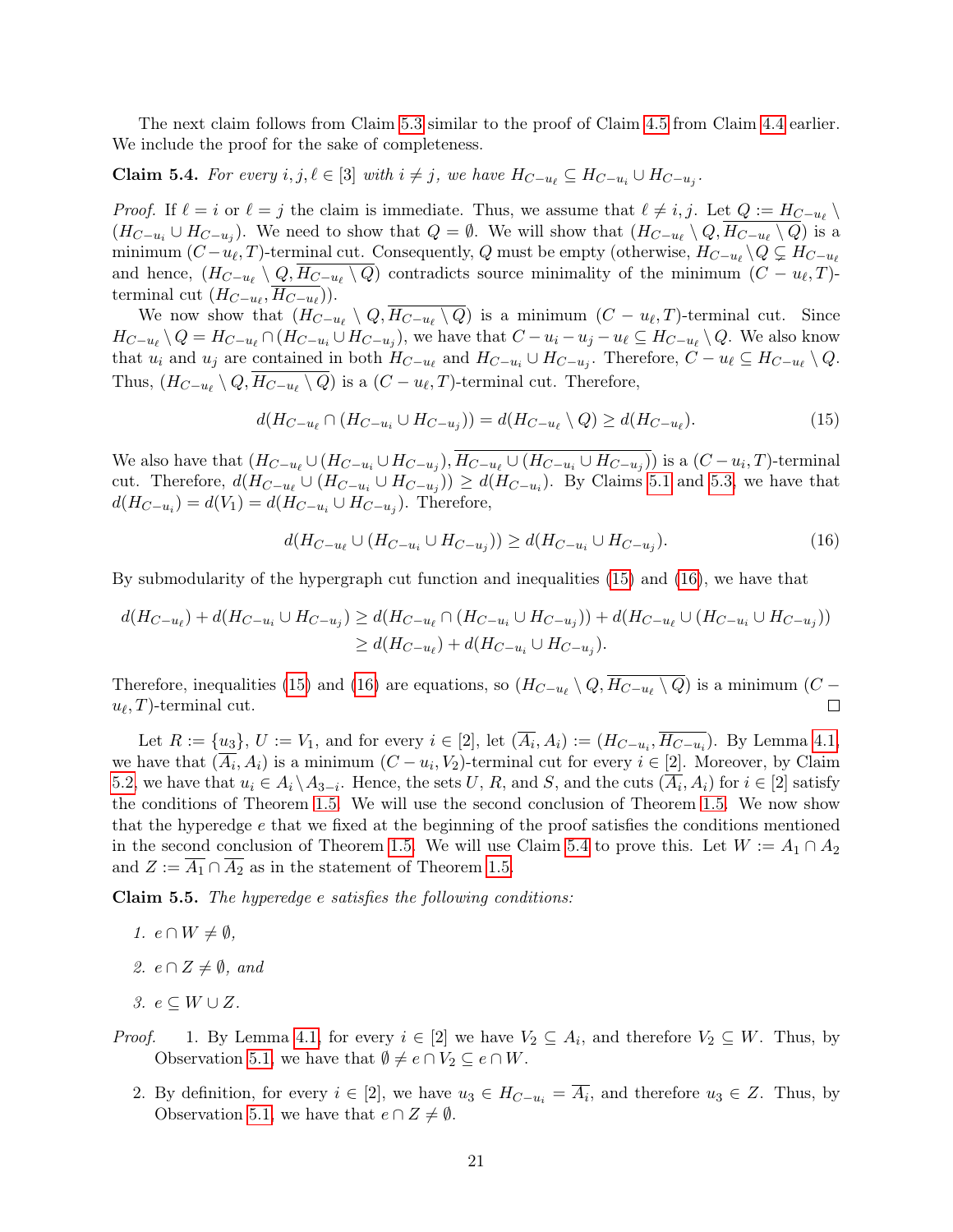3. For every  $i \in [2]$ , let  $Y_i := A_i \setminus W$ . We note that  $(Y_1, Y_2, W, Z)$  is a partition of V. Therefore, in order to show that  $e \subseteq W \cup Z$ , it suffices to show that  $e \cap Y_1 = e \cap Y_2 = \emptyset$ . By Observation [5.1,](#page-19-1) we know that  $e \subseteq H_S$ . We will show that  $H_S \cap Y_i = \emptyset$  for every  $i \in [2]$  which implies that  $e \cap Y_i = \emptyset$  for every  $i \in [2]$ . Let us fix a  $i \in [2]$ . We note that

$$
Y_i = A_i \setminus W = A_i \setminus (A_1 \cap A_2) = A_i \setminus A_{3-i} = A_i \cap \overline{A_{3-i}} = \overline{A_{3-i}} \setminus \overline{A_i}.
$$

Therefore,

$$
Y_i \cap \overline{H_S} = (\overline{A_{3-i}} \setminus \overline{A_i}) \cap \overline{H_S} = (\overline{A_{3-i}} \setminus \overline{A_i}) \setminus H_S = H_{C-u_{3-i}} \setminus (H_{C-u_i} \cup H_{C-u_3}).
$$

By Claim [5.4,](#page-21-0) we have that  $H_{C-u_{3-i}} \subseteq H_{C-u_i} \cup H_{C-u_3}$ . Therefore,

$$
H_{C-u_{3-i}} \setminus (H_{C-u_i} \cup H_{C-u_3}) = \emptyset.
$$

Thus, for every  $i \in [2]$ , we have  $Y_i \cap \overline{H_S} = \emptyset$ .

 $\Box$ 

By Claim [5.5,](#page-21-3) the hyperedge e satisfies the conditions of the second conclusion of Theorem [1.5.](#page-9-2) Therefore, by Theorem [1.5,](#page-9-2) there exists a cut  $(V'_1, V'_2)$  with

cost
$$
(V'_1, V'_2) = d(V'_1) < \frac{1}{2}(d(A_1) + d(A_2)) = d(V_1).
$$

The last equality above is by Claim [5.1.](#page-19-0) Thus, we have obtained a cut  $(V'_1, V'_2)$  with  $d(V'_1) < d(V_1)$ , which is a contradiction since  $(V_1, V_2)$  is a minimum cut. П

# <span id="page-22-0"></span>6 Alternative Proof of Stronger Structural Theorem for  $k = 2$

In this section we give an alternative proof of Theorem [1.4.](#page-5-0) This alternative proof was the first proof that we discovered for Theorem [1.4,](#page-5-0) however we are unable to generalize its proof technique to  $k \geq 2$  (i.e., to prove theorem [1.3\)](#page-4-1). We present this alternative proof since we believe that it is based on a novel 3-cut-set lemma which may be of independent interest. Moreover, it is self-contained and does not rely on Theorem [1.5](#page-9-2) (as opposed to the proof presented in Section [5\)](#page-18-0).

**Notation.** Let  $G = (V, E)$  be a hypergraph and let  $R, S, T, U \subseteq V$  be subsets of vertices. We define

$$
E[S] := \{e \in E : e \subseteq S\},
$$
  
\n
$$
E(S,T) := \{e \in E : e \subseteq S \cup T \text{ and } e \cap S, e \cap T \neq \emptyset\},
$$
  
\n
$$
E(S,T,U) := \{e \in E : e \subseteq S \cup T \cup U \text{ and } e \cap S, e \cap T, e \cap U \neq \emptyset\}, \text{ and}
$$
  
\n
$$
E(R, S, T, U) := \{e \in E : e \subseteq R \cup S \cup T \cup U \text{ and } e \cap R, e \cap S, e \cap T, e \cap U \neq \emptyset\}.
$$

Our proof approach is similar to the one used in [\[16\]](#page-29-7) to prove an analogous structural theorem for graphs. Their proof relies on the *submodular triple inequality* which states that for every graph  $G = (V, E)$  and every  $X, Y, Z \subseteq V$ , we have

$$
d((Y \cap Z) \setminus X) + d((X \cap Z) \setminus Y) + d((X \cap Y) \setminus Z) + d(V \setminus (X \cup Y \cup Z)) \leq d(X) + d(Y) + d(Z).
$$

Unfortunately, the submodular triple inequality fails to hold in hypergraphs (e.g., consider a hypergraph  $G = (V, E)$  where  $V = \{1, 2, 3, 4\}$ , and  $E = \{V\}$ , with  $X = \{1, 2\}$ ,  $Y = \{1, 3\}$ , and  $Z = \{2, 3\}$ . Our proof of Theorem [1.4](#page-5-0) instead relies on the following novel Hypergraph 3-cut-set lemma.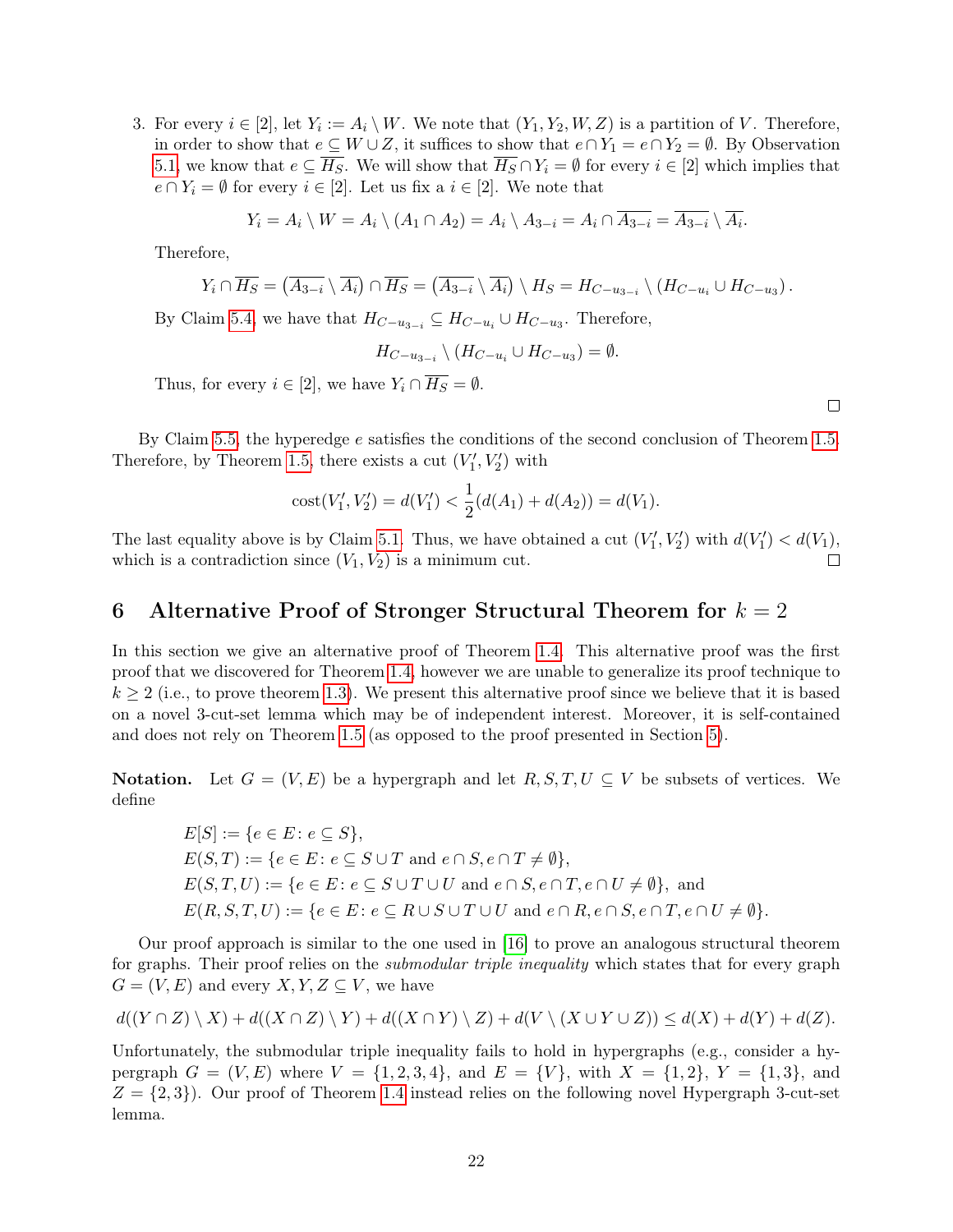<span id="page-23-1"></span>**Lemma 6.1.** [Hypergraph 3-cut-set lemma] Let  $G = (V, E)$  be a hypergraph, and let  $X, Y, Z \subseteq$ V be non-empty and pairwise disjoint sets such that  $(X,\overline{X}), (Y,\overline{Y}), (Z,\overline{Z}), (X \cup Y, \overline{X \cup Y}), (X \cup Y, \overline{Y})$  $Z, \overline{X \cup Z}$ ,  $(Y \cup Z, \overline{Y \cup Z})$ , and  $(X \cup Y \cup Z, \overline{X \cup Y \cup Z})$  are all minimum cuts. Then,

<span id="page-23-0"></span>
$$
\delta(X) = \delta(Y) = \delta(Z).
$$

*Proof.* Let  $W := \overline{X \cup Y \cup Z}$ . Since  $(X \cup Y \cup Z, \overline{X \cup Y \cup Z})$  is a minimum cut,  $W \neq \emptyset$ . Since  $(X, \overline{X})$ and  $(X \cup Y, \overline{X \cup Y})$  are both minimum cuts, we have that  $d(X) = d(X \cup Y)$ . The hyperedges which are in  $\delta(X)$  but not  $\delta(X \cup Y)$  are the hyperedges of  $E(X, Y)$ . The hyperedges which are in  $\delta(X \cup Y)$ but not  $\delta(X)$  are the hyperedges of  $E(Y, Z)$ ,  $E(Y, W)$  and  $E(Y, Z, W)$ . Thus, we have that

$$
|E(X,Y)| = |E(Y,Z)| + |E(Y,W)| + |E(Y,Z,W)|.
$$
\n(17)

We can symmetrically derive versions of Equation [\(17\)](#page-23-0) for  $|E(X,Z)|, |E(Y,X)|, |E(Y,Z)|, |E(Z,X)|$ , and  $|E(Z, Y)|$ . Summing these six equations together we have that

$$
\sum_{A,B\in\{X,Y,Z\},A\neq B} |E(A,B)| = \left(\sum_{A,B\in\{X,Y,Z\},A\neq B} |E(A,B)|\right) + \sum_{A,B\in\{X,Y,Z\},A\neq B} (|E(A,W)| + |E(A,B,W)|).
$$

Thus, we have that

$$
\sum_{A,B \in \{X,Y,Z\}, A \neq B} (|E(A, W)| + |E(A, B, W)|) = 0.
$$

Therefore we have that for every  $A, B \in \{X, Y, Z\}$  with  $A \neq B$ ,  $E(A, W) = E(A, B, W) = \emptyset$ . Therefore, we have that

$$
d(X) = |E(X, Y)| + |E(X, Z)| + |E(X, W)| +
$$
  
\n
$$
|E(X, Y, Z)| + |E(X, Y, W)| + |E(X, Z, W)| + |E(X, Y, Z, W)|
$$
  
\n
$$
= |E(X, Y)| + |E(X, Z)| + |E(X, Y, Z)| + |E(X, Y, Z, W)|.
$$

We also have that

$$
d(X \cup Y \cup Z) = |E(X, W)| + |E(Y, W)| + |E(Z, W)| + |E(X, Z, W)| + |E(X, Y, Z, W)| + |E(X, Z, W)| + |E(Y, Z, W)| + |E(X, Y, Z, W)|
$$
  
= |E(X, Y, Z, W)|.

Since  $(X \cup Y \cup Z, \overline{X \cup Y \cup Z})$  is a minimum cut, we have that  $d(X) = d(X \cup Y \cup Z)$ . Thus, by the two equations above, we have that

$$
|E(X,Y)| + |E(X,Z)| + |E(X,Y,Z)| + |E(X,Y,Z,W)| = |E(X,Y,Z,W)|.
$$

Thus,

$$
|E(X,Y)| + |E(X,Z)| + |E(X,Y,Z)| = 0.
$$

Therefore we have that  $E(X, Y) = E(X, Z) = E(X, Y, Z) = \emptyset$ . By a symmetric argument, we can conclude that  $E(Y, Z) = \emptyset$ . Then, we have that

$$
\delta(X) = \delta(Y) = \delta(Z) = \delta(X \cup Y \cup Z) = E(X, Y, Z, W).
$$

 $\Box$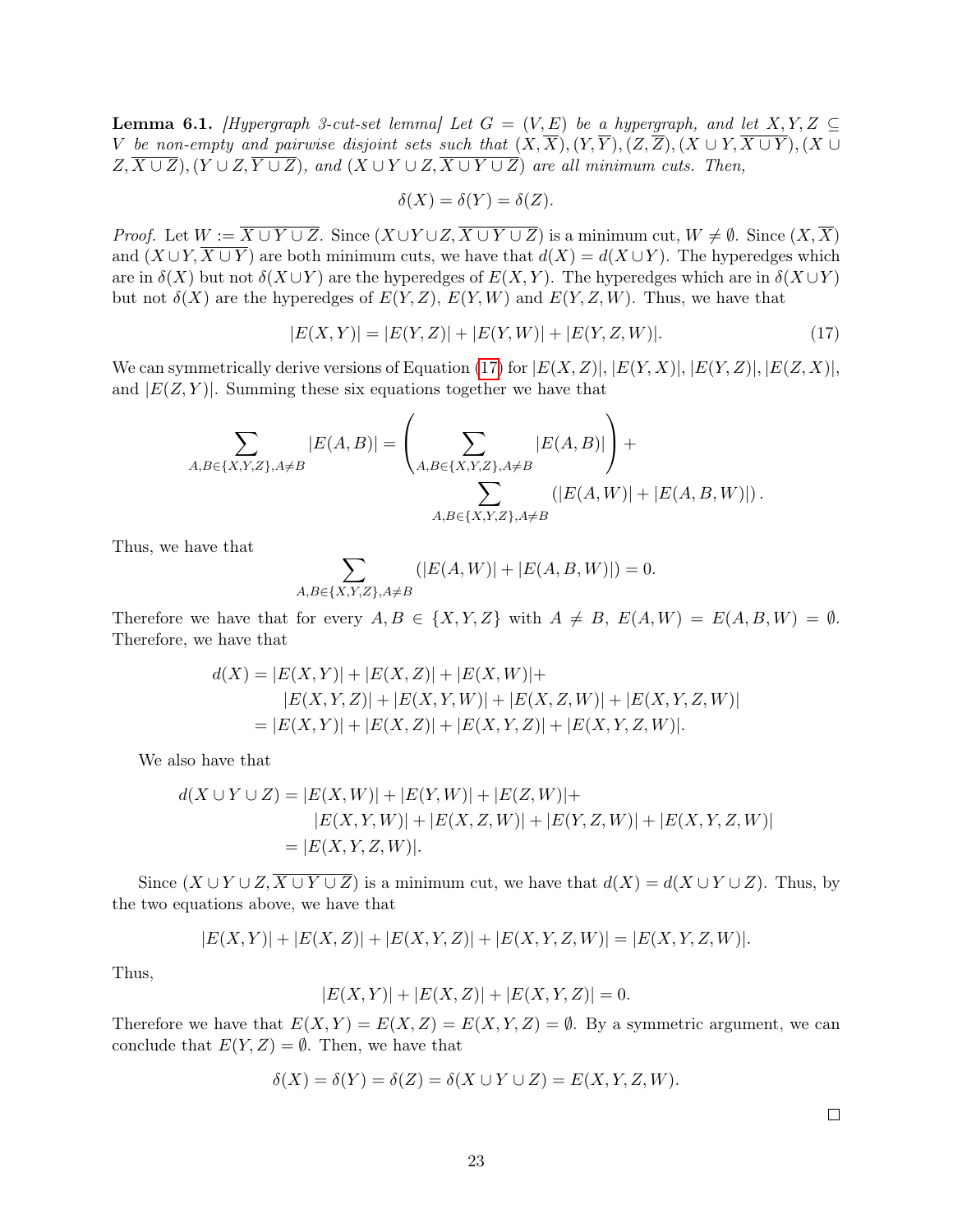We will repeatedly use the well-known uncrossing result given in Lemma [6.2](#page-24-0) below. We present a proof for the sake of completeness. We emphasize that the lemma relies only on the submodularity of the hypergraph cut function and in fact, holds even for submodular functions. We say that two sets  $A, B$  cross if  $A \cap B, A \cap \overline{B}, \overline{A} \cap B$ , and  $\overline{A} \cap \overline{B}$  are all non-empty.

<span id="page-24-0"></span>**Lemma 6.2.** Let  $G = (V, E)$  be a hypergraph. Let  $A, B \subseteq V$  and  $\emptyset \subseteq S \subseteq A \cap B$ ,  $\emptyset \subseteq T \subseteq \overline{A} \cap \overline{B}$ be sets such that  $(A, \overline{A})$  and  $(B, \overline{B})$  are minimum  $(S, T)$ -terminal cuts. If A and B cross, then  $(A \cap B, \overline{A \cap B})$  and  $(A \cup B, \overline{A \cup B})$  are also minimum  $(S, T)$ -terminal cuts.

*Proof.* Since  $S \subseteq A \cap B$  and  $T \subseteq \overline{A} \cap \overline{B}$ , we have that  $(A \cap B, \overline{A \cap B})$  and  $(A \cup B, \overline{A \cup B})$  are  $(S, T)$ -terminal cuts. Since  $(A, \overline{A})$  and  $(B, \overline{B})$  are minimum  $(S, T)$ -terminal cuts, we have that

$$
d(A) + d(B) \le d(A \cap B) + d(A \cup B).
$$

Since the cut function of a hypergraph is submodular, we also have that

$$
d(A \cap B) + d(A \cup B) \le d(A) + d(B).
$$

Thus, we conclude that

$$
d(A \cap B) + d(A \cup B) = d(A) + d(B),
$$

and therefore  $(A \cap B, \overline{A \cap B})$  and  $(A \cup B, \overline{A \cup B})$  are both minimum  $(S, T)$ -terminal cuts.  $\Box$ 

<span id="page-24-1"></span>**Corollary 6.1.** Let  $A, B \subseteq V$  be sets such that  $(A, \overline{A})$  and  $(B, \overline{B})$  are minimum cuts. If A and B cross, then  $(A \cap B, A \cap B)$  and  $(A \cup B, A \cup B)$  are also minimum cuts.

We now restate and prove Theorem [1.4.](#page-5-0)

**Theorem 1.4.** Let  $G = (V, E)$  be a hypergraph and  $\mathcal{P} = (V_1, V_2)$  be a minimum cut. Then, for all non-empty subsets  $T \subseteq V_2$ , there exists a subset  $S \subseteq V_1$  with  $|S| \leq 2$  such that the source minimal minimum  $(S, T)$ -terminal cut  $(A, \overline{A})$  satisfies  $\delta(A) = \delta(V_1)$  and  $A \subseteq V_1$ .

*Proof.* Let  $T \subseteq V$  be arbitrary and let  $\mathcal{H} := \{U \subseteq V \setminus T : (U, \overline{U})$  is a minimum cut in  $G\}$ . Suppose for contradiction that the theorem does not hold for some  $V_1 \in \mathcal{H}$ . For every  $a, b \in V_1$ , let  $H_{ab}$ be the minimal set in H such that  $a, b \in H_{ab}$  and  $\delta(H_{ab}) \neq \delta(V_1)$  (a set  $H_{ab}$  with  $a, b \in H_{ab}$  and  $\delta(H_{ab}) \neq \delta(V_1)$  exists since we have assumed that the theorem does not hold for  $V_1$ ).

<span id="page-24-2"></span>Claim 6.1.  $H_{ab} \subseteq V_1$  for every  $a, b \in V_1$ .

*Proof.* Suppose for contradiction that there exist  $a, b \in V_1$  such that  $H_{ab} \nsubseteq V_1$ . Then  $H_{ab} \cap \overline{V_1} \neq \emptyset$ . If  $\overline{H_{ab}} \cap V_1 = \emptyset$ , then  $V_1 \subseteq H_{ab}$ , and hence,  $V_1$  contradicts the minimality of  $H_{ab}$ . So,  $\overline{H_{ab}} \cap V_1 \neq \emptyset$ . Since  $a \in H_{ab} \cap V_1$ , and  $T \subseteq \overline{H_{ab}} \cap \overline{V_1}$ , the sets  $H_{ab}$  and  $V_1$  cross. Consequently, by Corollary [6.1,](#page-24-1) the partition  $(H_{ab} \cap V_1, \overline{H_{ab} \cap V_1})$  is also a minimum cut, and thus  $H_{ab} \cap V_1 \in \mathcal{H}$ . This contradicts the minimal choice of  $H_{ab}$ .  $\Box$ 

<span id="page-24-3"></span>**Claim 6.2.** There exist distinct vertices  $x, y, z \in V_1$  such that  $x \notin H_{yz}$ ,  $y \notin H_{xz}$ ,  $z \notin H_{xy}$ , and the three hyperedge sets  $\delta(H_{xy} \cap H_{xz}), \delta(H_{xy} \cap H_{yz}),$  and  $\delta(H_{xz} \cap H_{yz})$  are not all equal.

*Proof.* Let  $a, b \in V_1$  be vertices such that  $|H_{ab}|$  is maximum. By the definition of  $H_{ab}$ , we have that  $\delta(H_{ab}) \neq \delta(V_1)$ , and since  $(H_{ab}, \overline{H_{ab}})$  is a minimum cut we must have  $d(H_{ab}) = d(V_1)$ . Therefore,  $\delta(V_1) \setminus \delta(H_{ab}) \neq \emptyset$ , so let  $e \in \delta(V_1) \setminus \delta(H_{ab})$ , and let  $z \in e \cap V_1$ . By Claim [6.1,](#page-24-2) we have that  $H_{ab} \subseteq V_1$ . Since  $z \in e$  and  $e \in \delta(V_1) \setminus \delta(H_{ab})$ , we have that  $z \notin H_{ab}$ . Let  $p \in H_{ab}$  be a vertex such that  $|H_{pz} \cap H_{ab}|$  is maximum. Since  $z \in H_{pz} \setminus H_{ab}$ , we have that  $H_{ab} \neq H_{pz}$ . Thus, by the choice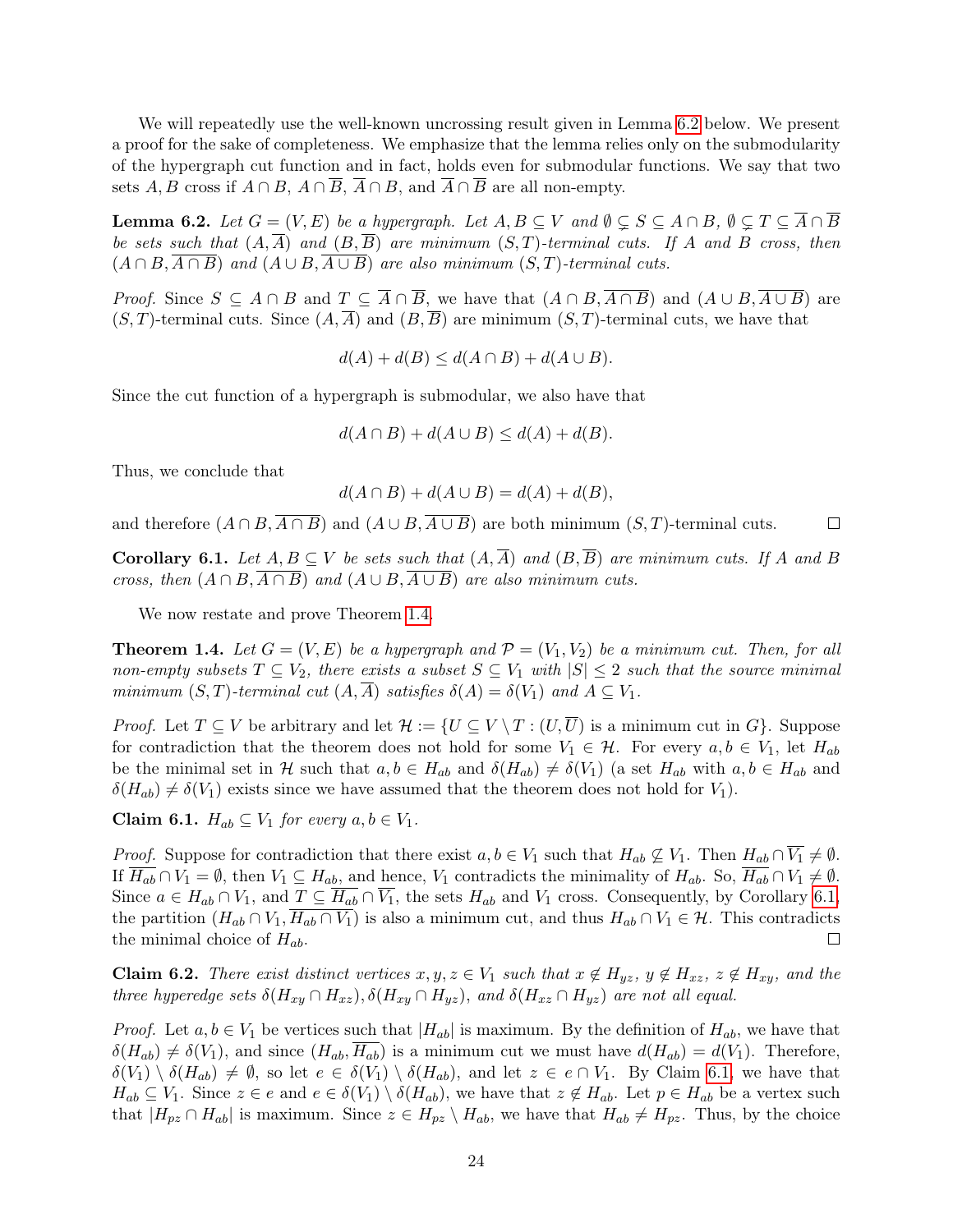of a and b, we have that  $H_{ab} \nsubseteq H_{pz}$ . Therefore,  $H_{ab} \setminus H_{pz} \neq \emptyset$ . Let  $y \in H_{ab} \setminus H_{pz}$ . By our choice of p, we have that  $|H_{pz} \cap H_{ab}| \geq |H_{yz} \cap H_{ab}|$ . Since  $y \in (H_{yz} \cap H_{ab}) \setminus (H_{pz} \cap H_{ab})$ , we have that  $(H_{pz} \cap H_{ab}) \setminus H_{yz} \neq \emptyset$ . Let  $x \in (H_{pz} \cap H_{ab}) \setminus H_{yz}$ .

We now analyze relationships between some of the sets that we have defined.

#### <span id="page-25-0"></span>Proposition 6.1.  $y \notin H_{xz}$ .

*Proof.* Suppose for contradiction that  $y \in H_{xz}$ . Then, since  $y \notin H_{pz}$ , we have that  $H_{xz} \cap \overline{H_{pz}} \neq \emptyset$ . By the choice of p, we have that  $|H_{pz} \cap H_{ab}| \geq |H_{xz} \cap H_{ab}|$ . Since  $y \in (H_{xz} \cap H_{ab}) \setminus H_{pz}$ , we have that  $(H_{pz} \cap H_{ab}) \setminus H_{xz} \neq \emptyset$ . Thus,  $\overline{H_{xz}} \cap H_{pz} \neq \emptyset$ . Since  $z \in H_{xz} \cap H_{pz}$ , we have  $H_{xz} \cap H_{pz} \neq \emptyset$ . By Claim [6.1,](#page-24-1) we have  $\overline{H_{xz}} \cap \overline{H_{pz}} \neq \emptyset$ . Thus,  $H_{xz}$  and  $H_{pz}$  cross. Therefore, by Corollary 6.1, we have  $H_{xz} \cap H_{pz} \in \mathcal{H}$ . Since  $H_{xz} \cap H_{pz} \subsetneq H_{xz}$  and  $x, z \in H_{xz} \cap H_{pz}$ , by the choice of x and z, the set  $H_{xz} \cap H_{pz}$  contradicts the minimality of  $H_{xz}$ . Therefore, we conclude that  $y \notin H_{xz}$ .  $\Box$ 

#### <span id="page-25-1"></span>Proposition 6.2.  $H_{xy} \subseteq H_{ab}$ .

*Proof.* Suppose for contradiction that  $H_{xy} \not\subseteq H_{ab}$ . By our choice of a, b, we cannot have  $H_{ab} \subseteq H_{xy}$ either. We know that  $x, y \in H_{xy} \cap H_{ab}$ , and since  $H_{xy}, H_{ab} \subseteq V_1$  (by Claim [6.1\)](#page-24-2), we have that  $\overline{H_{xy}} \cap \overline{H_{ab}} \neq \emptyset$ . Therefore,  $H_{xy}$  and  $H_{ab}$  cross. Thus, by Corollary [6.1,](#page-24-1) we have that  $H_{ab} \cap H_{xy} \in \mathcal{H}$ . Since  $H_{xy} \cap H_{ab} \subsetneq H_{xy}$  and  $x, y \in H_{ab} \cap H_{xy}$ , we have that the set  $H_{ab} \cap H_{xy}$  contradicts the minimality of  $H_{xy}$ . Thus, we conclude that  $H_{xy} \subseteq H_{ab}$ .  $\Box$ 

We now show that  $x \notin H_{yz}$ ,  $y \notin H_{xz}$ , and  $z \notin H_{xy}$ . We have the following facts:

- 1. By our choice of x, we have that  $x \notin H_{yz}$ .
- 2. By Proposition [6.1,](#page-25-0) we have that  $y \notin H_{xz}$ .
- 3. By our choice of z, we have that  $z \notin H_{ab}$ , and therefore by Proposition [6.2,](#page-25-1) we have that  $z \notin H_{xy}$ .

Finally we note that the hyperedge  $e$  which we selected when choosing z contains both z and some vertex r in  $V_1$ . By definition, we have that  $z \in H_{xz}, H_{yz}$ . By Claim [6.1,](#page-24-2)  $H_{xz}, H_{yz} \subseteq V_1$ . Therefore,  $e \in \delta(H_{xz} \cap H_{yz})$ . By Claim [6.1,](#page-24-2) we have that  $H_{ab} \subseteq V_1$ , and hence,  $r \notin H_{ab}$ . However, by choice of e, we have that  $e \notin \delta(H_{ab})$ , and hence  $e \cap H_{ab} = \emptyset$ . Therefore, by Proposition [6.2,](#page-25-1) we have that  $e \cap H_{xy} = \emptyset$ , and hence  $e \cap (H_{xy} \cap H_{xz}) = \emptyset$ . Thus,  $e \notin \delta(H_{xy} \cap H_{xz})$ . Therefore, we conclude that  $\delta(H_{xz} \cap H_{yz}) \neq \delta(H_{xy} \cap H_{xz})$ , and hence the sets  $\delta(H_{xy} \cap H_{xz})$ ,  $\delta(H_{xy} \cap H_{yz})$ , and  $\delta(H_{xz} \cap H_{yz})$  are not all equal. This completes the proof of Claim [6.2.](#page-24-3)

<span id="page-25-2"></span> $\Box$ 

<span id="page-25-3"></span>**Claim 6.3.** Let  $x, y, z \in V_1$  be such that  $x \notin H_{yz}$ ,  $y \notin H_{xz}$ , and  $z \notin H_{xy}$ . Then

$$
H_{xy} \setminus (H_{xz} \cup H_{yz}) = H_{xz} \setminus (H_{xy} \cup H_{yz}) = H_{yz} \setminus (H_{xy} \cup H_{xz}) = \emptyset.
$$

*Proof.* We will prove that  $H_{xy} \setminus (H_{xz} \cup H_{yz}) = \emptyset$ . The arguments for  $H_{xz} \setminus (H_{xy} \cup H_{yz})$  and  $H_{yz} \setminus (H_{xy} \cup H_{xz})$  are similar.

Let  $Q := H_{xy} \setminus (H_{xz} \cup H_{yz})$ . We note that  $x \in H_{xy} \cap H_{xz}$ , and therefore  $H_{xy} \setminus Q$  is non-empty. Therefore  $(H_{xy} \setminus Q, H_{xy} \setminus Q)$  is a cut. Since  $(H_{xy}, H_{xy})$  is a minimum cut, this means that

$$
d(H_{xy}) \le d(H_{xy} \setminus Q). \tag{18}
$$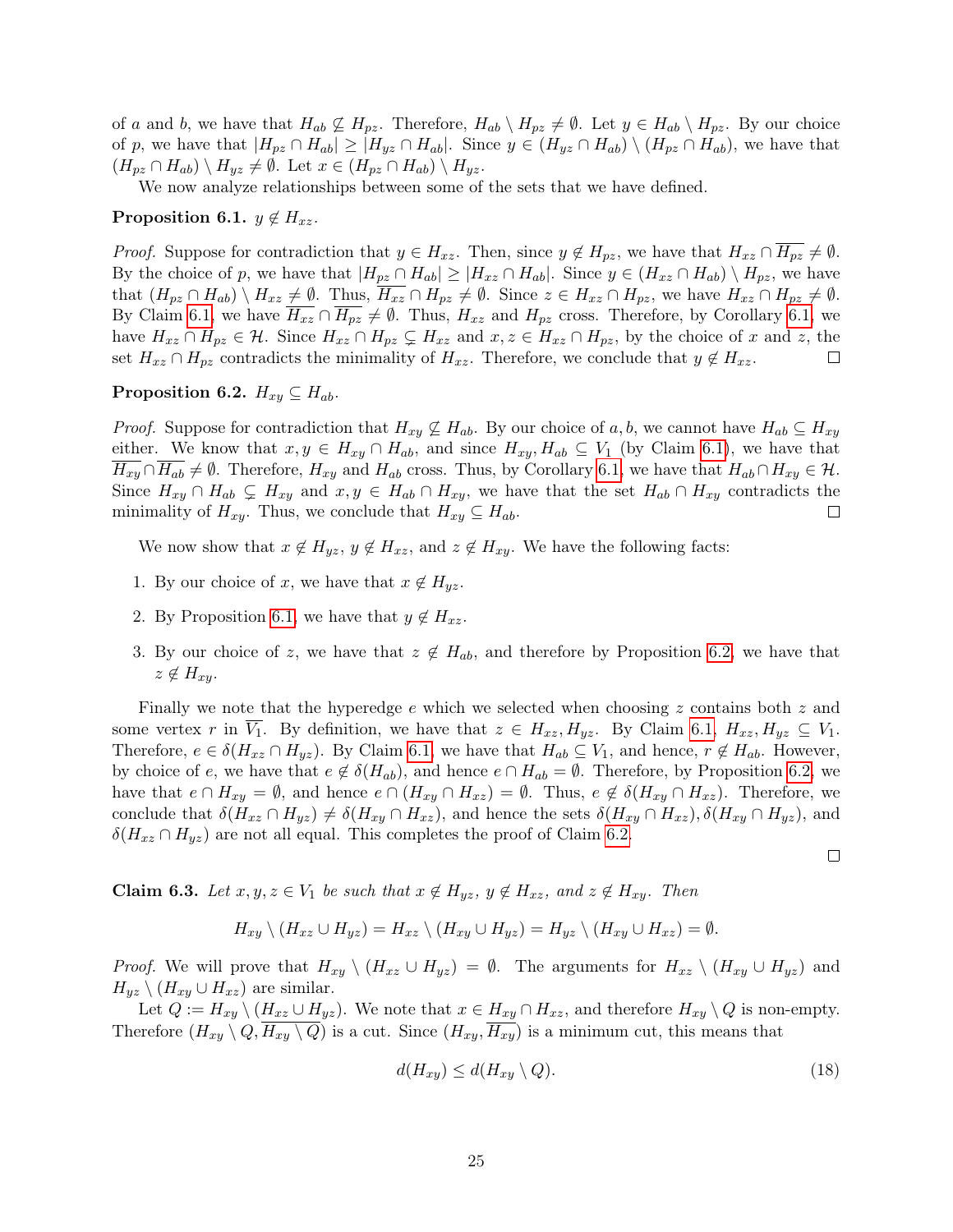The hyperedges which are in  $\delta(H_{xy})$  but not in  $\delta(H_{xy} \setminus Q)$  are the hyperedges in  $E(Q, H_{xy})$ . The hyperedges which are in  $\delta(H_{xy} \setminus Q)$  but not  $\delta(H_{xy})$  are the hyperedges in  $E(Q, H_{xy} \setminus Q)$ . Thus, inequality [\(18\)](#page-25-2) implies that

<span id="page-26-2"></span><span id="page-26-0"></span>
$$
|E(Q, \overline{H_{xy}})| \le |E(Q, H_{xy} \setminus Q)|. \tag{19}
$$

Next we note that  $x \in H_{xz} \setminus H_{yz}$ ,  $y \in H_{yz} \setminus H_{xz}$ ,  $z \in H_{xz} \cap H_{yz}$ , and, by Claim [6.1,](#page-24-2)  $\overline{V_1} \subseteq \overline{H_{xz}} \cap \overline{H_{yz}}$ . Therefore,  $H_{xz}$  and  $H_{yz}$  cross. Thus, by Corollary [6.1,](#page-24-1) we have that  $H_{xz} \cup H_{yz} \in \mathcal{H}$ . If  $Q = \emptyset$ we are done. Otherwise, we have that  $H_{xy} \cap (H_{xz} \cup H_{yz}) = Q \neq \emptyset$ ,  $y \in H_{xy} \cap (H_{xz} \cup H_{yz})$ ,  $z \in \overline{H_{xy}} \cap (H_{xz} \cup H_{yz}),$  and  $\overline{V_1} \subseteq \overline{H_{xy}} \cap (H_{xz} \cup H_{yz}).$  Thus,  $H_{xy}$  and  $H_{xz} \cup H_{yz}$  cross. Therefore, by Corollary [6.1,](#page-24-1) we have that  $H_{xy} \cup H_{xz} \cup H_{yz} \in \mathcal{H}$ . Therefore, we have that

$$
d(H_{xz} \cup H_{yz}) = d(H_{xy} \cup H_{xz} \cup H_{yz}) = d(Q \cup (H_{xz} \cup H_{yz})).
$$
\n(20)

Since Q and  $H_{xz} \cup H_{yz}$  are disjoint, we have that the hyperedges which are in  $\delta(H_{xz} \cup H_{yz})$  but not in  $\delta(Q \cup (H_{xz} \cup H_{yz}))$  are the hyperedges of  $E(Q, H_{xz} \cup H_{yz})$ , and the hyperedges which are in  $\delta(Q \cup (H_{xz} \cup H_{yz}))$ , but not  $\delta(H_{xz} \cup H_{yz})$  are the hyperedges of  $E(Q, H_{xy} \cup H_{xz} \cup H_{yz})$ . Thus, Equation [\(20\)](#page-26-0) implies that

<span id="page-26-1"></span>
$$
|E(Q, H_{xz} \cup H_{yz})| = |E(Q, \overline{H_{xy} \cup H_{xz} \cup H_{yz}})|. \tag{21}
$$

Therefore, we have that

$$
|E(Q, \overline{H_{xy}})| \ge |E(Q, \overline{H_{xy}} \cup H_{xz} \cup H_{yz})|
$$
  
\n
$$
= |E(Q, H_{xz} \cup H_{yz})|
$$
  
\n
$$
\ge |E(Q, (H_{xz} \cup H_{yz}) \cap H_{xy})|
$$
  
\n
$$
= |E(Q, H_{xy} \setminus Q)|
$$
  
\n
$$
\ge |E(Q, \overline{H_{xy}})|.
$$

Here the equation on the second line comes from Equation [\(21\)](#page-26-1) and the inequality on the last line comes from Inequality [\(19\)](#page-26-2). Since the first and last terms in the inequality chain are the same, equality holds throughout. Therefore,  $|E(Q, H_{xy})| = |E(Q, H_{xy} \setminus Q)|$ , and so  $d(H_{xy}) = d(H_{xy} \setminus Q)$ . Thus,  $H_{xy} \setminus Q \in \mathcal{H}$ . Since  $x, y \in H_{xz} \cup H_{yz}, x, y \in H_{xy} \setminus Q$ . Furthermore  $H_{xy} \setminus Q \subseteq H_{xy}$ . Since  $H_{xy}$ is a minimial element of H containing x and y, it must be that  $H_{xy} \setminus Q = H_{xy}$ , and thus  $Q = \emptyset$ .  $\square$ 

The next claim completes the proof of Theorem [1.4,](#page-5-0) because the conclusion of this claim is in direct contradiction with the conclusion of Lemma [6.1.](#page-23-1)  $\Box$ 

**Claim 6.4.** There exist non-empty and pairwise disjoint sets  $X, Y, Z \subseteq V_1$  such that  $X, Y, Z, X \cup$  $Y, X \cup Z, Y \cup Z, X \cup Y \cup Z \in \mathcal{H}$ , and  $\delta(X), \delta(Y), \delta(Z)$  are not all equal.

*Proof.* Let  $x, y, z \in V_1$  be such that  $x \notin H_{yz}$ ,  $y \notin H_{xz}$ , and  $z \notin H_{xy}$ , and the three hyperedge sets  $\delta(H_{xy}\cap H_{xz}), \delta(H_{xy}\cap H_{yz}),$  and  $\delta(H_{xz}\cap H_{yz})$  are not all equal. Such  $x, y, z$  exist by Claim [6.2.](#page-24-3) Let

$$
X' := H_{xy} \cap H_{xz},
$$
  
\n
$$
Y' := H_{xy} \cap H_{yz}, \text{ and}
$$
  
\n
$$
Z' := H_{xz} \cap H_{yz}.
$$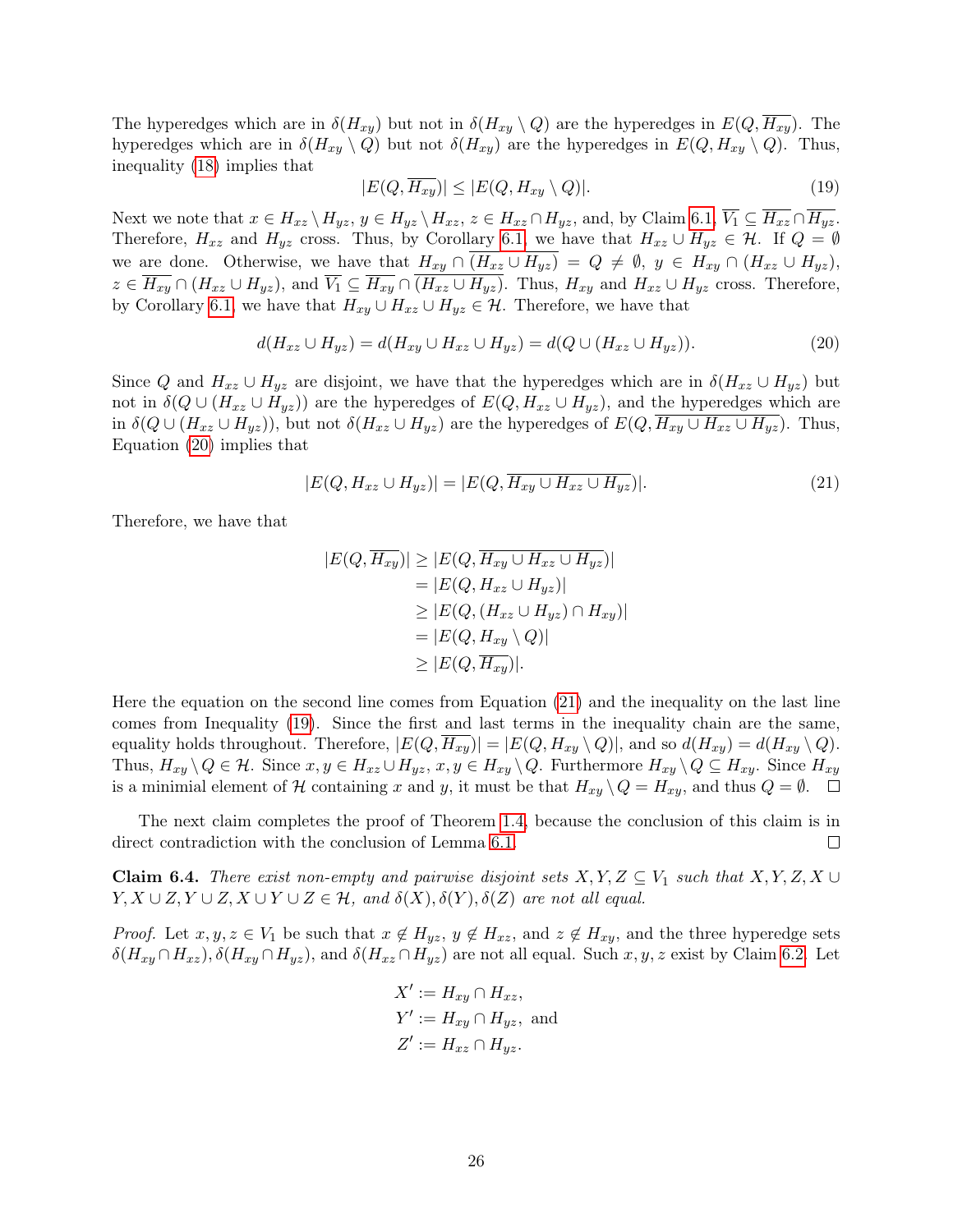By Claim [6.3,](#page-25-3) we have that  $H_{xy} \setminus (H_{xz} \cup H_{yz}), H_{xz} \setminus (H_{xy} \cup H_{yz}),$  and  $H_{yz} \setminus (H_{xy} \cup H_{xz})$  are all empty, and hence  $H_{xy} = X' \cup Y'$ ,  $H_{xz} = X' \cup Z'$ , and  $H_{yz} = Y' \cup Z'$ . Let

$$
U := H_{xy} \cap H_{xz} \cap H_{yz},
$$
  
\n
$$
W := \overline{H_{xy} \cup H_{xz} \cup H_{yz}},
$$
  
\n
$$
X := X' \setminus U,
$$
  
\n
$$
Y := Y' \setminus U,
$$
 and  
\n
$$
Z := Z' \setminus U.
$$

Since  $H_{xy}$  and  $H_{xz}$  cross (because  $x \in H_{xy} \cap H_{xz}$ ,  $y \in H_{xy} \setminus H_{xz}$ , and  $z \in H_{xz} \setminus H_{xy}$ ), we have that  $X' \in \mathcal{H}$ . Since  $x \notin H_{yz}$ , we have that  $x \notin U$ , and hence  $x \in X$ , so  $(X, \overline{X})$  is a cut. Therefore,

<span id="page-27-1"></span>
$$
d(X) \ge d(X').\tag{22}
$$

The hyperedges which are in  $\delta(X)$  but not  $\delta(X')$  are the hyperedges of  $E(X, U)$ . The hyperedges which are in  $\delta(X')$  but not  $\delta(X)$  are the hyperedges of  $E(U, Y)$ ,  $E(U, Z)$ ,  $E(U, W)$ ,  $E(U, Y, Z)$ ,  $E(U, Y, W)$ ,  $E(U, Z, W)$ , and  $E(U, Y, Z, W)$ . Thus, Equation [\(22\)](#page-27-1) implies that

$$
|E(X, U)| \ge |E(U, Y)| + |E(U, Z)| + |E(U, W)| + |E(U, Z, W)| + |E(U, Y, Z, W)|.
$$
  

$$
|E(U, Y, Z)| + |E(U, Y, W)| + |E(U, Z, W)| + |E(U, Y, Z, W)|.
$$

We can derive symmetric inequalities for  $|E(Y, U)|$  and  $|E(Z, U)|$  by exchanging variable names in the preceding argument. Summing these three inequalities together, we have that

$$
\sum_{A \in \{X, Y, Z\}} |E(A, U)| \ge 2 \sum_{A \in \{X, Y, Z\}} (|E(A, U)| + |E(A, U, W)|) + 3|E(U, W)| +
$$
  
\n
$$
|E(U, X, Y)| + |E(U, X, Z)| + |E(U, Y, Z)| +
$$
  
\n
$$
|E(U, X, Y, W)| + |E(U, X, Z, W)| + |E(U, Y, Z, W)|
$$

Subtracting  $|E(X, U)| + |E(Y, U)| + |E(Z, U)|$  from both sides of this inequality, we have that  $E(U, X), E(U, Y), E(U, Z), E(U, W), E(U, Y, Z), E(U, Y, W), E(U, Z, W), \text{ and } E(U, Y, Z, W) \text{ are }$ all empty. Thus,  $\delta(X) = \delta(X')$ , so  $X \in \mathcal{H}$ . Similarly, all of the hyperedges in  $\delta(X' \cup Y')$  which are not in  $\delta(X \cup Y)$  are from sets that we have concluded are empty, so  $\delta(X \cup Y) = \delta(X' \cup Y') = \delta(H_{xy})$ . Thus,  $X \cup Y \in \mathcal{H}$ . Symmetrically,  $Y, Z, X \cup Z$ , and  $Y \cup Z$  are all in H as well. Since  $X \cup Y$  and  $Y \cup Z$  cross, we have that  $X \cup Y \cup Z \in \mathcal{H}$ , by Corollary [6.1.](#page-24-1) Since  $x \in X$ ,  $y \in Y$ ,  $z \in Z$ , X, Y, and Z are all non-empty. By definition, X, Y, and Z are disjoint. Since  $\{\delta(X), \delta(Y), \delta(Z)\}$  =  $\{\delta(X'),\delta(Y'),\delta(Z')\} = \{\delta(H_{xy} \cap H_{xz}), \delta(H_{xy} \cap H_{yz}), \delta(H_{xz} \cap H_{yz})\}$ , we have that the three hyperedge sets  $\delta(X), \delta(Y), \delta(Z)$  are not all equal, by the guarantee that we obtained from Claim [6.2.](#page-24-3) Thus, X, Y, Z satisfy the conditions of the claim we are proving.  $\Box$ 

## <span id="page-27-0"></span>7 Conclusion and Open Problems

Several works in the literature have approached global cut and partitioning problems via minimum  $(S, T)$ -terminal cuts (e.g., see [\[2,](#page-28-0) [3,](#page-28-9) [16,](#page-29-7) [17,](#page-29-0) [34\]](#page-30-15)). Our work adds to this rich literature by showing that ENUM-HYPERGRAPH-k-CUT can be solved via minimum  $(S, T)$ -terminal cuts. As a special case, our approach leads to a more straightforward approach to enumerate all minimum cut-sets in a given hypergraph. We mention a couple of open questions raised by our work.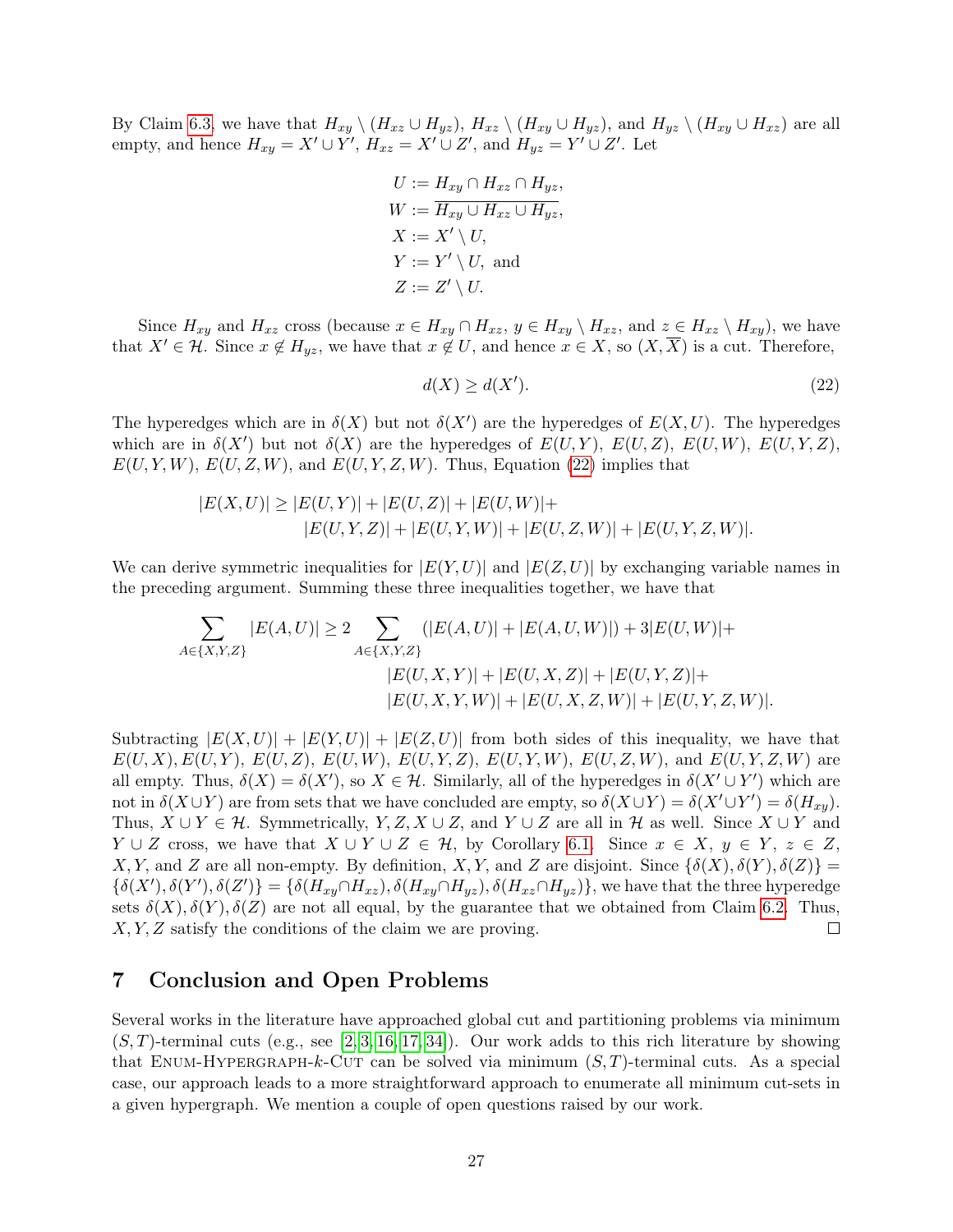- 1. For a long time, the known upper bound on the number of minimum k-partitions in connected graphs was  $O(n^{2k-2})$  [\[5,](#page-28-4)[28,](#page-30-0)[38\]](#page-30-1) while the known lower bound was  $\Omega(n^k)$  (cycle), where n is the number of vertices in the input graph. A recent result improved the upper bound to  $O(n^k)$ for fixed  $k$  which also resulted in a faster randomized algorithm to solve GRAPH- $k$ -CUT for fixed k [\[18,](#page-29-3) [22\]](#page-29-4). We currently know that the number of minimum k-cut-sets in hypergraphs is  $O(n^{2k-2})$  and is  $\Omega(n^k)$  (the lower bound comes from graphs). Can we improve the upper bound on the number of minimum k-cut-sets in hypergraphs to  $O(n^k)$ ?
- 2. Can we improve the deterministic run-time to solve  $ENUM-HYPERGRAPH-k-CUT?$  Our deterministic algorithm for ENUM-HYPERGRAPH-k-CUT runs in time  $n^{O(k^2)}p$ , where p is the size of the input hypergraph. In particular, the run-time of our algorithm has a quadratic dependence on k in the exponent of n. In contrast, the number of optimum solutions is only  $O(n^{2k-2})$  i.e., linear dependence on  $k$  in the exponent of  $n$ . We note that ENUM-GRAPH- $k$ -CUT as well as HYPERGRAPH-k-CUT can be solved deterministically in  $n^{O(k)}p$  time [\[2,](#page-28-0)5,38].

Acknowledgements. We would like to thank Chandra Chekuri for feedback that helped improve the introductory section of this work. Karthik would like to thank Michel Goemans for clarifying the proof of Theorem 15 in [\[16\]](#page-29-7) via email.

## References

- <span id="page-28-5"></span>[1] H. Aissi, A. Mahjoub, T. McCormick, and M. Queyranne, Strongly polynomial bounds for multiobjective and parametric global minimum cuts in graphs and hypergraphs, Mathematical Programming (Preliminary version in IPCO 2014) 154 (2015), no. 1-2, 3–28.
- <span id="page-28-0"></span> $[2]$  K. Chandrasekaran and C. Chekuri, Hypergraph k-cut for fixed k in deterministic polynomial time, Proceedings of the 61st Annual Symposium on Foundations of Computer Science, FOCS, 2020, pp. 810–821.
- <span id="page-28-9"></span>[3]  $\Box$ , Min-max partitioning of hypergraphs and symmetric submodular functions, Proceedings of the 32nd annual ACM-SIAM Symposium on Discrete Algorithms, SODA, 2021, pp. 1026– 1038.
- <span id="page-28-1"></span>[4] K. Chandrasekaran, C. Xu, and X. Yu, Hypergraph k-cut in randomized polynomial time, Mathematical Programming (Preliminary version in SODA 2018) 186 (2019), 85–113.
- <span id="page-28-4"></span>[5] C. Chekuri, K. Quanrud, and C. Xu, LP relaxation and tree packing for minimum k-cut, SIAM Journal on Discrete Mathematics 34 (2020), no. 2, 1334–1353.
- <span id="page-28-2"></span>[6] C. Chekuri and C. Xu, Minimum cuts and sparsification in hypergraphs, SIAM Journal on Computing 47 (2018), no. 6, 2118–2156.
- <span id="page-28-7"></span>[7] E. Cheng, Edge-augmentation of hypergraphs, Math Programming 84 (1999), 443–465.
- <span id="page-28-3"></span>[8] W. Cunningham, Decomposition of submodular functions, Combinatorica 3 (1980), 53–68.
- <span id="page-28-6"></span>[9] W. Cunningham and J. Edmonds, A combinatorial decomposition theory, Canad. J. Math 32 (1980), 734–765.
- <span id="page-28-8"></span>[10] E. Dahlhaus, D. Johnson, C. Papadimitriou, P. Seymour, and M. Yannakakis, The complexity of multiterminal cuts, SIAM Journal on Computing 23 (1994), no. 4, 864–894.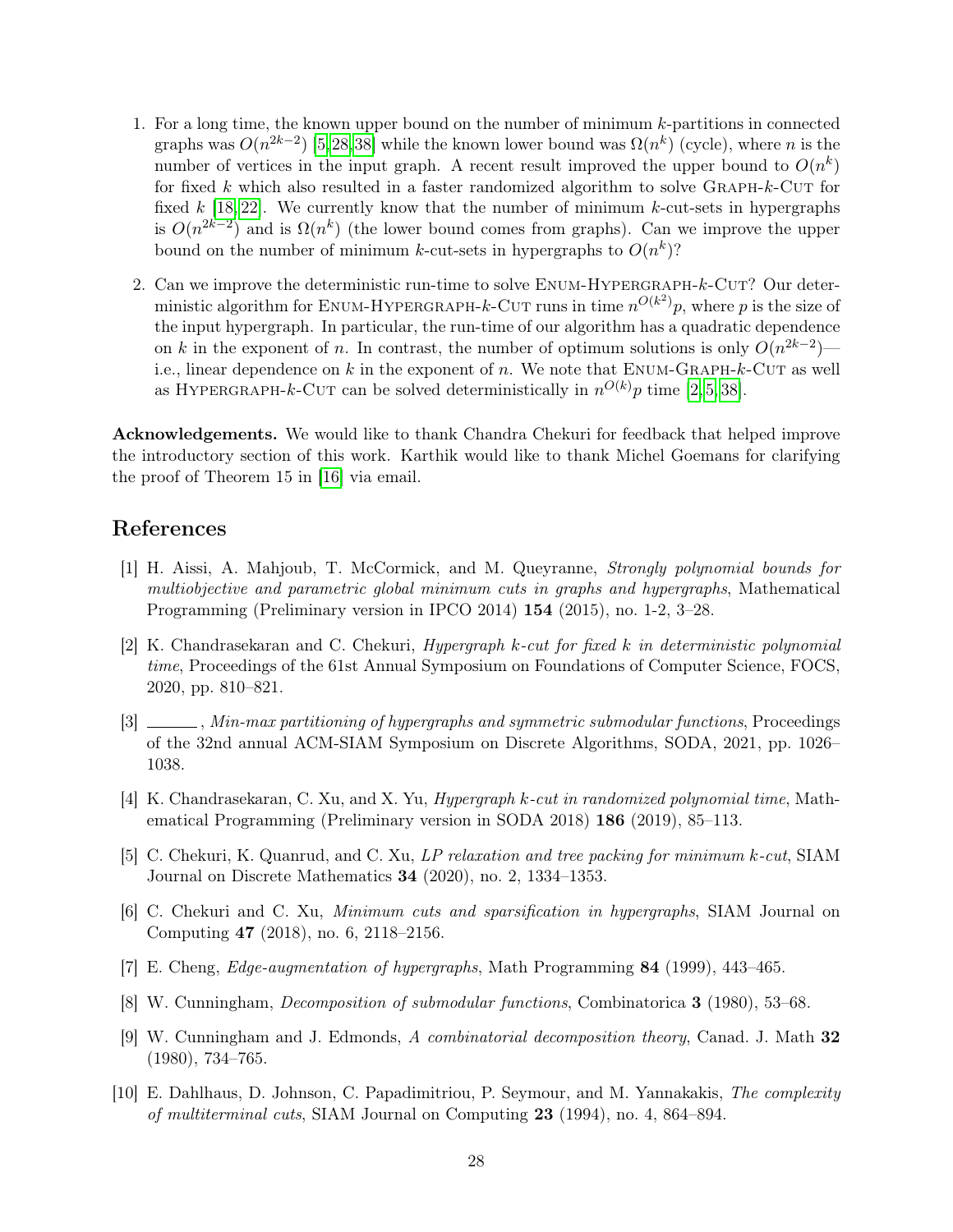- <span id="page-29-5"></span>[11] E. A. Dinitz, A. V. Karzanov, and M. V. Lomonosov, On the structure of a family of minimum weighted cuts in a graph, Studies in Discrete Optimization (A. A. Fridman, ed.), Nauka Publishers, 1976.
- <span id="page-29-2"></span>[12] K. Fox, D. Panigrahi, and F. Zhang, Minimum cut and minimum k-cut in hypergraphs via branching contractions, Proceedings of the 30th Annual ACM-SIAM Symposium on Discrete Algorithms, SODA, 2019, pp. 881–896.
- <span id="page-29-12"></span>[13] S. Fujishige, Canonical decompositions of symmetric submodular functions, Discrete Appl. Math. 5 (1983), 175–190.
- <span id="page-29-13"></span>[14] T. Fukunaga, Computing minimum multiway cuts in hypergraphs, Discrete Optimization 10 (2013), no. 4, 371–382.
- <span id="page-29-6"></span>[15] M. Ghaffari, D. Karger, and D. Panigrahi, Random contractions and sampling for hypergraph and hedge connectivity, Proceedings of the 28th Annual ACM-SIAM Symposium on Discrete Algorithms, SODA, 2017, p. 1101–1114.
- <span id="page-29-7"></span>[16] M. X. Goemans and V. S. Ramakrishnan, Minimizing submodular functions over families of sets, Combinatorica 15 (1995), 499–513.
- <span id="page-29-0"></span>[17] O. Goldschmidt and D. Hochbaum, A Polynomial Algorithm for the k-cut Problem for Fixed k, Mathematics of Operations Research (Preliminary version in FOCS 1988) 19 (1994), no. 1, 24–37.
- <span id="page-29-3"></span>[18] A. Gupta, D. Harris, E. Lee, and J. Li, *Optimal Bounds for the k-cut Problem*, Preprint in arXiv: 2005.08301, 2020.
- [19] A. Gupta, E. Lee, and J. Li, An FPT Algorithm Beating 2-Approximation for k-Cut, Proceedings of the 29th Annual ACM-SIAM Symposium on Discrete Algorithms, SODA, 2018, pp. 2821–2837.
- [20] , Faster exact and approximate algorithms for k-cut, Proceedings of the 59th IEEE annual Symposium on Foundations of Computer Science, FOCS, 2018, pp. 113–123.
- <span id="page-29-9"></span>[21]  $\_\_\_\_\_\$ n. The number of minimum k-cuts: improving the Karger-Stein bound, Proceedings of the 51st ACM Symposium on Theory of Computing, STOC, 2019, pp. 229–240.
- <span id="page-29-4"></span>[22]  $\ldots$ , The Karger-Stein algorithm is optimal for k-cut, Proceedings of the 52nd Annual ACM Symposium on Theory of Computing, STOC, 2020, pp. 473–484.
- <span id="page-29-11"></span>[23] J. W. Hamacher, J.-C. Picard, and M. Queyranne, Ranking the cuts and cut-sets of a network, North Holland Mathematical Studies 95 (1984), 183–200.
- <span id="page-29-10"></span>[24] M. Henzinger and D. Williamson, On the number of small cuts in a graph, Information Processing Letters 59 (1996), 41–44.
- <span id="page-29-1"></span>[25] Y. Kamidoi, N. Yoshida, and H. Nagamochi, A Deterministic Algorithm for Finding All Minimum k-Way Cuts, SIAM Journal on Computing  $36$  (2007), no. 5, 1329–1341.
- <span id="page-29-8"></span>[26] D. Karger, Global min-cuts in RNC, and other ramifications of a simple min-cut algorithm, Proceedings of the 4th annual ACM-SIAM Symposium on Discrete Algorithms, SODA, 1993, pp. 21–30.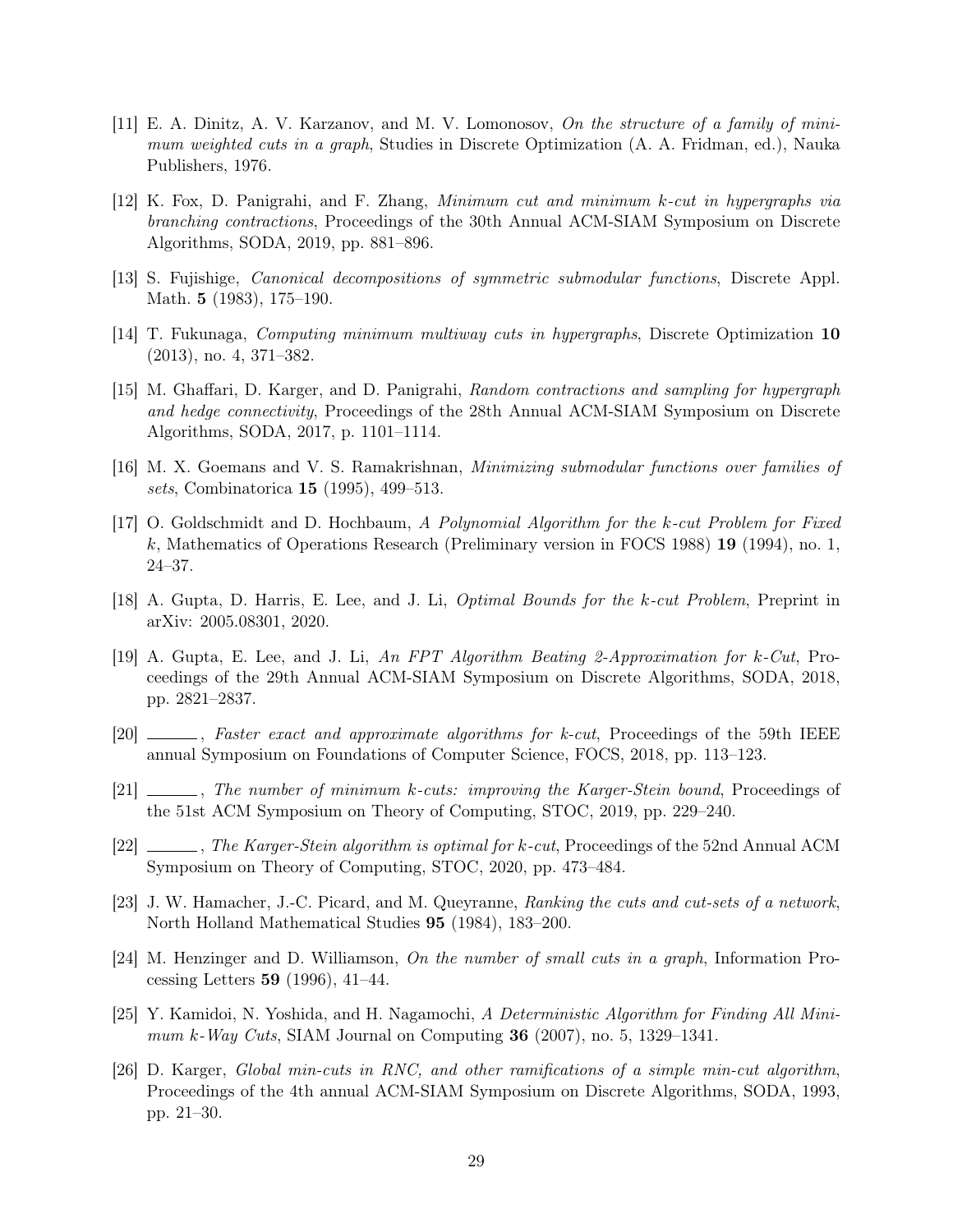- <span id="page-30-8"></span> $[27]$  , Minimum cuts in near-linear time, Journal of the ACM 47 (2000), no. 1, 46–76.
- <span id="page-30-0"></span>[28] D. Karger and C. Stein, A new approach to the minimum cut problem, Journal of the ACM 43 (1996), no. 4, 601–640.
- <span id="page-30-2"></span>[29] E. Lawler, Cutsets and Partitions of Hypergraphs, Networks 3 (1973), 275–285.
- <span id="page-30-11"></span>[30] D. Lokshtanov, S. Saurabh, and V. Surianarayanan, A Parameterized Approximation Scheme for MIN k-CUT, Proceedings of the 61st IEEE annual Symposium on Foundations of Computer Science, FOCS, 2020, pp. 798–809.
- <span id="page-30-12"></span>[31] P. Manurangsi, Inapproximability of Maximum Biclique Problems, Minimum k-Cut and Densest At-Least-k-Subgraph from the Small Set Expansion Hypothesis, Algorithms  $11(1)$  (2018), 10.
- <span id="page-30-9"></span>[32] H. Nagamochi and T. Ibaraki, Algorithmic Aspects of Graph Connectivity, Cambridge University Press, Cambridge, 2008.
- <span id="page-30-7"></span>[33] H. Nagamochi, K. Nishimura, and T. Ibaraki, Computing all small cuts in an undirected network, SIAM Journal on Discrete Mathematics 10 (1997), no. 3, 469–481.
- <span id="page-30-15"></span>[34] M. Nägele, B. Sudakov, and R. Zenklusen, Submodular minimization under congruency constraints, Combinatorica 39 (2019), 1351–1386.
- <span id="page-30-3"></span>[35] K. Okumoto, T. Fukunaga, and H. Nagamochi, Divide-and-conquer algorithms for partitioning hypergraphs and submodular systems, Algorithmica  $62$  (2012), no. 3, 787–806.
- <span id="page-30-13"></span>[36] R. Ravi and A. Sinha, Approximating k-cuts using network strength as a lagrangean relaxation, European Journal of Operational Research 186 (2008), no. 1, 77–90.
- [37] H. Saran and V. Vazirani, Finding k Cuts within Twice the Optimal, SIAM Journal on Computing 24 (1995), no. 1, 101–108.
- <span id="page-30-1"></span>[38] M. Thorup, Minimum k-way Cuts via Deterministic Greedy Tree Packing, Proceedings of the 40th Annual ACM Symposium on Theory of Computing, STOC, 2008, pp. 159–166.
- <span id="page-30-10"></span>[39] V. Vazirani and M. Yannakakis, Suboptimal cuts: Their enumeration, weight and number (extended abstract), Proceedings of the 19th International Colloquium on Automata, Languages and Programming, ICALP '92, 1992, pp. 366–377.
- <span id="page-30-6"></span>[40] M. Xiao, An Improved Divide-and-Conquer Algorithm for Finding All Minimum k-Way Cuts, Proceedings of 19th International Symposium on Algorithms and Computation, ISAAC, 2008, pp. 208–219.
- <span id="page-30-14"></span>[41] , Finding minimum 3-way cuts in hypergraphs, Information Processing Letters (Preliminary version in TAMC 2008) 110 (2010), no. 14, 554–558.
- <span id="page-30-4"></span>[42] L. Zhao, Approximation algorithms for partition and design problems in networks, Ph.D. thesis, Graduate School of Informatics, Kyoto University, Japan, 2002.
- <span id="page-30-5"></span>[43] L. Zhao, H. Nagamochi, and T. Ibaraki, Greedy splitting algorithms for approximating multiway partition problems, Mathematical Programming 102 (2005), no. 1, 167–183.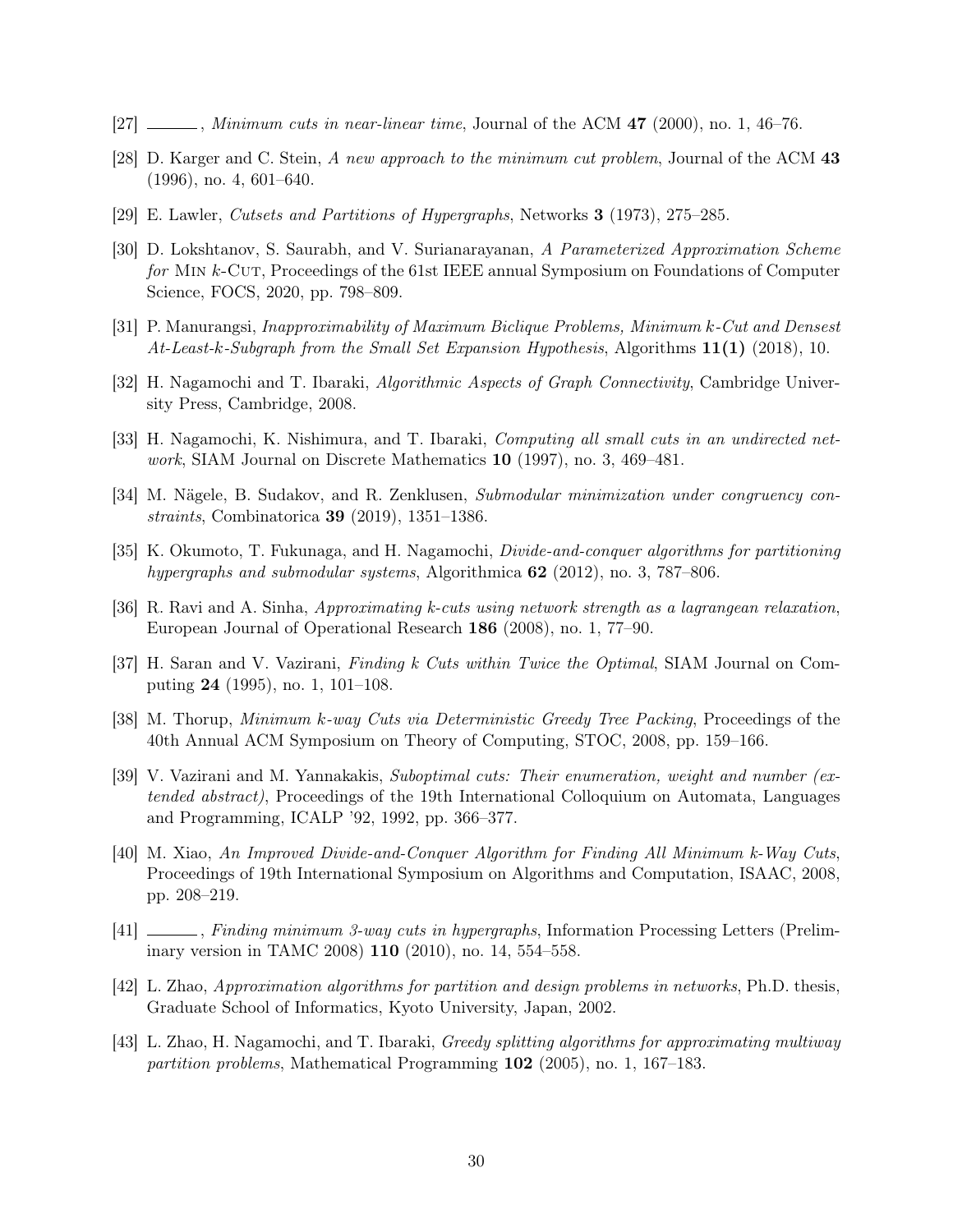## <span id="page-31-0"></span>A Proof of Theorem [1.5](#page-9-2)

We prove Theorem [1.5](#page-9-2) in this section. We will need certain partition uncrossing and partition aggregation results from [\[2\]](#page-28-0) that rely on more careful counting of hyperedges than simply employing the submodularity inequality. We begin with some notation that will help in such careful counting— our notation will be identical to the notation in [\[2\]](#page-28-0). Let  $(Y_1, \ldots, Y_p, W, Z)$  be a partition of V. We recall that  $cost(Y_1, \ldots, Y_p, W, Z)$  denotes the number of hyperedges that cross the partition. We define the following quantities:

- 1. Let  $cost(W, Z) := |\{e \mid e \subseteq W \cup Z, e \cap W \neq \emptyset, e \cap Z \neq \emptyset\}|$  be the number of hyperedges contained in  $W \cup Z$  that intersect both W and Z.
- 2. Let  $\alpha(Y_1,\ldots,Y_p,W,Z)$  be the number of hyperedges that intersect Z and at least two of the sets in  $\{Y_1, \ldots, Y_p, W\}$ .
- 3. Let  $\beta(Y_1,\ldots,Y_p,Z)$  be the number of hyperedges that are disjoint from Z but intersect at least two of the sets in  $\{Y_1, \ldots, Y_p\}.$

For a partition  $(Y_1, \ldots, Y_p, W, Z)$ , we will be interested in the sum of  $cost(Y_1, \ldots, Y_p, W, Z)$  with the three quantities defined above which we denote as  $\sigma(Y_1, \ldots, Y_p, W, Z)$ , i.e.,

 $\sigma(Y_1, \ldots, Y_p, W, Z) := \text{cost}(Y_1, \ldots, Y_p, W, Z) + \text{cost}(W, Z) + \alpha(Y_1, \ldots, Y_p, W, Z) + \beta(Y_1, \ldots, Y_p, Z).$ 

The precise interpretation of the quantity  $\sigma(Y_1, \ldots, Y_p, W, Z)$  will not be important for our purposes see [\[2\]](#page-28-0) for the interpretation.

The following result from [\[2\]](#page-28-0) shows that a collection of sets can be uncrossed to obtain a partition with small  $\sigma$ -value. We note the similarity of the hypothesis of Lemma [A.1](#page-31-1) with the hypothesis of Theorem [1.5](#page-9-2) and once again, refer to Figure [1](#page-10-0) for an illustration of the sets that appear in the statement of Lemma [A.1.](#page-31-1)

<span id="page-31-1"></span>**Lemma A.1.** [\[2\]](#page-28-0) Let  $G = (V, E)$  be a hypergraph and  $\emptyset \neq R \subsetneq U \subsetneq V$ . Let  $S = \{u_1, \ldots, u_p\} \subseteq$  $U\setminus R$  for  $p\geq 2$ . Let  $(\overline{A_i},A_i)$  be a minimum  $((S\cup R)\setminus \{u_i\},\overline{U})$ -terminal cut. Suppose that  $u_i \in A_i \setminus (\cup_{j\in [p]\setminus\{i\}} A_j)$  for every  $i \in [p]$ . Let

$$
Z := \bigcap_{i=1}^p \overline{A_i}, \ W := \bigcup_{1 \le i < j \le p} (A_i \cap A_j), \ \text{and} \ Y_i := A_i - W \ \forall i \in [p].
$$

Then,  $(Y_1, \ldots, Y_p, W, Z)$  is a  $(p+2)$ -partition of V with

$$
\sigma(Y_1, ..., Y_p, W, Z) \le \min\{d(A_i) + d(A_j) : i, j \in [p], i \ne j\}.
$$

Moreover, if  $p = 2$ , then the above inequality is an equation.

The next lemma from [\[2\]](#page-28-0) will help in aggregating the parts of a  $\ell$ -partition P where  $\ell \geq 2k$  to a k-partition K while controlling the cost of K.

<span id="page-31-2"></span>**Lemma A.2.** [\[2\]](#page-28-0) Let  $G = (V, E)$  be a hypergraph,  $k \geq 2$  be an integer, and  $(Y_1, \ldots, Y_p, W, Z)$  be a partition of V for some integer  $p \geq 2k - 2$ . Then, there exist distinct  $i_1, \ldots, i_{k-1} \in [p]$  such that

$$
2\operatorname{cost}\left(Y_{i_1},\ldots,Y_{i_{k-1}},V\setminus(\cup_{j=1}^{k-1}Y_{i_j})\right)\leq \operatorname{cost}(Y_1,\ldots,Y_p,W,Z)+\alpha(Y_1,\ldots,Y_p,W,Z)+\beta(Y_1,\ldots,Y_p,Z).
$$

We now restate and prove Theorem [1.5.](#page-9-2)